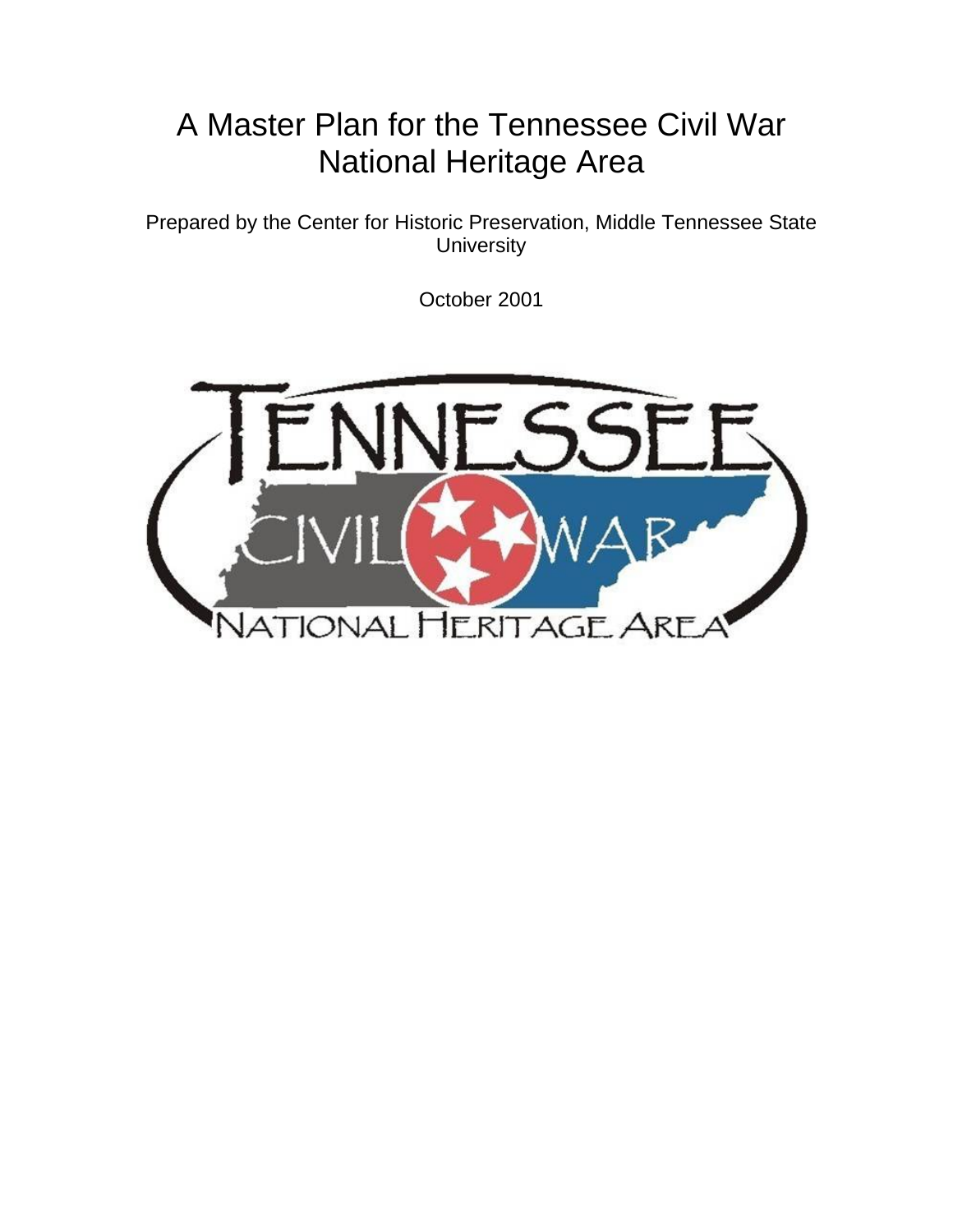# Table of Contents

- 1. Project Background
- 2. Public Participation
- 3. Partnerships within the Master Planning Process and with the Management Entity
- 4. Master Plan: Themes and Initial Projects
- 5. Appendices
	- I. Compact for the Tennessee Civil War Heritage Area
	- II. Copies of Returned Survey Forms from Public Meeting Participants
	- III. Copies of Website Comments and Suggestions
	- IV. Selected News and Feature Stories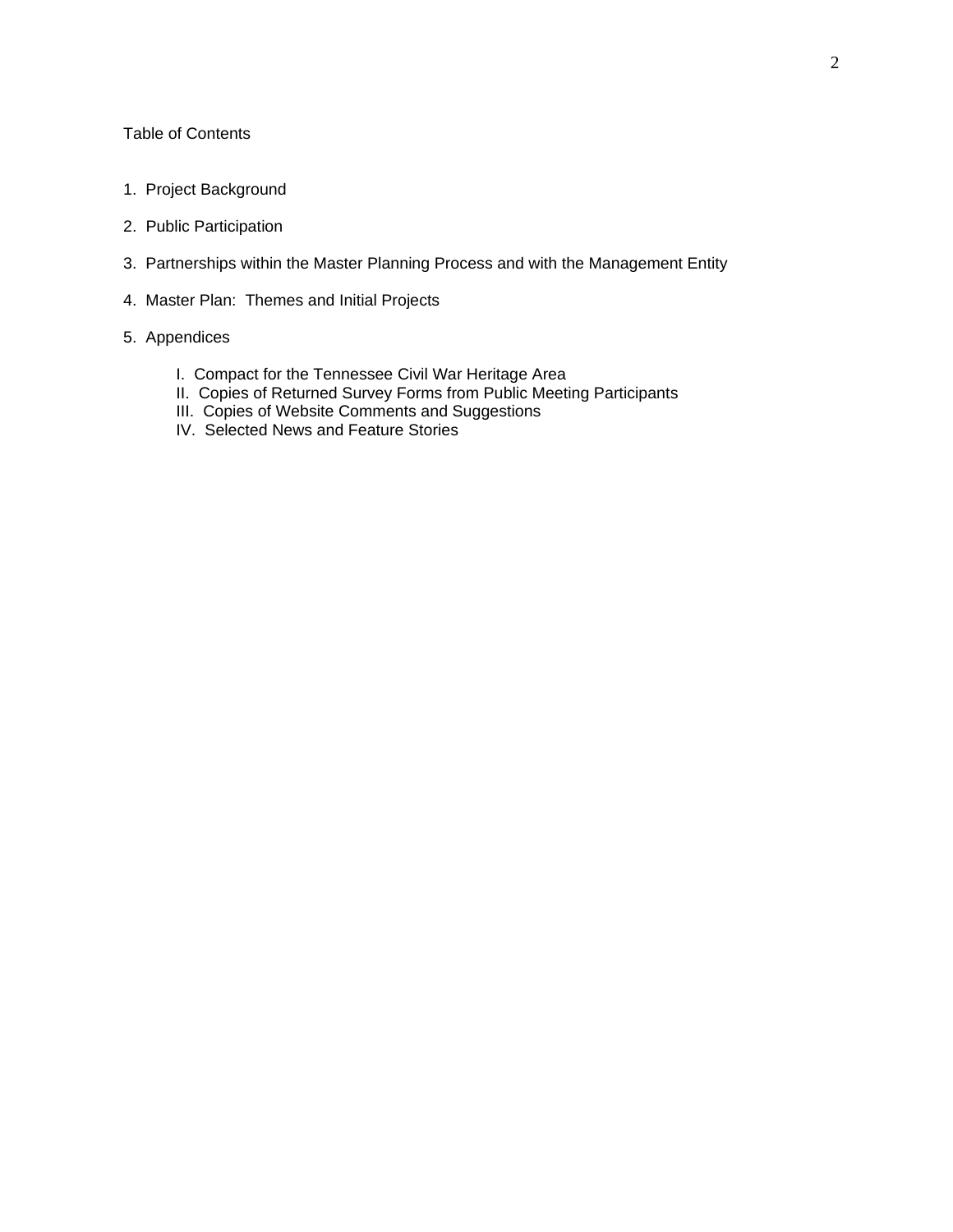## **I. Project Background and History**

In 1995 Congress invited proposals from across the United States for the National Heritage Areas program of the National Park Service. A total of forty-one states submitted proposals and eight were ultimately selected, including Tennessee's application for a statewide Civil War Heritage Area prepared by the Middle Tennessee State University's Center for Historic Preservation (CHP) with the assistance of Congressman Bart Gordon.

On November 12, 1996, Congress passed Public Law 104-333, which authorized the creation of the Tennessee Civil War Heritage Area. Tennessee, thus, became part of a select group of regions across the country where a federal, state, local, and private partnership coordinate ways to preserve, interpret, and enhance valuable historical and cultural resources. The Tennessee Civil War Heritage Area is one of eighteen congressionally designated heritage areas across the country that represent stories, people, and places of national significance.

The National Heritage Areas are:

- 1. Augusta Canal (Georgia)
- 2. Automobile Heritage (Michigan)
- 3. Blackstone River Valley Corridor (Massachusetts and Rhode Island)
- 4. Cane River (Louisiana)
- 5. Cache La Poudre (Colorado)
- 6. Delaware and Lehigh National Heritage Corridor (Pennsylvania)
- 7. Essex (Massachusetts)
- 8. Hudson River Valley (New York)
- 9. Illinois and Michigan Canal National Heritage Corridor (Illinois)
- 10. National Coal Heritage Area (West Virginia)
- 11. Ohio & Erie Canal National Heritage Corridor (Ohio)
- 12. Path of Progress National Heritage Tour Route (Pennsylvania)
- 13. Quinebaug and Shetucket Rivers Valley National Heritage Corridor (Massachusetts)
- 14. Rivers of Steel (Pennsylvania)
- 15. Shenandoah Valley Battlefields (Virginia) National Historic District Commission
- 16. Silos and Smokestacks (Iowa)
- 17. South Carolina National Heritage Corridor
- 18. Tennessee Civil War Heritage Area

The Tennessee Civil War Heritage Area also became a member of the Alliance of National Heritage Areas that takes as its motto "Celebrating and Conserving Real Places in America." The goals of the Alliance are to: enhance the quality of life for citizens and their communities; attract national and international visitors to those communities; and provide distinguished examples of sustainable destination development for our nation.

In 1997, Congress appropriated the first federal moneys for the Heritage Area subject to completion of a Compact, which is a document signed by the Governor and the Secretary of Interior that spells out how the goals, the administration, and the support of the Heritage Area. In August 1998 Governor Don Sundquist directed the MTSU Center for Historic Preservation to create the compact and to implement the Tennessee Civil War Heritage Area, working with the Tennessee Historical Commission/Tennessee Wars Commission (THC). The original 1996 legislation creating the heritage area earlier had designated the Center as the "clearinghouse" for the heritage area.

To meet the Governor's mandate, the Center assembled a planning group, comprised of representatives from groups and organizations that have long supported heritage projects in the Civil War and Reconstruction period. These groups included the federal Civil War and Reconstruction-related national parks in Tennessee, the Tennessee Historical Commission, the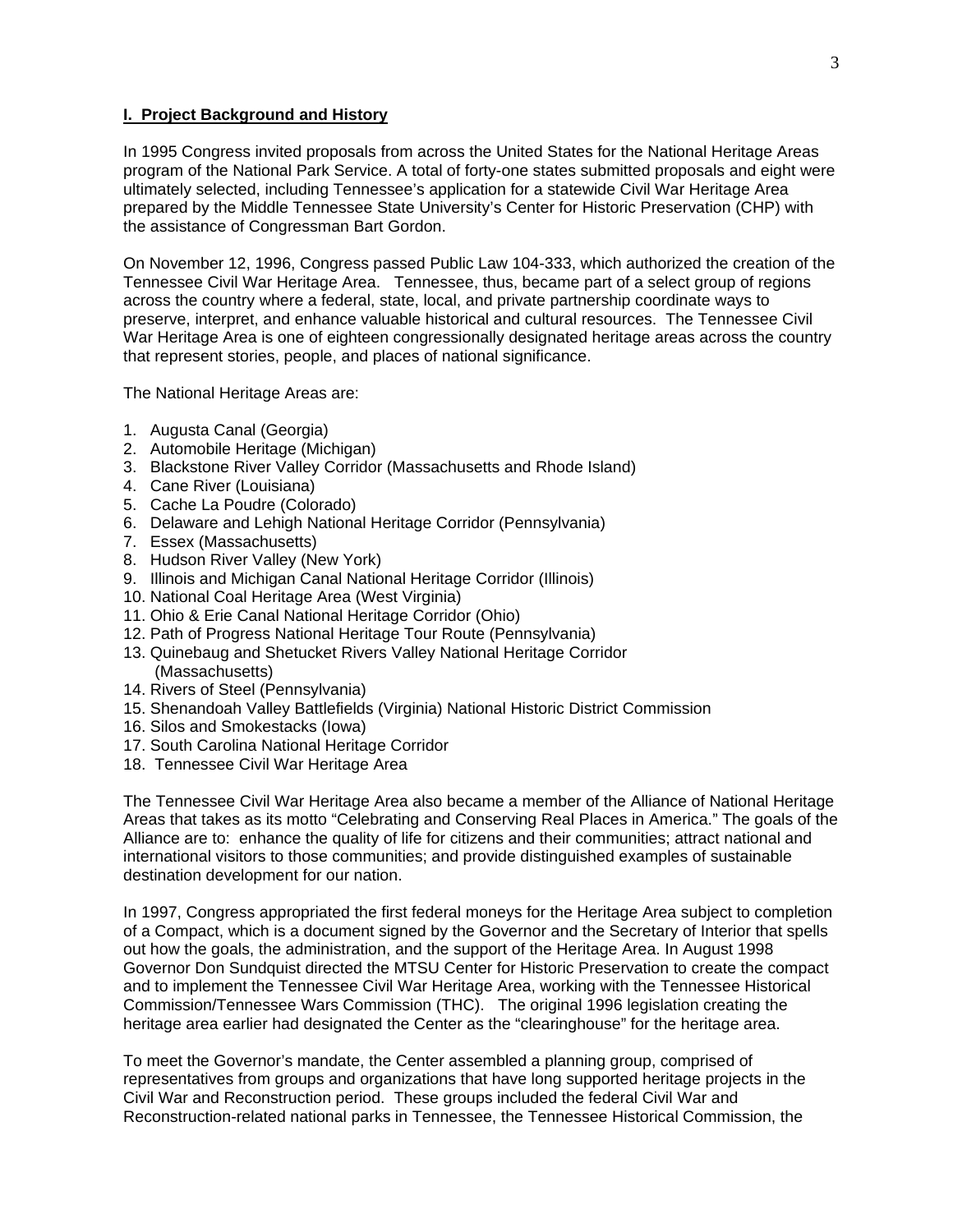Tennessee General Assembly, the National Park Service, the Tennessee Civil War Preservation Association, Tennessee State University's African-American History Conference, the Office of the Governor, Tennessee State Parks, Tennessee Department of Transportation, Tennessee Tourist Development, and others to advise on how the Compact between the federal government and the state could best developed the proposed Heritage Area.

The planning effort took time, and eventually involved many other Tennesseans. The appointed participants met several times between September 1998 and March 1999 to review various ways of drafting the Compact of the Heritage Area. Also during those same months, Tennessee Historical Commission hired the firm of Looney Ricks Kiss (LRK) and Preservation Partners to create a historic preservation plan for the state's Civil War military sites. In March 1999 Commission staff and Philip Walker of LRK held four public meetings in Jackson, Murfreesboro, Knoxville, and Chattanooga to receive input from the public concerning the state's Civil War preservation plan. They also made the first public presentations about the Tennessee Civil War Heritage Area and asked for comments and suggestions on the proposed Compact between the state and federal governments.

Following the initial meetings and a great deal of research, analysis, and planning, an initial draft of the compact was then submitted for comment in May 1999 to the National Park Service and the Secretary of Interior. After receiving comments from the National Park Service on this initial compact, in late September 1999, the MTSU Center for Historic Preservation entered into a twoyear grant with the National Park Service to prepare a "master plan" that would define the final compact and set forth the initial framework for the heritage area. According to the cooperative agreement between the Center and the National Park Service, the two-year grant project was to address four points:

*a. The purpose of the master plan is to identify, inform, and involve all interested public and private parties and constituent groups in the identification, development, and dissemination of the goals and demonstration projects of the proposed TCWHA. The planning process will end with the production of a master plan and compact which will meet the purposes for the proposed heritage area as outlined in the authorizing legislation.* 

*b. To create a community participation process and interactive advisory committee that will involve all interested parties and constituent groups, from both public and private sectors, and that will become an on-going participant in all phases of the development and implementation of the TCWHA.* 

*c. To establish partnerships that will provide expertise and/or financial support to the project and provide personnel for a board of advisors for the TCWHA.* 

*d. To establish a planning process that will involve interactive public participation and a thorough review and revision process, reflecting the congressionally mandated themes and chronological parameters of the Civil War, the Civil War Homefront and Occupation, and Reconstruction, 1850-1870.* 

Working with historians, staff from state agencies, and many interested citizens, the Center carried out the development of the Heritage Area's Master Plan from October I, 1999 to September 30, 2001, including a series of statewide public forums in May-June 2000 and May 2001 in order to identify the organizations and institutions that would want to participate in a program designed to preserve, interpret, and enhance the historic sites and properties associated with Tennessee's Civil War and Reconstruction years. Presentations and materials at these public meetings encouraged additional public participation in the creation of interpretative goals and programs and the establishment of the project's administration (what is called in the compact "the management entity") of the heritage area. Another important way that citizens chose to comment on the project was through an interactive web page, created and managed by the MTSU Center for Historic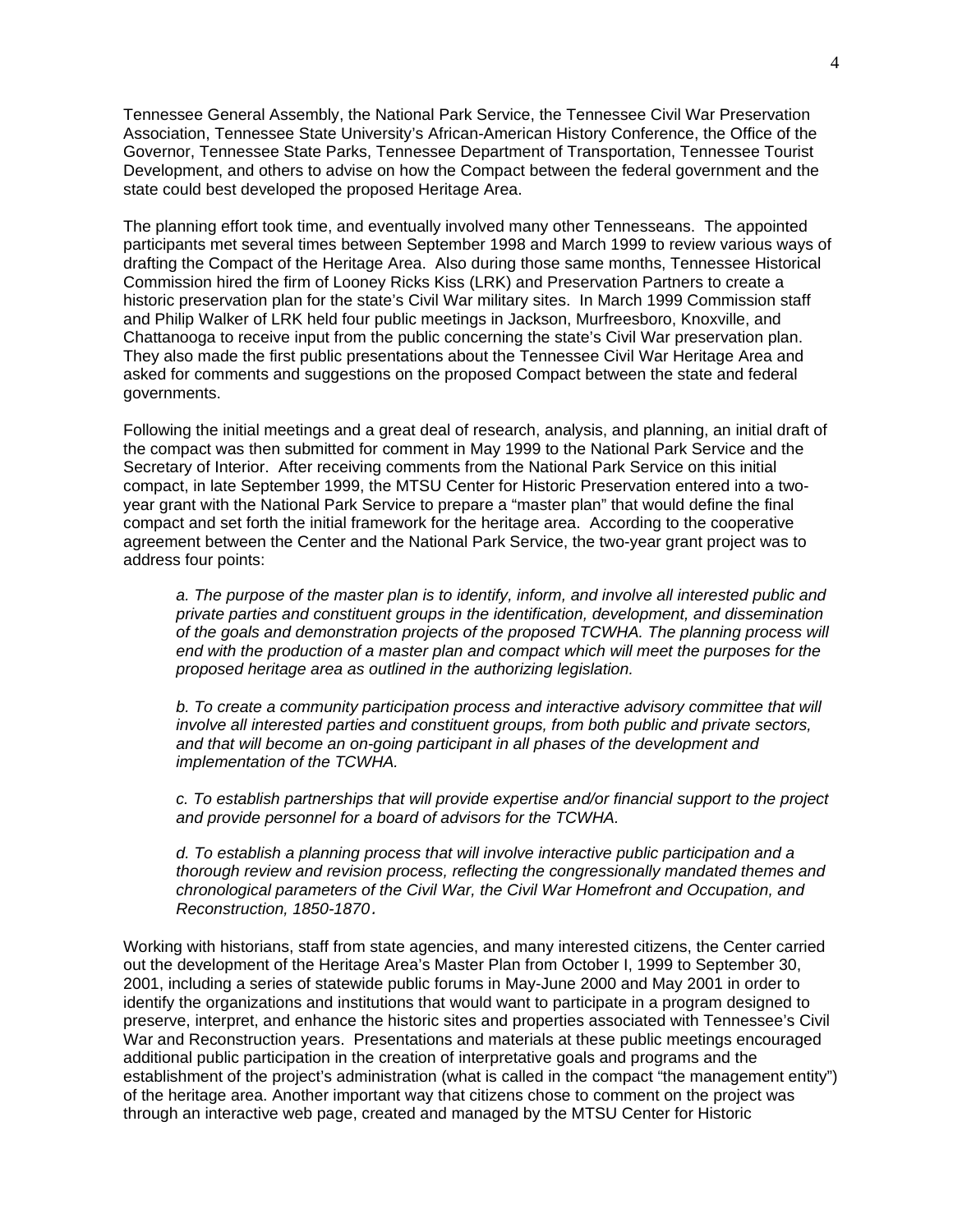Preservation, which was devoted to the heritage area. Launched in the summer of 2000 to provide further opportunities for the dissemination of information, for interactive public comment and participation, the web site address is www.mtsu.edu/~tncivwar.

The Center publicized the May-June 2000 public forums through newspapers, radio, television, and individual mailings. These forums served as opportunities to introduce the heritage area to citizens across the state unfamiliar with the program and to gather information from citizens for possible inclusion in the project. The meetings were held in Spring Hill, Somerville, Martin, Cleveland, Greeneville, Clarksville, and Cookeville.

From the comments and suggestions of those who attended the forums and others who reviewed the draft compact including the Tennessee Historical Commission, a final version was prepared and presented to the Secretary of Interior who approved and signed the document on January 10, 2001. Governor Don Sundquist signed the compact at a ceremony at Stones River National Battlefield in Murfreesboro on February 19, 2001. With the approved compact in place, the MTSU Center for Historic Preservation, designated as the lead agency within the heritage area's administration, worked with its two major state partners, the Tennessee Historical Commission and Tennessee Tourist Development to select the initial Board of Advisors for the Tennessee Civil War Heritage Area. These members met for the first time in Murfreesboro in April 2001, where they reviewed the history of the projects, its goals and objectives, its preliminary interpretive plan outline, and proposed grant guidelines.

In May 2001, four additional public forums were held in Knoxville, Memphis, Nashville and Chattanooga. Participants in these meetings learned about and discussed the proposed interpretive themes of the heritage area in addition to guidelines for the 2001 grant applications. That summer, agencies and groups began to submit the first grant applications for the consideration of the Board of Advisors.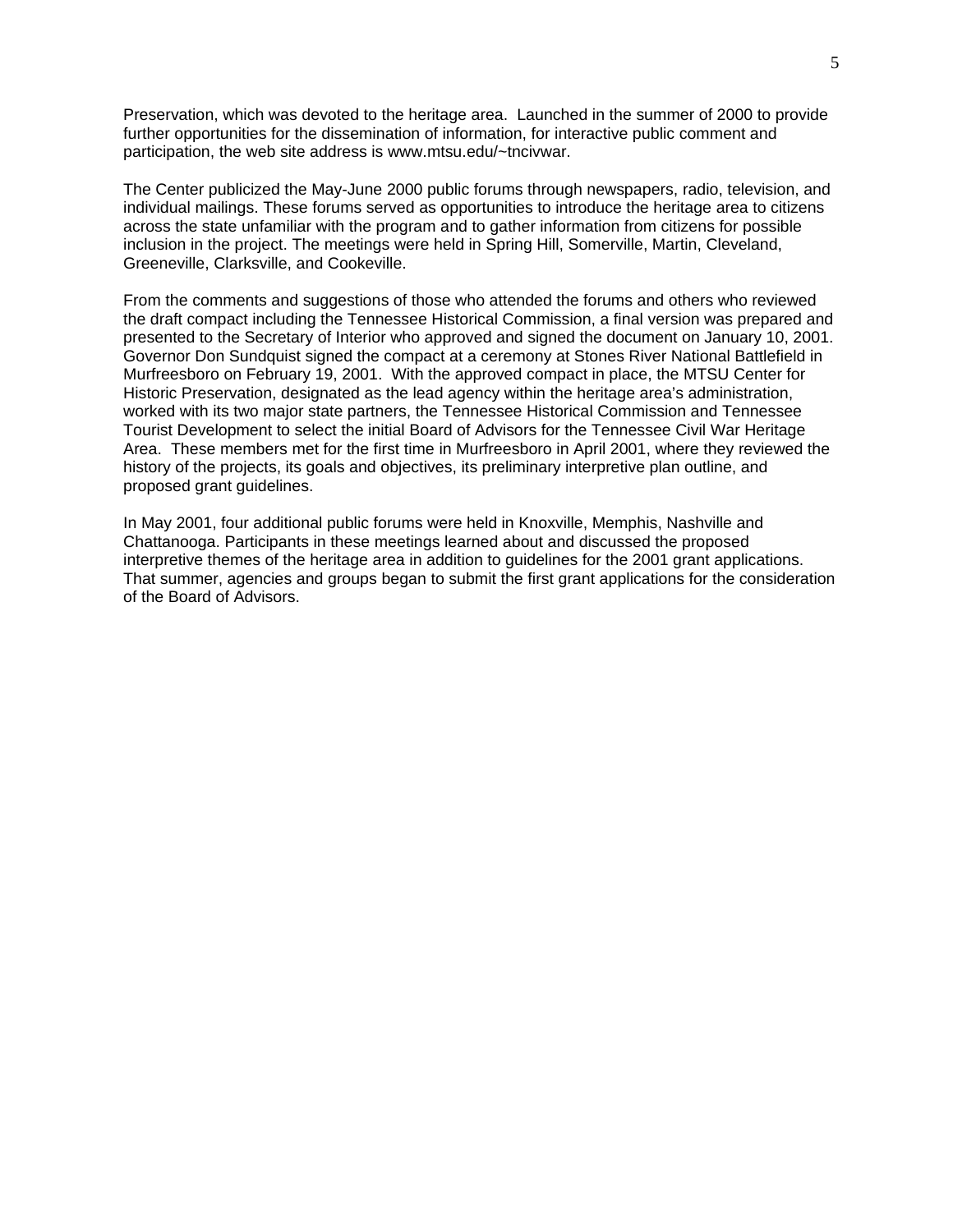## **II. Public Participation**

In May and June of 2000, seven forums were held across Tennessee to comply with the Cooperative Agreement's second task about public participation, which required "a series of workshops around the state to provide input on themes, demonstration projects, purpose, partnerships, management entity, sites/boundary, and vision of the TCWHA."

## Planning and Publicity

The Center for Historic Preservation (CHP) at Middle Tennessee State University undertook, in consultation with the interim planning group, the arrangements, preparation, and implementation of this series. Staff from the Tennessee Historical Commission and the Tennessee Department of Tourist Development, worked cooperatively with the CHP and participated in each of forums, providing and gathering information for their respective programs and for their related work with the TCWHA.

The 2000 forums were held in the following locations on these dates:

Spring Hill, May 18 Somerville, June 5 Martin, June 6 Cleveland, June 12 Greeneville, June 13 Clarksville, June 19 Cookeville, June 20

A concerted effort was made to publicize these forums well in advance of their scheduled dates. Statewide and locale-specific news releases were distributed to broadcast and print media across the state through the services of MTSU News and Public Affairs. All identified potential partners and preliminary planning group members received letters of explanation and invitation with complete forum schedules. Newsletter editors of heritage-related organizations were provided with news releases for their publications. A mailing list of more than 2000, provided by the Heritage Tourism division of the Department of Tourist Development with additions from the Center that included Century Farm owners and African-American churches and others, received specially designed postcard invitations.

## Forum Materials

Informational and interpretive pieces prepared especially for this project and other materials used as handouts or illustrations for the forums included:

- A welcome banner featuring the custom designed TCWHA logo;
- A pictorial and information poster featuring historic and current photographs depicting the Civil War and Reconstruction in Tennessee and an explanation of the purpose, objectives, and chronology of the project along with the proposed compact and contact information including the web site address. Each person attending was provided with a poster; copies of the poster are still available from the MTSU Center for Historic Preservation;
- Customized maps for each multi-county location detailing railroads, industrial sites, Civil War battles and associated sites. These 3x4 foot display maps were prepared by the Remote Sensing Lab of the Department of Geography at MTSU;
- A copy of a large 1864 Tennessee map showing counties, major towns, rural communities, roads, railroads, and troop movements;
- A three-color bookmark featuring the web site address;
- A copy of the proposed compact was provided to each person attending;
- An evaluation and comment form was provided to each person attending;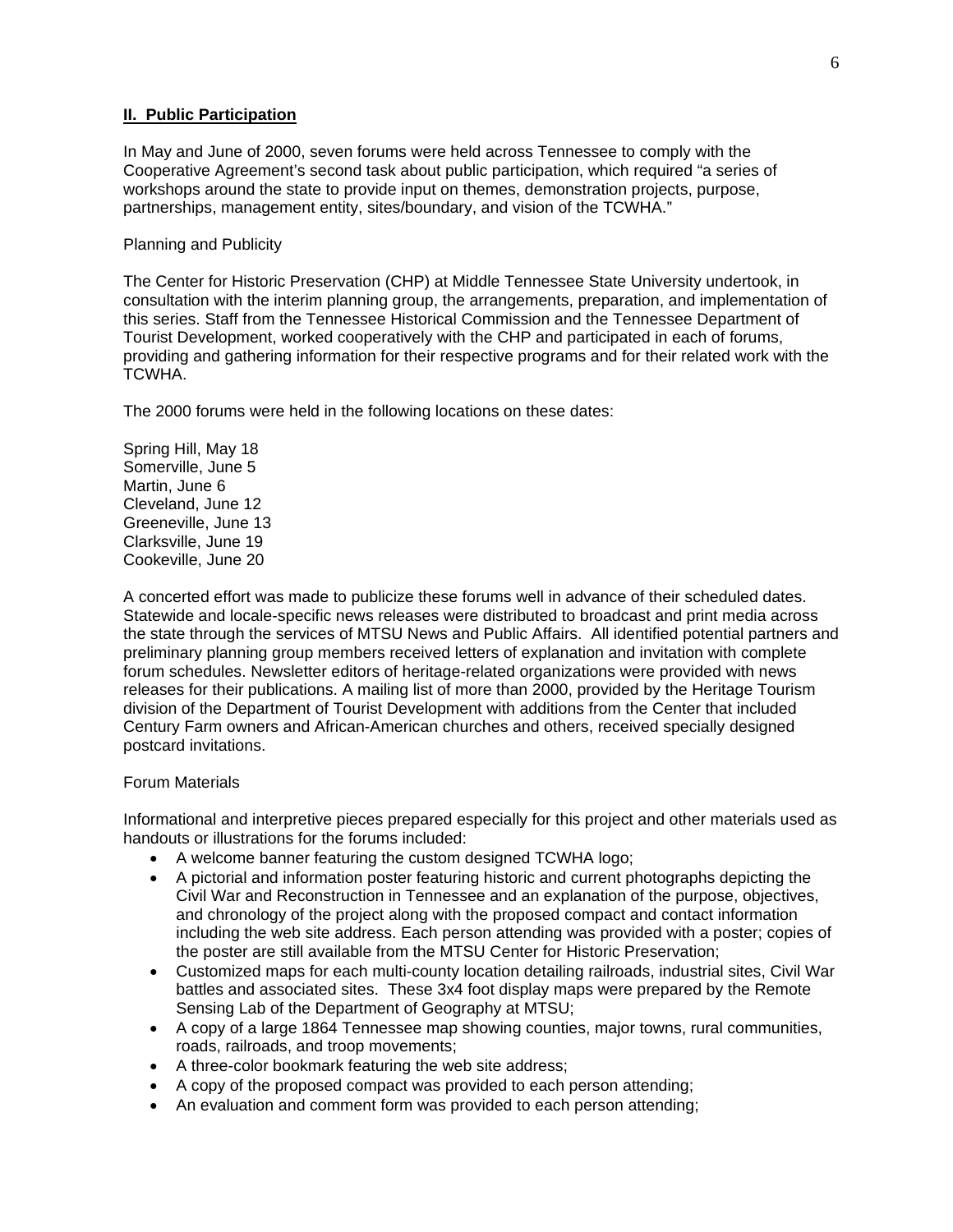- Information was loaded on three laptop computers to use at the forums for demonstration purposes and for those who wished to explore more in-depth information and sources. The information loaded onto these computers included web pages featuring Tennessee's Civil War Technology and Industry theme; the CHP web site, and The Heritage Education Network (THEN). Accompanying flyers and materials were distributed explaining THEN - a national web site project for teachers funded by the National Park Service's Center for Preservation Technology and Training;
- A display of current books and recent publications related to the Civil War in Tennessee including the *Tennessee Encyclopedia of History and Culture*, a project of the Tennessee Historical Society, which included overa hundred entries addressing the significant events, people, institutions, and themes associated with the Civil War and Reconstruction years in Tennessee;
- Century Farm applications and brochures were distributed as the Center begins to focus on farms that existed or were established during the period of 1860-1875;
- Rural African-American Church Project applications and brochures, focusing on congregations created between 1860 and 1875, were distributed and a sign-up sheet was provided for the project's *Powerful Artifacts: A Guide to Surveying and Documenting Rural African-American Churches* (2000), a publication funded by the National Trust for Historic Preservation.

## Public Participation

From the rosters of each public forum, the number of people attending each meeting is listed below: Spring Hill – 33; Somerville – 14; Martin – 17; Cleveland – 22; Greeneville – 54; Clarksville – 28; and Cookeville – 38. There were a total of at least 206 participants at the forums, because a number of participants at each meeting omitted signing in despite by the best efforts by staff to ensure that all attendees signed the guest roster. The total number of citizens actually attending the meetings is estimated at 230.

A total of 41 counties across the state were represented at the forums. The participant list included a broad base of individuals including federal, state and local government officials, volunteers and staff of not-for-profit heritage-related organizations, chambers of commerce, tourism groups, academics, and interested citizens.

As of August 1, 2000, the CHP was still receiving comment/evaluation forms. Over 25% of participants responded with written comments--some were quite detailed. The responses were overwhelmingly positive and, as a group, they emphasized the war and Reconstruction's impact on the home front, the agricultural landscape, and industrialization and technology. Properties most often addressed were battlefields, cemeteries, churches, and homes/farms affected by the war and Reconstruction.

Participants also were forthcoming in spelling out how their community or institution could benefit from the heritage area:

"Help us pull our assets together, helping with Heritage Tourism, therefore also our preservation battles." (preservationist – Middle Tennessee)

"The TCWHA can help me in providing materials for my students." (educator –West Tennessee)

"Help us with exhibits, displays, programs for the Lenoir City Museum." (historical society board member – East Tennessee)

"Assistance with erecting historic site markers and developing driving tour brochure."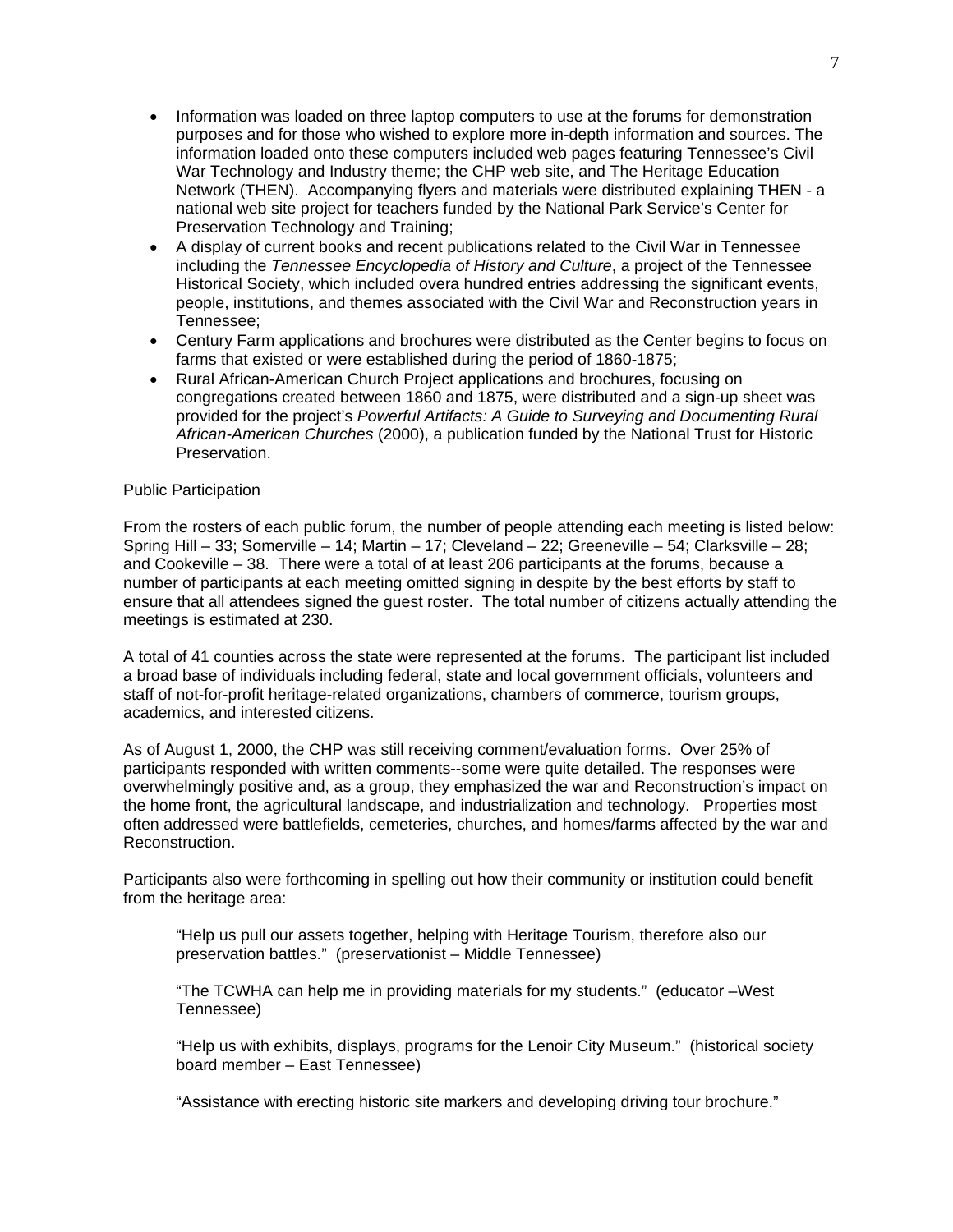#### (interested citizen – Middle Tennessee)

## Public Participation Continues as a Priority

With the success of the public forums as an encouraging catalyst, the CHP and major partners continued to spread the word and solicit responses and ideas about the TCWHA at meetings, conferences, and presentations. The posters, compact, and response forms have been provided to people attending such gatherings and also were mailed daily on request via phone, e-mail, fax, and the web site comment form. The Center has compiled an on-going database of information provided in these responses, which has value for the future development of the heritage area's interpretive plan and management plan.

In 2001 the MTSU Center for Historic Preservation hosted public meetings at the following locations:

Knoxville (at East Tennessee Historical Society on May 3); Memphis (at the Memphis Pink Palace Museum on May 10); Nashville (at Cloverbottom Mansion—the headquarters of the Tennessee Historical Commission- on May 17); and Chattanooga (at the Chattanooga Regional History Museum on May 24).

The purpose of these meetings was to address the major constituent groups potentially involved with the heritage area (state government agencies, historic sites, museums, heritage organizations, non-profits, major universities, and the major urban governments) and to introduce a preliminary draft of interpretive plan outline in a review and revise format. Comments and suggestions about potential associated properties were incorporated into the final interpretive plan outline given in this master plan document. Center staff also sought similar constituent group impact on the initial grant application guidelines, and answered questions about the grant application process.

The attendance at most meetings was as expected for such a target audience, ranging in Memphis, Knoxville, and Chattanooga between 9 to13 attendees representing agencies, non-profits, universities, heritage organizations, and local governments. A Chattanooga television station conducted interviews about the project and filmed portions of the meeting for its nightly news broadcast. As might be expected, considering the concentration of primary state agencies, nonprofit organizations, and heritage groups in a state capitol, the Nashville public meeting attracted over 50 people in attendance, more than the other three cities combined.

Staff from the Center for Historic Preservation (CHP) prepared and presented the program at each of the four sites. Carroll Van West introduced the interpretive plan outline through a slide program and opened the floor for suggestions and comments, while encouraging groups and individuals to reflect on the draft outline and submit later comments. Caneta Hankins presented the grant application guidelines and answered questions about procedures and possible amounts of money that may be available in 2001-2002. At their respective meetings, primary stakeholders and partners gave the welcome: Kent Whitworth of the East Tennessee Historical Society in Knoxville, Beverly Bond of the University of Memphis in Memphis, Dick Tune of the Tennessee Historical Commission in Nashville, and Vilma Scruggs-Fields of the Chattanooga African-American History Museum in Chattanooga. This format worked exceptionally well and encouraged discussions with staff during the break and after the meetings.

The draft interpretive plan outline received high marks for the comprehensiveness of its geographical scope and thematic diversity. Constituent groups concurred in the statewide breadth of the heritage area. Most of the questions brought up during the meetings concerned the grant process. Attendees asked: can grants be phased over several years, because this is Federal money, do we have to have multiple bids, and do we need to lobby for this? They asked for clarification about what could be included in their match and staff cautioned attendees about trying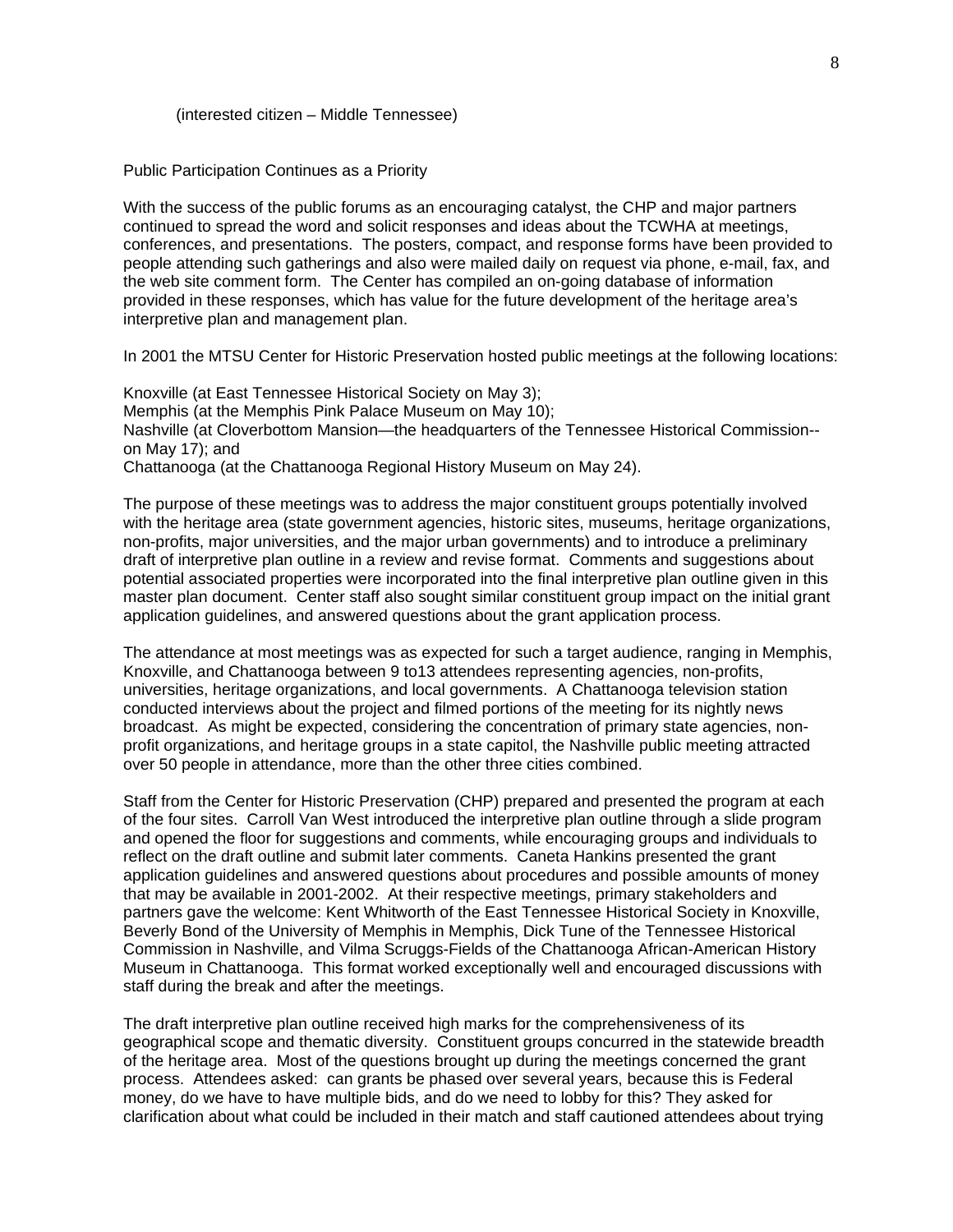the use of public money for a match since many times it is actually Federal money. The questions which many attendees asked which we can not answer at this time were: how much money will the heritage area be receiving, how much will it be given out in the form of grants, and when will we know?

As a result of the meetings, CHP staff members received communicationss about several additional sites and organizations and about groups who wished to submit letters of intent to apply for a 2001- 2002 grant.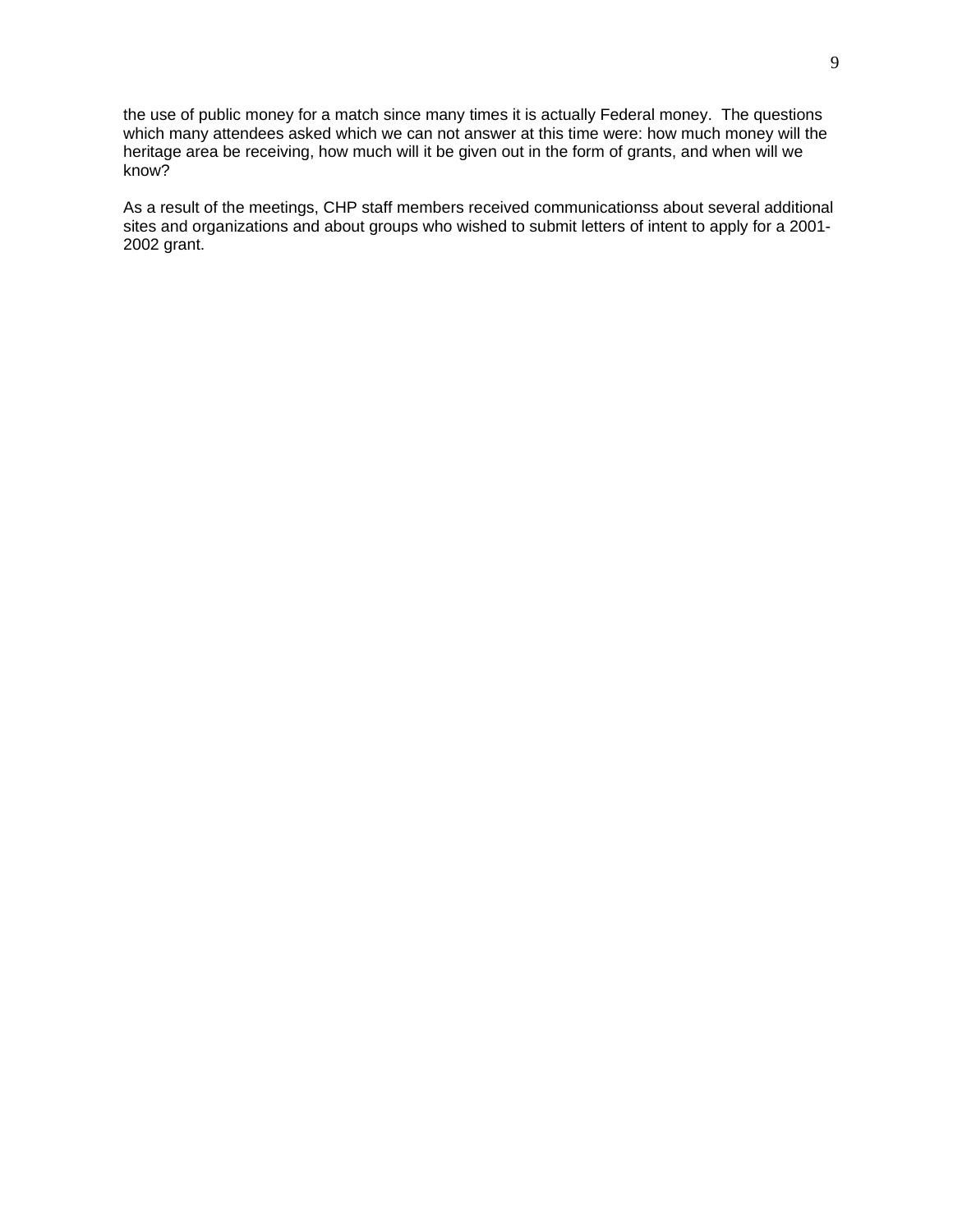# **III. Partnerships within the Master Planning Process and with the Management Entity**

A key development in the Tennessee Civil War Heritage Area has been its effort to establish a broad, representative partnership approach to the administration and management of the Heritage Area. As defined in its approved compact (see Appendix I), the management entity (its administrative body) of the Tennessee Civil War Heritage Area consists of an Executive Agency, which is supported, advised, and directed by the Board of Advisors, which is composed of representatives of the Heritage Area's primary institutional partners as well as a diverse group of citizens and other institutional representatives.

# Executive Agency

The Center for Historic Preservation at Middle Tennessee State University is the Executive Agency and will function as the executive directorate, in consultation with its primary state government partners, the Tennessee Historical Commission and Tennessee Tourist Development, for the Tennessee Civil War Heritage Area. The executive agency holds the duty and responsibility to direct and carry out the programs and activities of the Heritage Area. As legislatively mandated by PL 104-333, the Center for Historic Preservation is the "clearinghouse" for information, consultation, education, and research for the Tennessee Civil War Heritage Area project.

With the advice, review, and consent of the Board of Advisors, the Executive Agency's responsibilities include the following:

- a. To develop an annual budget for the Heritage Area for submission to the National Park Service or other funding agencies.
- b. To propose an annual course of action intended to achieve the goals of the Heritage Area, including the development of a prioritized list of potential projects to be funded and/or supported by the Heritage Area.
- c. To monitor and report to the Board of Advisors on the execution and administration of all projects and programs funded or supported by the Heritage Area.
- d. To assume responsibility for the financial management of the project. Any and all funds appropriated, granted, or donated to the Heritage Area are lodged in a dedicated account at Middle Tennessee State University. An annual financial report shall be provided to the Board of Advisors for its review.

## Board of Advisors

The Board of Advisors consists of six members representing the permanent public stakeholders in the Tennessee Civil War Heritage Area and up to 29 members representing other institutional stakeholders and private citizens. The six permanent institutional stakeholders are (1) The Center for Historic Preservation, (2) The National Park Service, (3) The Tennessee Historical Commission, (4) The Tennessee Department of Tourism, (5) a member selected by and representing the Governor of Tennessee and 6) representatives of the two houses of the Tennessee General Assembly. The other members were selected so as to achieve a board that is diverse and representative of the state by race, gender, and geographical regions. Members also were selected for their ability to represent various disciplines, interests, and areas of expertise, which can contribute to the success and sustainability of the Heritage Area project. These individuals represent such key partner institutions as: Tennessee Department of Environment and Conservation (especially the Division of Archaeology and Tennessee State Parks), Tennessee Department of Transportation; the Tennessee State Museum; Tennessee Civil War Preservation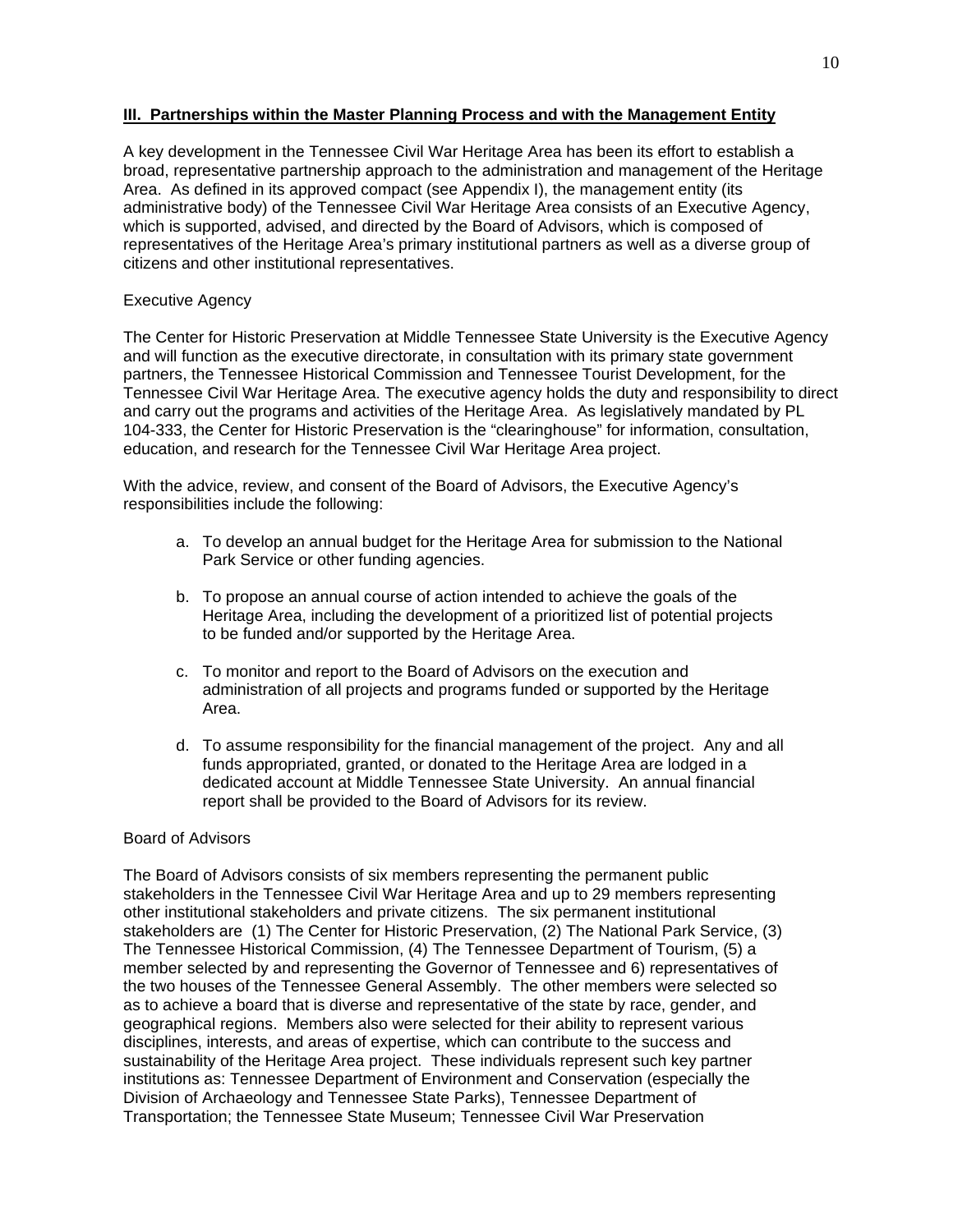Association, Tennessee Municipal League, Tennessee County Services Association, Tennessee Historical Society, East Tennessee Historical Society, Tennessee Association of Museums, and the Tennessee R,C and D councils.

The Board of Advisors hold a term of office of three years and may be re-appointed. Terms will be staggered, based upon a rotation system decided upon during the board's fall-winter 2002 session, which will be held after the completion of the management plan of the heritage area. Proposed new board members will be nominated by the Executive Committee and must be approved by a majority of the Board of Advisors.

The duties and responsibilities of the Board of Advisors are:

- 1. To provide advice and direction to the Executive Agency as needed and appropriate to further the goals and objectives of the Heritage Area.
- 2. With the advice and coordination of the Executive Agency, to develop grant eligibility requirements, to solicit grant applications, and to approve the annual selection of matching grants for Heritage Area projects and programs.
- 3. To review and approve the annual budget and the annual work plan for the Heritage Area.

The Board of Advisors normally meets twice a year in open public meetings with the Executive Agency. Additional meetings may be called by the Executive Agency at any time. At least fifteen days notice of all meetings shall be given. At all meetings of the Board of Advisors one-third of the number of Advisors shall be necessary and sufficient to constitute a quorum for the transaction of business, and the action of a majority of the Advisors present at any meeting at which there is a quorum, shall be the action of the Board of Advisors.

The representatives of the six permanent public members constitute the Executive Committee of the Board of Advisors with the power to act when the Board of Advisors is not able to meet or act. The Executive Committee shall also serve as a nominating committee for the purpose of proposing new members of the Board of Advisors.

The Board of Advisors also shall appoint other committees to facilitate and support its work and the efforts and projects of the heritage area. These committees shall consist of at least three Advisors and may include non-Advisors as non-voting consultants. At a minimum the following committees will be established:

- 1) Research, Interpretation, and Education
- 2) Preservation and Conservation
- 3) Heritage Tourism and Promotion
- 4) Funding and Sustainability

Efforts through these committees will allow the combined experience and expertise of the broad partnership of stakeholders and partners involved with and interested in the heritage area to help the Tennessee Civil War Heritage Area to achieve its interpretive and management goals, as well as to achieve future sustainability.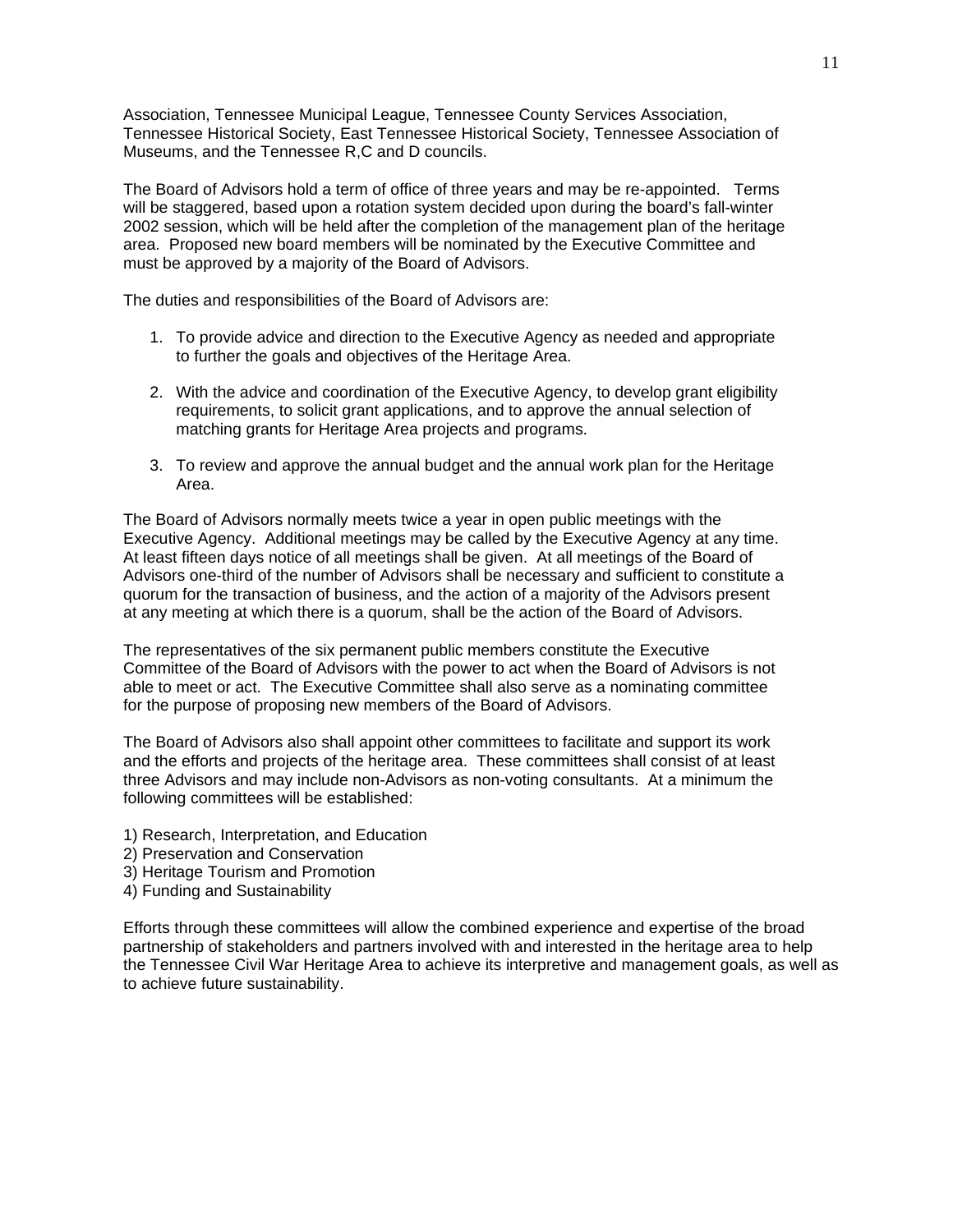# **4. Master Plan: Themes and Initial Projects**

The Civil War and Reconstruction era (1860-1875) represents the pivotal period in Tennessee history and, as such, the war, occupation, emancipation, and associated legacies have left a profound impact on the state's historical landscape. People of tremendous courage and commitment created during those ten years a wide range of places where their struggle to fight the war, to survive the fighting and marauding, and, later, to translate the war's outcome into new social and political relationships, were carried out.

The current Master Plan contract (October 1, 1999 to September 30, 2001) between the National Park Service and the Center for Historic Preservation calls for the development of an interpretive plan outline to help guide the initial work of the heritage area, as well as to help guide the later development of the heritage area's full Management and Interpretive Plan, as called for in the Omnibus Parks Bill of 1996.

The material below is a proposed draft of such an interpretive outline. It lists the major themes, and their subthemes, for a project that stretches across the state of Tennessee and covers the years from 1850 to 1930. Under each subtheme are preliminary lists of probable sites and properties associated with the theme. A public presentation on this preliminary outline, along with a copy of the outline, was given at the initial Board of Advisors meeting in March 2001 as well as presented to the four public meetings in Knoxville, Memphis, Chattanooga, and Nashville later in 2001. Comments and suggestions were then incorporated into this final outline draft.

This draft interpretive outline also guided the major partners of the heritage area in designing and executing the initial pilot projects of the Tennessee Civil War Heritage Area. These have included:

1. The development of a major web site devoted to public interpretation of, and participation in, the Tennessee Civil War Heritage Area (www.mtsu.edu/~tncivwar)

2. Collaborative projects with the Tennessee Historical Commission, the Tennessee Wars Commission, the Southeast Tennessee Development District, and the National Park Service to develop a Multiple Property Submission of Civil War Sites Associated with the Battles for Chattanooga, 1863-1865, which was listed in the National Register of Historic Places in 2000.

3. Collaboration with the Tennessee Wars Commission, Tennessee State Parks, the City of Waverly, and the Humphreys County Chamber of Commerce in the National Register-listing of Fort Waverly, the Butterfield House, and Johnsonville State Historic Area in 2000.

4. The production of a video to explain the focus and goals of the Tennessee Civil War Heritage Area, titled "An Introduction to the National Heritage Area for the Civil War in Tennessee" in 2000. 5. Collaboration with the Marshall County Government and a local Sons of Confederate Veterans group to list the Farmington Cemetery in the National Register in 2001.

6. Collaboration with the Tennessee Historical Commission to list the Officer Farm and Cemetery in the National Register in 2001.

7. Collaboration with local African-American groups to list the Golden Hill Cemetery in Clarksville to the National Register in 2001.

8. Collaboration with the City of Alexandria to list the Alexandria Cemeteries Historic District in DeKalb County to the National Register in 2001.

9. Collaboration with a community conservation group, heritage organizations, and environmental groups to list the The Transformation of the Nolichucky Valley Multiple Property Submission in the National Register in 2001.

10. Collaboration with a private property owner to list the Abernethy Farm in Giles County to the National Register in 2001.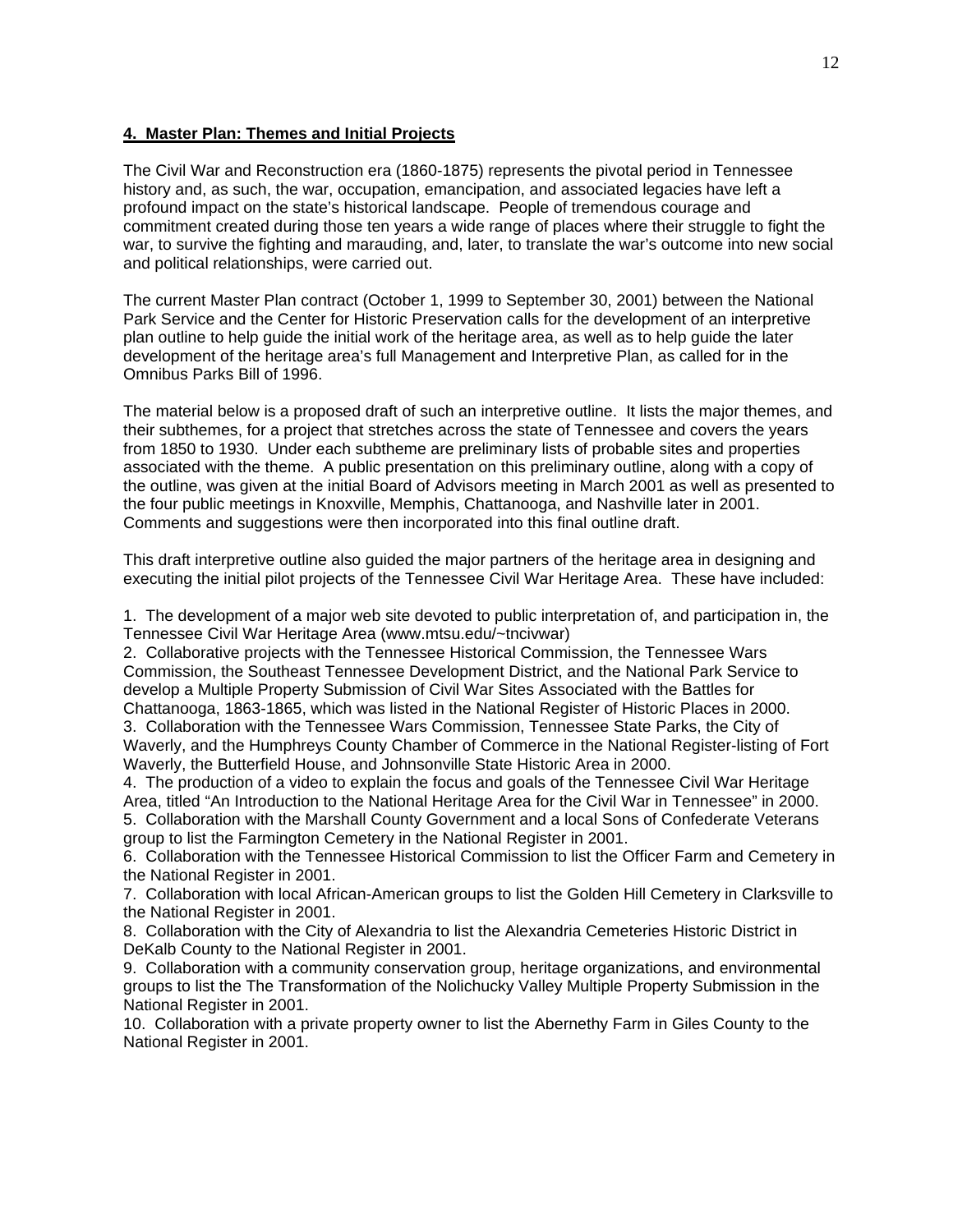## *An Interpretive Plan Outline: Tennessee Civil War Heritage Area*

## Introduction

A major theme in American history for over 130 years has been the story of how the American Civil War and the subsequent Reconstruction era **transformed** the nation in its economic structure (the increased impetus to industrialization and urbanization); its social structure (the end of slavery and the creation of a Jim Crow society); and its political structure (the rise to power of the Republican party and the temporary extension of the franchise to African-American males). Tennessee is an ideal laboratory to explore these significant changes because of its geographical diversity (from the Appalachian South to the Delta South), the very impact of the war (the second most battles of any state), and the fact that the Reconstruction President (Andrew Johnson) and major Reconstruction institutions (such as Fisk University) were established in the state during the post-war period.

As mandated in its authorization legislation, the Tennessee Civil War National Heritage Area does much more than explore the military and political side of the era because it is the totality of the war and Reconstruction experience that so marked the state's past. As soon as the fighting was over, the Civil War landscape became a powerful source of memory and identity to generations of Tennesseans because that landscape was more than battlefields, where gallant soldiers consecrated the soil with their blood and sacrifice. The landscape extended to many places that citizens associated with the war and Reconstruction efforts, and the memories became powerful because people saw, interacted with, and remembered these places on a daily, constant basis. The churches where soldiers billeted, the house hallways where doctors amputated, the farmsteads where soldiers stole and plundered, the roads they traveled in masses of thousands at a time, the places where people no longer enslaves could finally gather and begin to grasp the reality of new opportunity, and the cemeteries where loved ones could be buried but never forgotten—these too were significant places of conflict, memory, and identity for generations of Tennesseans.

Tennessee between 1860 and 1870 was awash with blood, sacrifice, and conflict because the violence did not suddenly end in the spring of 1865 but extended to race riots, nightriders, and other forms of extralegal violence during the immediate post-war years. Sometimes in those ten years, the battles were between great armies, but more often, the battles were more individual or small group affairs, taking place to one degree or another almost every day of the year, involving most every one and every day. The pervasiveness and totality of the violence, change, and challenge of 1860 to 1875 are why the power of the Civil War remains ingrained today. An event of momentous significance to the future of the nation and our democratic traditions was also the most intense and challenging experience of our existence.

The interpretive challenge of the Tennessee Civil War National Heritage Area is to convey the overall theme of transformation of lives, institutions, and place across the state—the primary message of the heritage area—while, at the same time, enveloping the many diverse narratives of how this transformation took place at individual places and sites, as interpreted by the various historic sites, museums, battlefields, and heritage groups concerned with the Civil War and Reconstruction years in the state.

In the outline described below, the heritage area's five major themes, mandated by its enabling legislation, are listed, along with various related subthemes. Underneath the subthemes are listed potential associated properties, which have been identified through research, prior surveys by state and federal agencies, suggestions from the public meetings, and recommendations from the heritage area's initial planning group and Board of Advisors. These properties are designated as public and private, with the public designation meaning that the property is accessible to the public at this time—it does not mean that the property is publicly owned. Also, if the property is listed in the National Register of Historic Places (NR), as a National Historic Landmark (NHL), or as part of a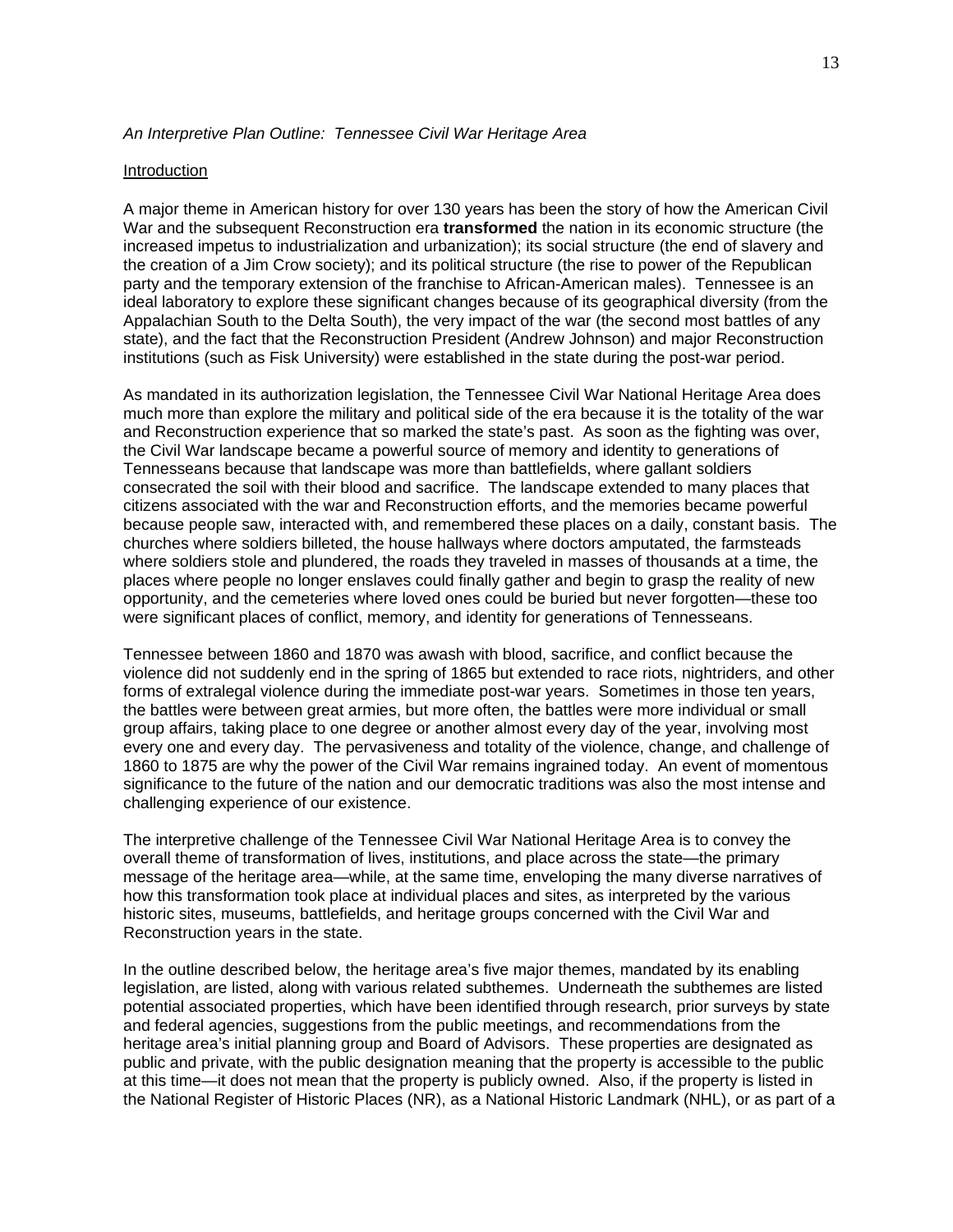National Register Historic District (NRHD), that designation is listed with its appropriate abbreviation. These potential associated properties are a preliminary listing, and a more complete listing for planning purposes will be developed for the mandated Management Plan of the heritage area in 2001-2002.

THEME ONE: War Clouds on the Horizon, 1850-1861

A. The Political Fight Over Secession

1.1. State Capitol, Nashville (public, NHL). Completed in 1859 the Capitol was where pivotal votes concerning secession took place.

1.2. Greene County Courthouse lawn, Greeneville (public, NRHD). On the grounds of the courthouse is a marker signifying that here was the location of the Unionist Convention, which opposed joining the Confederacy and advocated the creation of a new unionist state.

1.3. *Embree House, Old Andrew Johnson Highway, Telford vicinity, Washington County (private, NR).* This was once the home of *Elihu Embree*, the founder of The Emancipator, the nation's first newspaper devoted to the abolitionist cause. The creation of the newspaper is also commemorated by a historical marker on Main Street in Jonesborough.

1.4. Andrew Johnson National Historic Site, Greeneville (public, NHL). Johnson was vocal in his denunciation of the secessionist movement.

1.5. Independent State of Scott, Scott County Courthouse grounds, Huntsville (public) and Big South Fork National Recreation Area. Pro-unionist vote to separate from Tennessee to be a Unionist state took place at Scott County Courthouse; Scott County was strongly unionist and large portions are now part of the Big South Fork NRA.

1.6. Emerald Hill (Gustavus Henry House), Clarksville, Montgomery County (public, NR)

1.7. Trousdale Place, Gallatin, Sumner County (public, NR). William Trousdale was prominent leader of Nashville Convention (pro-secessionist meeting) in1850.

Other potential properties needing investigation: homes and/or offices associatd with Isham Harris (Memphis); Henry S. Foote (Nashville); John Bell (Nashville); and Joseph Smith Fowler (Nashville)

B. Industrial infrastructure for a southern wartime economy

1.8. Great Western Iron Furnace, Land Between the Lakes, Stewart County (public, NR). In operation with slave labor at the beginning of the war.

1.9. Bear Springs Furnace, Stewart County (private, NR). Opened as a Reconstruction era effort to resuscitate Western Highland Rim iron industry.

1.10. Sycamore Mills, Cheatham County (private, NR). Site of major gunpowder works, operated by DuPont, at the beginning of the war. Some of the machinery moved to Confederate gun works at Augusta, Georiga.

1.11. Lost Sea Cave, Sweetwater vicinity, Monroe County (commercial). This commercial cave contains remnants of saltpeter works from the Civil War.

1.12. Big Bone Cave State Natural Area, White County (public). This state park operated site has extensive and well preserved saltpeter works from the Civil War.

1.13. Narrows of the Harpeth State Historical Area, Cheatham County (public, NHL). The location of the Patterson Forge, the Narrows was the site of the state's largest iron works at the time of the war, and the location of a large African-American slave work force.

1.14. Hiwassee Stack, Ducktown, Polk County (public, NRHD). This reproduction stack is part of the Ducktown historic district, and marks the earliest period of copper mining. Copper production took place through the war and Reconstruction years in Tennessee's Copper Basin.

1.15. Iron Furnace, Cumberland Gap NHP, Claiborne County (public, NHL). Part of the NPS property in Cumberland Gap, this remaining furnace documents the local industry at the time of the Civil War.

1.16. Lenoir Cotton Mill, Lenoir City, Loudon County (public, NR). The ruins of this mill site document a major family-operated industry at the time of the Civil War.

1.17. Newson Mill, Bellevue vicinity, Davidson County (public, NR). The ruins of this mill document a major family-operated industry at the time of the Civil War.

1.18. St. John Mill, Watauga, Washington County (commercial, NR). This 200-year-old family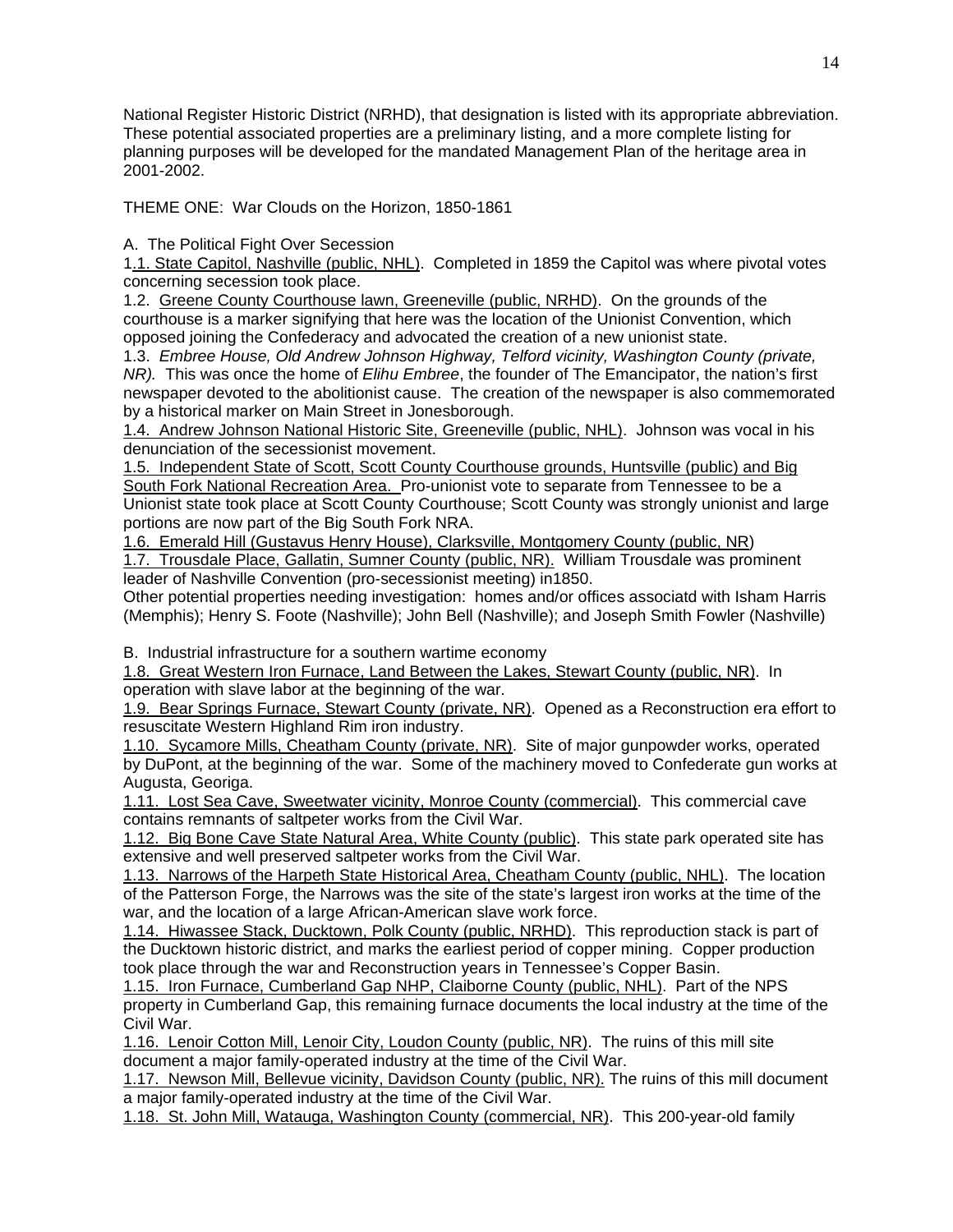business records both industrial development at the time of the war, and later expansion during the Reconstruction period.

1.19. Port Royal State Historical Area, Montgomery County (public, NR). The 1859 Masonic Lodge contains exhibits about the development of river traffic at Port Royal in the mid-19<sup>th</sup> century.

1.20. Missionary Ridge Tunnel, Hamilton County (commercial, NR). This slave-built engineering marvel is the site of frequent train tours by the Tennessee Valley Railroad Museum.

1.21 Big South Tunnel, Sumner County (private, NR determined eligible). Another slave-built tunnel on the Louisville and Nashville main line; fortified during the war.

1.22. East Tennessee and Georgia Railroad Depot, Niota, Athens County (public, NR). The oldest (1854) and only Civil War-era depot left in Tennessee.

1.23. Howard Row, Memphis (private, NR). Site of the antebellum Memphis cotton market. 1.24. Cumberland Furnace Historic District, Dickson County (public and private, NRHD). The state's earliest mining region and community.

1.25. 1850 Homeplace Museum, Land between the Lakes, Stewart County (public). Recreated 1850s farmstead demonstrating rural life at the time of the Civil War.

1.26. Cedar Grove Iron Works, Perry County (private). Production stopped with occupation in 1862.

1.27. Natchez Trace Parkway, Wayne, Lawrence, Lewis, Maury, Hickman, Williamson, and Davidson counties (public). Portions of the extant Natchez Trace were utilized for troop movements; various mine and mill sites are associated with the wartime infrastructure and with post-war recovery efforts.

THEME TWO: Battles and Leaders, 1861-1865

Note: *The Preservation and Interpretation Plan for the Civil War in Tennessee*, prepared by Philip Walker in consultation with the Tennessee Historical Commission and the Tennessee Wars Commission in 1998 is the primary study document for the military history of the Civil War in Tennessee. It lists many eligible resources and properties across the state and denotes the primary themes for the military history of the war. This listing below gives primary historic sites and parks that document the battles and leaders of the war.

A. Warfare from 1861 to 1862

2.1. Fort Donelson National Battlefield, Stewart County (public, NHL)

2.2. Fort Henry site, Land Between the Lakes, Stewart County (public)

2.3. Island No. 10 monument, Highway 22, Lake County (public)

2.4. Confederate Cemetery, Island No. 10, Highway 22, Lake County (private). This cemetery, located at Jones Chapel Church of Christ on Highway 22, contains the burials of Confederate dead from the Battle of Island No. 10.

2.5. Shiloh National Military Park, Hardin County (public, NHL).

2.5. Stones River National Battlefield, Rutherford County (public, NHL)

2.6. Andrew Johnson National Historic Site, Greeneville, Greene County (public, NHL). Johnson became Military Governor of Tennessee.

2.7. Civil War fortifications, Cumberland Gap National Historical Park, Claiborne County (public, NHL). Due to its strategic location, both sides built extant fortifications

2.8. Cherry Mansion, Savannah, Hardin County (private, NR). Grant's headquarters during the Battle of Shiloh

2.9. Hunt-Phelan House, Memphis, Shelby County (private, NR). Confederate and Union headquarters from 1862 to 1865. Later center of Freedmen's Bureau activity.

2.10. Davis Bridge Battlefield, Big Hill Pond SNA , Pocahontas vicinity, Hardeman County (public,

NR). Part of the Cornith campaign of 1862.

2.11. Britton Lane Battlefield, Jackson vicinity, Madison County (public, NR). Site of 1862 battle.

2.12. Salem Cemetery Battlefield, Jackson, Madison County (public). Site of 1862 cavalry battle.

2.13. Fort Pillow State Historical Area, Lauderdale County (public, NHL). Confederate fortifications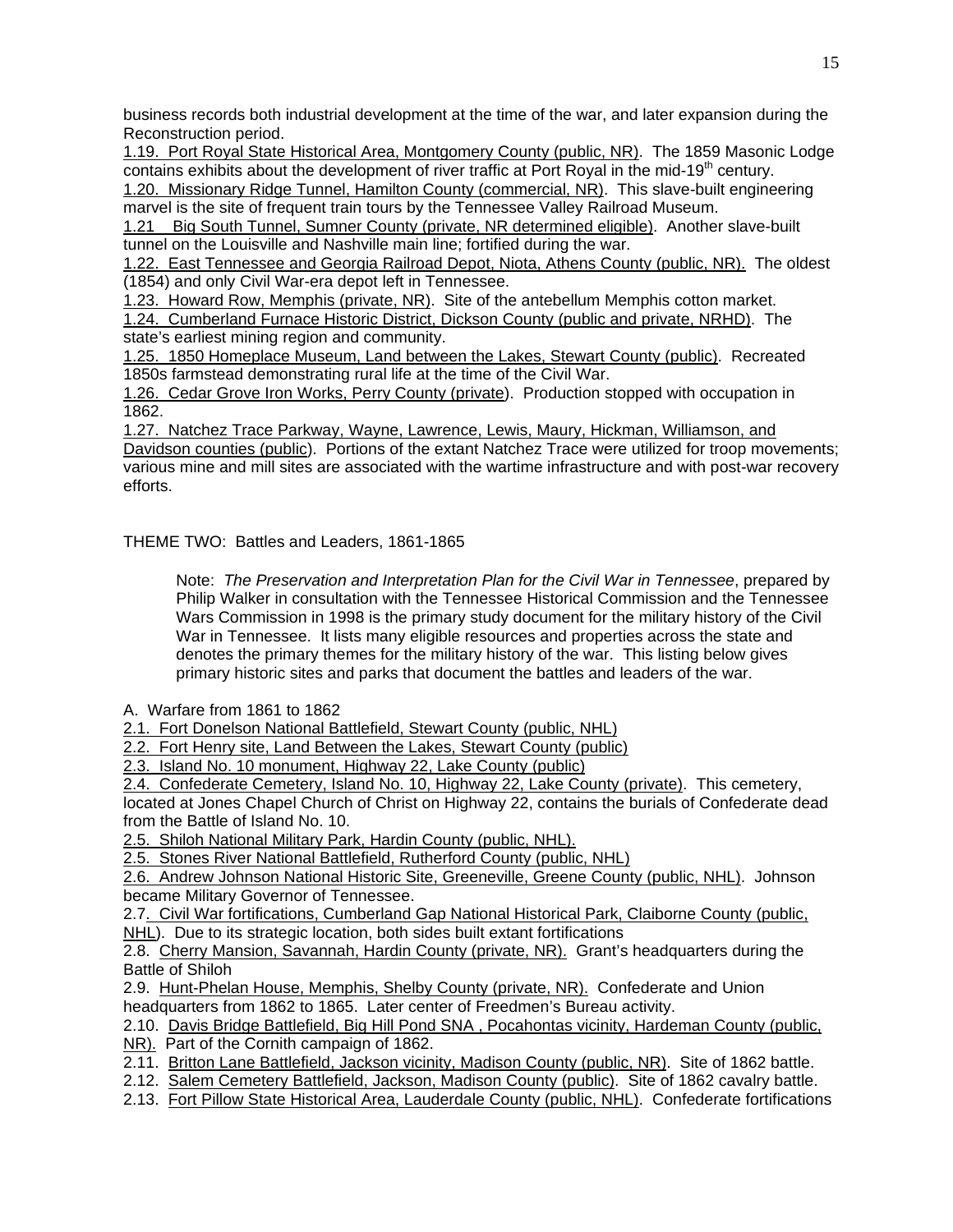from 1861-1862 incorporated into later Union fort.

2.14. Fort Wright gunpowder magazine and site, Tipton County (private, NR eligible). Rare extant brick magazine associated with Mississippi River Confederate fort.

2.15. Parker's Crossroads Battlefield, Lexington vicinity, Henderson County (pirvate and public,

NR). Site of major battle in late December 1862.

2.16. Fort Defiance/ Fort Bruce, Clarksville, Montgomery County (public, NR). Excellent preserved remnants of 1861-1862 Confederate Fort Defiance as adapted into the later Federal Fort Bruce, 1862-1865.

2.17. Oaklands Mansion, Murfreesboro, Rutherford County (public, NR). Associated with Forrest's Raid on Murfreesboro in 1862.

2.18. Mabry-Hazen House, Knoxville, Knox County (public, NR). Headquarters for Gen. Felix Zollifcoffer in 1861; later site of Union fortifications

2.19. Site of Battle of Middleburg, Middleburg, Madison County (private). Associated with Armstrong's raid of 1862.

2.20. Camp Harris ruins, Winchester vicinity, Franklin County (private). 1861 Confederate induction center.

2.21. Rucker's Battery, Island No. 10 defenses, New Markham vicinity, Lake County (private)

B. Warfare from 1863 to 1865

2.22. Chickamauga-Chattanooga National Military Park, Hamilton County (public, NHL)

2.23. Battle of Johnsonville, Nathan Bedford Forrest State Park, Camden vicinity, Benton County (public)

2.24. Johnsonville State Historic Area, New Johnsonville, Humphries County (public, NR). Union fortifications manned by United States Colored Troops (USCT).

2.25. Fort Pillow State Historic Area, Lauderdale County (public, NHL)

2.26. Franklin Battlefield, Williamson County (public and private, NHL). Included within this battlefield are scattered properties, including Winstead Hill, Roper's Knob, Carter House, Carnton Mansion, Lotz House, Harrison House, Fort Granger, and other fortifications.

2.27. Hartsville Battlefield, Trousdale County (private). Associated with campaigns of Confederate cavalry leader John Hunt Morgan

2.28. Spring Hill Battlefield, Williamson County (private).

2.29. Knoxville (Fort Sanders) Battlefield, Knox County (public and private, NRHD)

2.30. Germantown Fort, Shelby County (public, NR). Union fort built to protect Memphis and Charleston Railroad

2.31. Fort Waverly, Waverly, Humphries County (public, NR). Union fort built to protect Nashville and Northwestern Railroad. Garrisoned by USCT troops.

2.32. Fort Dickerson, Knoxville (public, NR). Union fort built to protect city from river attack; played pivotal role in Battle of Knoxville; later restored by Works Progress Administration (WPA) in 1930s. 2.33. Fort Negley, Nashville (public, NR). Union fort built to protect city from Confederate attack.

Garrisoned by USCT and played a pivotal role in the Battle of Nashville. Restored by WPA but allowed to deteriorate. Currently closed to the public.

2.34. Bulls Gap fortifications, Hawkins County (private, NR). Earthworks built to control vital railroad junction.

2.35. Strawberry Plains battlefield and fortifications, Knox County (private, NR).

2.36. Shy's Hill, Nashville, Davidson County (private). Important landmark and vantage point during the Battle of Nashville.

2.37. Bleak Hall (Confederate Memorial Hall), Knoxville (public, NR). Confederate headquarters during Battle of Nashville.

2.38. Dickson-Williams House, Greeneville, Greene County (public, NR). Associated with capture of John Hunt Morgan in 1864.

2.39. Athenaeum Rectory, Columbia, Maury County (public, NR). Temporary Union headquarters during the Hood Campaign of 1864.

2.40. Travelers Rest, Nashville, Davidson County (public, NR). Confederate headquarters during the Battle of Nashville and site of battle action.

2.41. Belle Meade Plantation, Nashville, Davidson County (public, NR). Confederate headquarters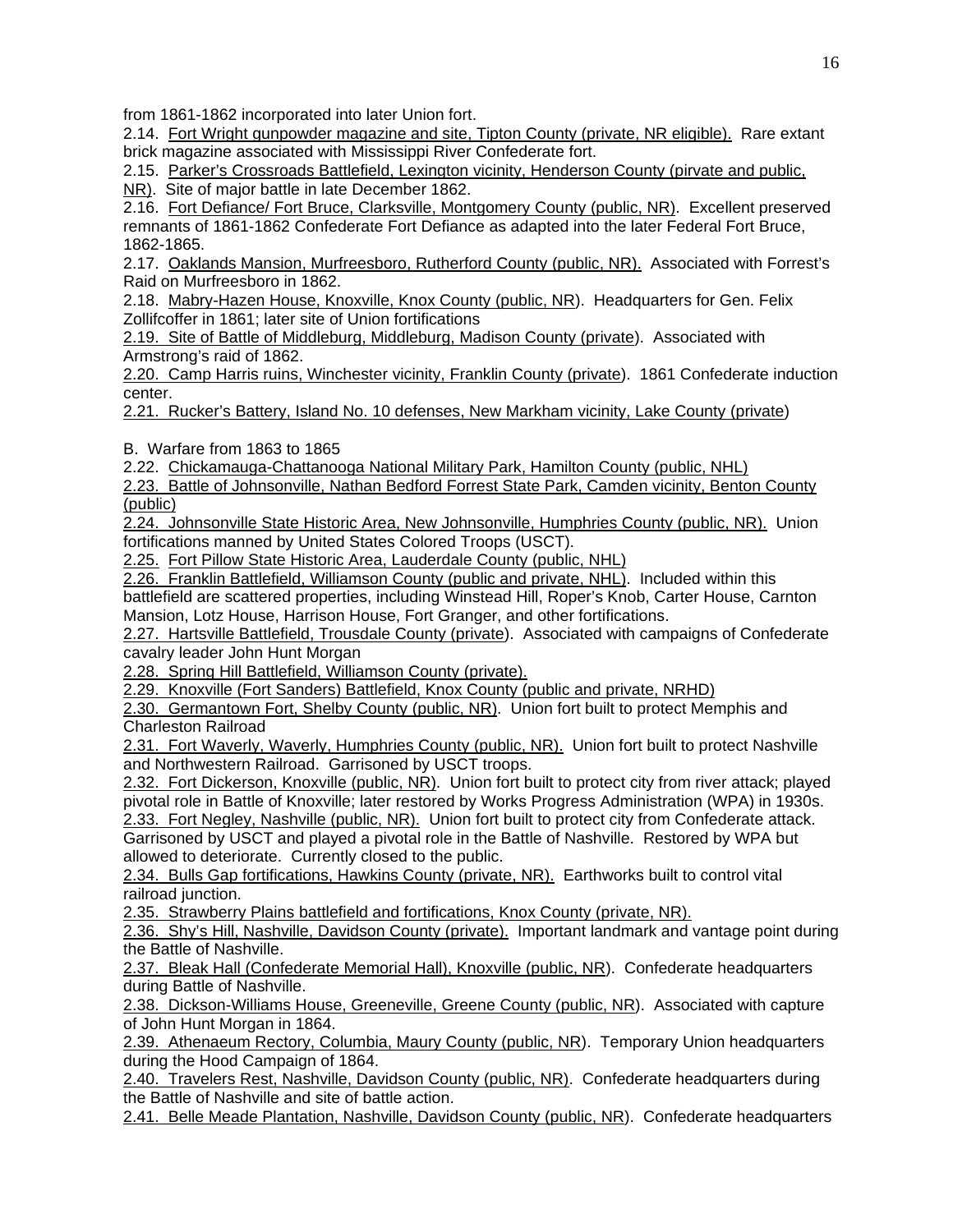during the Battle of Nashville.

2.42. Belmont Mansion, Nashville, Davidson County (public, NR). Union headquarters during the Battle of Nashville.

2.43. Rippavilla, Spring Hill, Maury County (public, NR). Temporary Confederate headquarters during the Hood Campaign of 1864.

2.44. Wartrace fortifications, Bedford County (private). Confederate fortifications built for Tullahoma campaign in 1863.

2.45. Beech Grove Battlefield and Cemetery, Coffee County (public). Associated with Tullahoma Campaign of 1863 and later Confederate memorial burials.

2.46. Mt. Olivet Cemetery, Jackson, Madison County (private, NR pending). African-American cemetery located at site of former Union fortifications.

2.47. Johnsonville landing, New Johnsonville, Humphries County (private). Site of sunk and wrecked Union boats from the battle of Johnsonville.

2.48. Carter House, Elizabethton, Carter County (private). Home of Union Brig. General Samuel **Carter** 

2.49. Battle of Limestone Station, Limestone, Washington County (private).

2.50. Rutherford County Courthouse, Murfreesboro (public, NR). Associated with Forrest's Raid on Murfreesboro in 1862.

2.51. Properties and sites associated with Morgan's Raid of Ohio, DeKalb, Wilson, Trousdale, and Sumner counties (private).

2.52. Site of Battle of Blue Springs, Mosheim vicinity, Greene County (private)

2.53. Beechlawn House, Columbia vicinity, Maury County (private, NR). Both federal and Confederate headquarters during the Hood campaign.

THEME THREE: Occupation and Homefront, 1861-1865

A. Military government

3.1. Andrew Johnson National Historic Site, Greeneville, Greene County (public, NHL)

3.2. State Capitol, Nashville (public, NHL)

3.3. Memphis Confederate government sites (to be identified)

3.4 Tipton-Haynes House, Johnson City, Washington County (public, NR). Home of Confederate Senator

3.5 Wiley Memorial Methodist Church (site, a later building is now extant), Chattanooga (private, NR). Former site of federal prisoner of war camp.

B. Industrial and transportation infrastructure

3.6. Nashville and Northwestern Railroad sites, Cheatham and Humphries County (public and private). Built by the federal government; also strongly associated with the USCT.

3.7. Brown's Ferry, Chattanooga vicinity, Hamilton County (public) and Kelly's Ferry, Chattanooga

vicinity, Marion County (private). The story of the Cracker Line in breaking the siege of Chattanooga in 1863.

3.8. Old Wauhatchie Pike, Chattanooga, Hamilton County (public, NR). A Civil War era road around Lookout Mountain that has been converted into a hiking trail

B. Impact on Family Farms and Agriculture (partial list)

3.9. Ames Plantation, Hardeman County (public, NR eligible)

3.10. Davies Plantation, Shelby County (public, NR)

3.11. Rattle-N-Snap Plantation, Mt. Pleasant, Maury County (public, NHL)

3.12. Exchange Place, Kingsport, Sullivan County (public)

3.13. Woodlawn Mansion, Grand Junction vicinity (private, NRHD). Sherman's headquarters during his occupation period of West Tennessee

3.14. Dowell Farm, Knox County. Tennessee Century Farm (private). This property and the following Tennessee Century Farms all report specific evidence or events of deprivation, conflict, and even fighting on their property during the war years.

3.15. Alexander Farm, Loudon County. Tennessee Century Farm (private).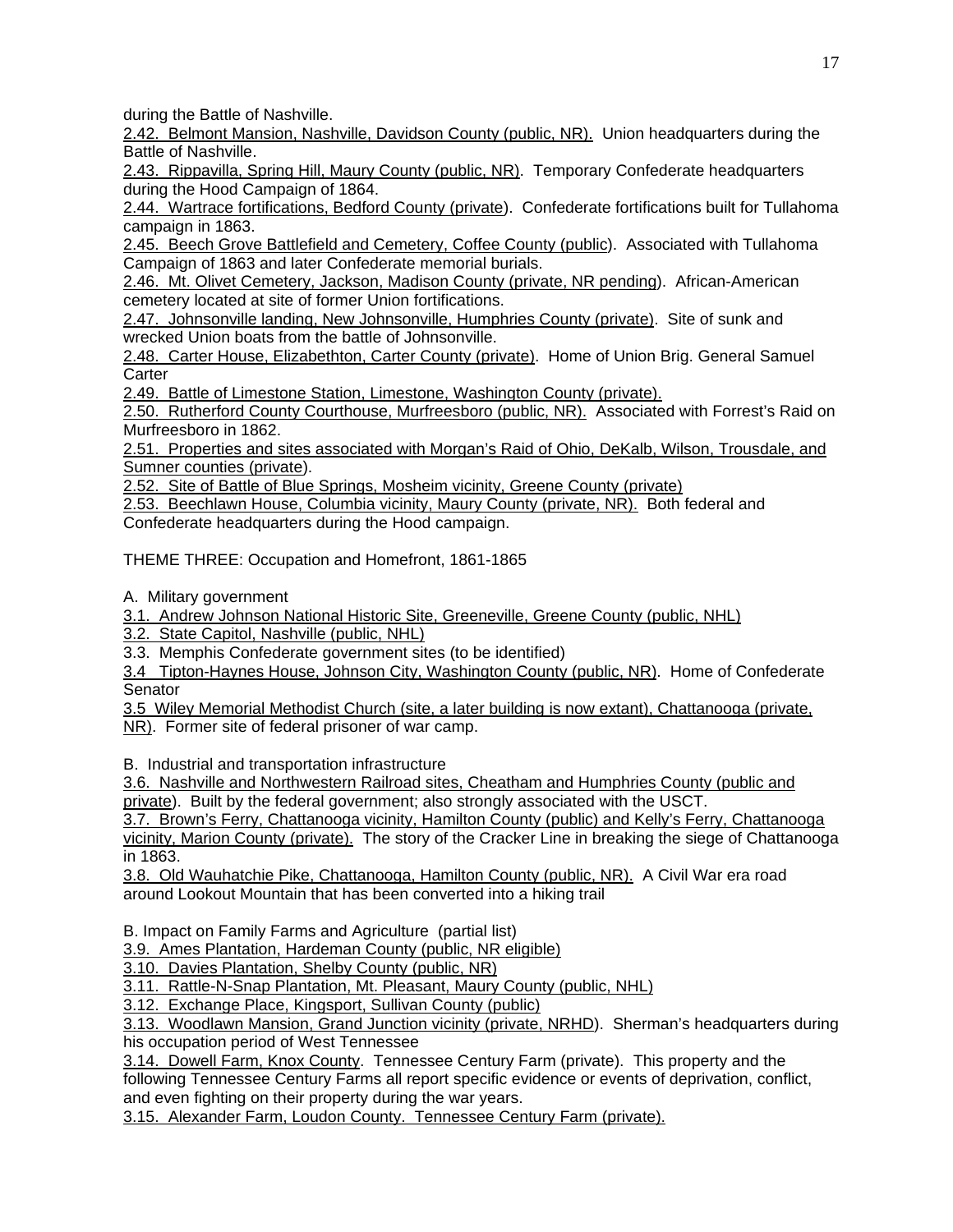- 3.16. Eldridge Farm, Loudon County, Tennessee Century Farm (private).
- 3.17. Harrison Bend Farm, Loudon County, Tennessee Century Farm (private).
- 3.18. Ben M. Roberson Farm, Loudon County, Tennessee Century Farm (private).
- 3.19. J. J. Ranch, Monroe County, Tennessee Century Farm (private).
- 3.20. Tarwater Farm, Sevier County, Tennessee Century Farm (private).
- 3.21. Pioneer Farm, Washington County, Tennessee Century Farm (private).
- 3.23. Bennett Farm, Meigs County, Tennessee Century Farm (private).
- 3.24. Abernathy Farm, Giles County (private, NR).
- 3.25. Woodard Hall Farm, Robertson County, Tennessee Century Farm (private, NR).
- 3.26. Caff-e-Hill Farm, Rutherford County, Tennessee Century Farm (private, NR).
- 3.27. Griffith Place Farm, Meigs County, Tennessee Century Farm (private).
- 3.28. Fowler-Lenoir Farm, Monroe County, Tennessee Century Farm (private).
- 3.29. Whitetown Acres Farm, Hamblen County, Tennessee Century Farm (private).
- 3.30. Reed Crossing Farm, Greene County, Tennessee Century Farm (private).
- 3.31. Earnest Farms Historic District, Greene County, Tennessee Century Farm (private, NR).
- 3.32. Glaze Farm, Washington County, Tennessee Century Farm (private, NR pending).
- 3.33. Massengill Farm, Grainger County, Tennessee Century Farm (private).
- 3.34. Fugate Farm, Claiborne County, Tennessee Century Farm (private)
- 3.35. Fermanaugh-Ross Farm, Greene County, Tennessee Century Farm (private).
- 3.36. E.E. Brown Farm, Washington County, Tennessee Century Farm (private).
- 3.37. Maple Hill Farm, Hamblen County, Tennessee Century Farm (private).
- 3.38. H.E.F. Blair Farm, Loudon County, Tennessee Century Farm (private).
- 3.39. Hotchkiss Farm, Loudon County, Tennessee Century Farm (private).
- 3.40. Best Farm, Blount County, Tennessee Century Farm (private).
- 3.41. Fairdale Ranch, Anderson County, Tennessee Century Farm (private).
- 3.42. Belle Meade Plantation, Nashville (public, NR).
- 3.43. Reynolds Home, Bearden vicinity, Knoxville (private). Longstreet's headquarters during the Battle of Knoxville
- 3.44. Harmony House, Greeneville, Greene County (private, NRHD)
- 3.45. DeBow House, Hartsville vicinity, Trousdale County (private, NR)
- 3.46. The Pillars (Bills House), Bolivar, Hardeman County (public, NR)
- 3.47. Historic Front Street, Henderson, Chester County (private)
- 3.48. Lucy Pickens House, LaGrange, Fayette County (private, NRHD)
- 3.49. Exchange Place, Kingsport, Sullivan County (public)
- C. Slaves and extant slave housing
- Currently Michael Strutt, a doctoral candidate in historic preservation at the Center for Historic Preservation, is completing a statewide survey of extant slave housing for the heritage area and the Tennessee Historical Commission. At this time, the listing below is a partial inventory of this ongoing research.
- 3.50. Ames Plantation, Fayette County (public and private, NR eligible)
- 3.51. Fairvue Plantation, Gallatin, Sumner County (private, NHL).
- 3.52. Carter House, Franklin, Williamson County (public, NHL)
- 3.53. Carnton, Franklin, Williamson County (public, NR)
- 3.54. Brooks Farm, Carter County (private, NR)
- 3.55 Clifton Place, Maury County (private, NR)
- 3.56. Webster Farm, Maury County (private, NR)
- 3.57. The Hermitage, Nashville (public, NHL)
- 3.58. Wesyngton Plantation, Robertson County (private, NR)
- 3.59. Murray-Jernagin Farm, Rutherford County, Tennessee Century Farm (private, NR)
- 3.60. Sam Davis Home, Rutherford County (public, NR)

# D. Underground Railroad

Related to the issues of slavery and emancipation are properties that through oral tradition are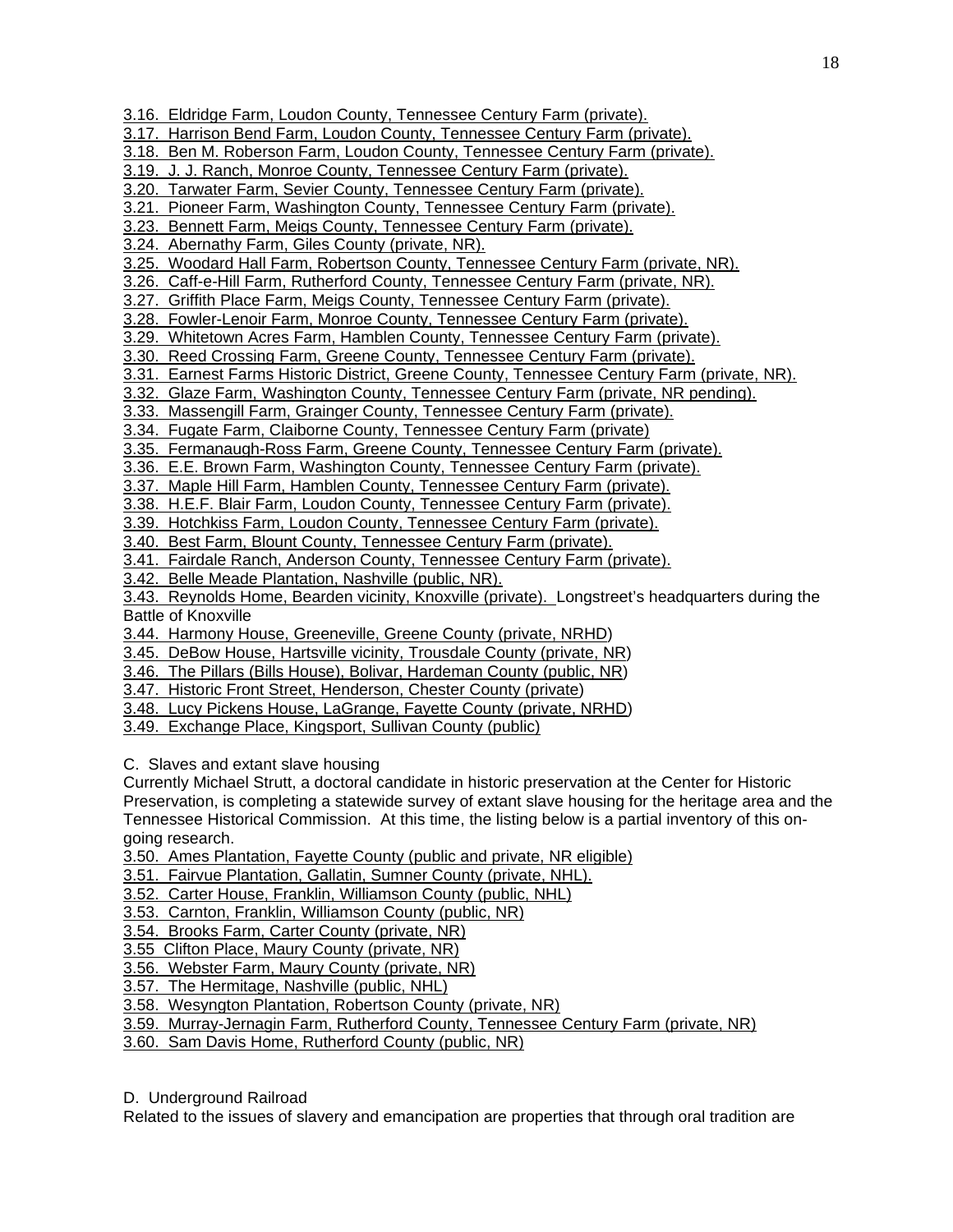linked to an effective underground railroad system, in East Tennessee especially, that centered around early Quaker communities such as Friendship in Blount Farm and a group of Quaker-owned farms in Loudon County

3.61. Craigs Chapel AME Zion Church, Loudon County (private, NR)

3.62. Griffiths Farm, Loudon County (private, NR)

3.63. Free Hill, Clay County (private). This rural enclave near the Kentucky border was composed of free African Americans as early as 1820.

3.64. Greater Warner Tabernacle AME Zion, Knoxville (private). Oldest African-American church in Knoxville, circa 1845.

E. Guérilla warfare and the harsh hand of Occupation

3.65. Bridgeburner sites, US Highway 11E, Greene County (private)

3.66. Officer Farm, Overton County, Tennessee Century Farm (private, NR)

3.67. Fortress Rosecrans, Rutherford County (public, NR)

3.68. Cravens House, Lookout Mountain (public, NR)

3.69. Mary Kate Patterson Kyle house, LaVergne, Rutherford County (private). Kyle was a Confederate spy and her former house and farm remain extant.

3.70. Sam Davis House, Smyrna, Rutherford County (public, NR). Davis was a Confederate spy hung in Pulaski.

3.71. Sam Davis Museum, Pulaski, Giles County (public, NRHD). Museum stands adjacent to where Davis was executed.

3.72. Town of LaGrange, Fayette County (public and private, NRHD). Town was occupied by Union forces, which used several extant buildings, from 1862 to the end of the war.

3.73. St. Paul Episcopal, Franklin, Williamson County (public, NR). used to house Union troops, livestock and supplies

3.74. Downtown Presbyterian Church, Nashville (public, NHL). used to house Union troops, livestock, and supplies and used as a hospital.

3.75. Bell Farm and Bell Cemetery, Unicoi County, Tennessee Century Farm (private). Site of Limestone Cove Massacre.

3.76. Newman Farm, Jefferson County, Tennessee Century Farm (private). Free black farmer killed by Confederate troopers in his front yard.

3.77. Easterly Farm, Greene County, Tennessee Century Farm (private). Bushwhackers attack and kipnap owner, who is freed by a slave.

3.78. Mabry-Hazen House, Knoxville (public, NR). Occupied and fortified by Union troops during their occupation of Knoxville.

3.79. Bethesda Church and Cemetery, Hamblen County (public, NR pending). Site of Confederate hospital and Confederate burials.

3.80. President's Island, Memphis (public and private). contraband camps and freedman labor. 3.81. Grand Junction, Hardeman County (private). site of Grant's initial experiments with contraband camps and labor

3.82. Mt. Olivet Cemetery, Jackson (public, NR pending). African-American cemetery built around a remaining defensive trench from the federal garrisoning of Jackson during the war.

3.83. Golden Hill Cemetery, Clarksville (public, NR). African-American cemetery established as black-owned property in 1863 during federal garrisoning of Clarksville.

3.84. Old Roane County Courthouse, Kingston (public, NR). Used as a hospital

3.85. Old City Hall (Tennessee School for the Deaf), Knoxville (public, NR). Used as Confederate hospital and later as Union occupation site.

3.86. Ferguson Hall, Spring Hill, Maury County (private, NR). Site of murder of Confederate general Van Dorn.

3.87. Carmichael Inn, Loudon, Loudon County (public)

3.88. Pomp Kersey monument and gravesite, Cannon County (public). Kersey was a Confederate guerilla killed in a fight with area Unionists in 1864.

3.89. Hurst Nation associated properties, Bethel Springs vicinity, McNairy County (private). Sites not yet identified with this significant Unionist guerilla fighter.

3.90. Champ Ferguson related sites, Putnam, Smith, Overton, White, and Cumberland counties.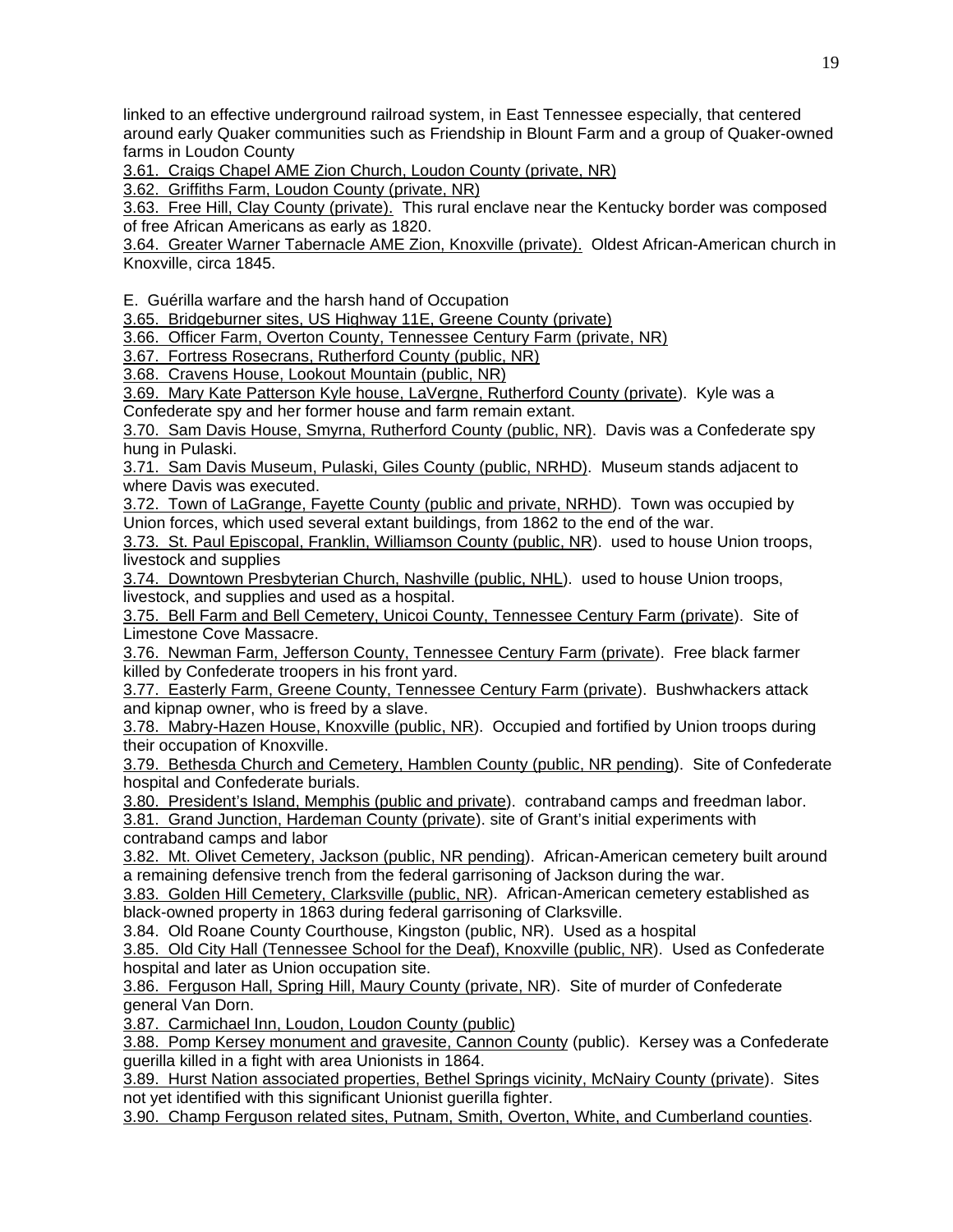Sites not yet identified with this significant Confederate guerilla fighter.

THEME FOUR: RECONSTRUCTION, 1865-1875

A. Political Reconstruction

4.1. State Capitol, Nashville (public, NHL).

4.2. Andrew Johnson NHS, Greeneville, Greene County (public, NHL)

4.3. President Andrew Johnson Museum and Library, Tusculum College, Greene County (public, NRHD)

4.4. William G. Brownlow-associated properties, Knoxville (not identified). Brownlow was a Reconstruction-era Republican governor.

4.5. John C. Brown House (Colonial Hall), Pulaski, Giles County (public, NR). Now part of Martin Methodist College, this Greek Revival house was home to Brown, a Tennessee governor and president of the 1870 Constitutional Convention

4.6. Gideon Pillow house, Victorian Village, Memphis (private, NRHD)

4.7. U.S. Custom House, Knoxville (pubic, NR). Now home to the East Tennessee Historical Society, the old Custom House was finished as a major federal office building in 1874.

4.8. T.A.R. Nelson associated properties, Knoxville (not identified)

4.9. A.O.P. Nicholson associated properties, Columbia and Nashville (not identified)

4.10. William Macon Smith properties, Memphis (not identified).

4.11. Butler House, Mountain City, Johnson County (private, NR). Butler was a Civil War veteran elected to Congress in 1867; the house dates to circa 1870.

4.12. Simonton House, Covington, Tipton County (private, NRHD).

4.13. Palmer House, Murfreesboro, Tipton County (private, NRHD)

B. Social and Economic Reconstruction

4.14. Fisk University, Nashville (public, NHL)

4.15. Lemoyne-Owen College, Memphis (public, NR)

4.16. Morristown College (now closed), Morristown (public, NR)

4.17. Anderson Hall, Maryville College, Blount County (public, NRHD). Built with Freedman Bureau funding.

4.18. Knoxville College, Knoxville (public, NRHD).

4.19. Tennessee Manual Labor University (site), Murfreesboro Rd, Nashville (private).

4.20. Roger Williams College (site), Nashville (private).

4.21. Glenmore, Jefferson City, Jefferson County (public, NR). railroad executive house

4.22. Crosby Spring Farm (1871), Rhea County, Tennessee Century Farm (private).

4.23. Matt Gardner Farm (c. 1870s), Giles County (public, NR). African-American farm.

4.24. Woodruff-Fontaine House, Victorian Village, Memphis (public, NR). Large mansion

emblematic of Memphis's recovery by 1870

4.25. Drouillard House, Cumberland Furnace, Dickson County (private, NR).

4.26. Nolan House (1869), Waverly, Humphries County (public, NR). Nolan had commanded the Union fort at Waverly and returned to invest in the town in 1869.

4.27. Ketner Mill (1872), Sequatchie County (private, NR).

4.28. Ringold Mill (1874), Clarksville, Montgomery County (private, NR).

4.29. Falls Mill (1873), Franklin County (public, NR).

4.30. Telford Mill, Telford, Washington County (private). This mill documents the Reconstruction effort to interject industrial development into small Appalachian towns.

4.31. National Campground (1873), Loudon County (public, NR)

4.32. Freed House (1871), Trenton, Gibson County (public, NR). Jewish veteran of Confederate

army opened a prosperous mercantile business in the Reconstruction era.

4.33. Cleburne Farm (circa 1870), Spring Hill vicinity, Maury County (private, NR)

4.34. Ewell Farm, Spring Hill vicinity, Maury County (private, NR)

4.35. Hillsman House, Carroll County (private, NR)

4.36. Bear Spring Furnace, Stewart County (public, NR)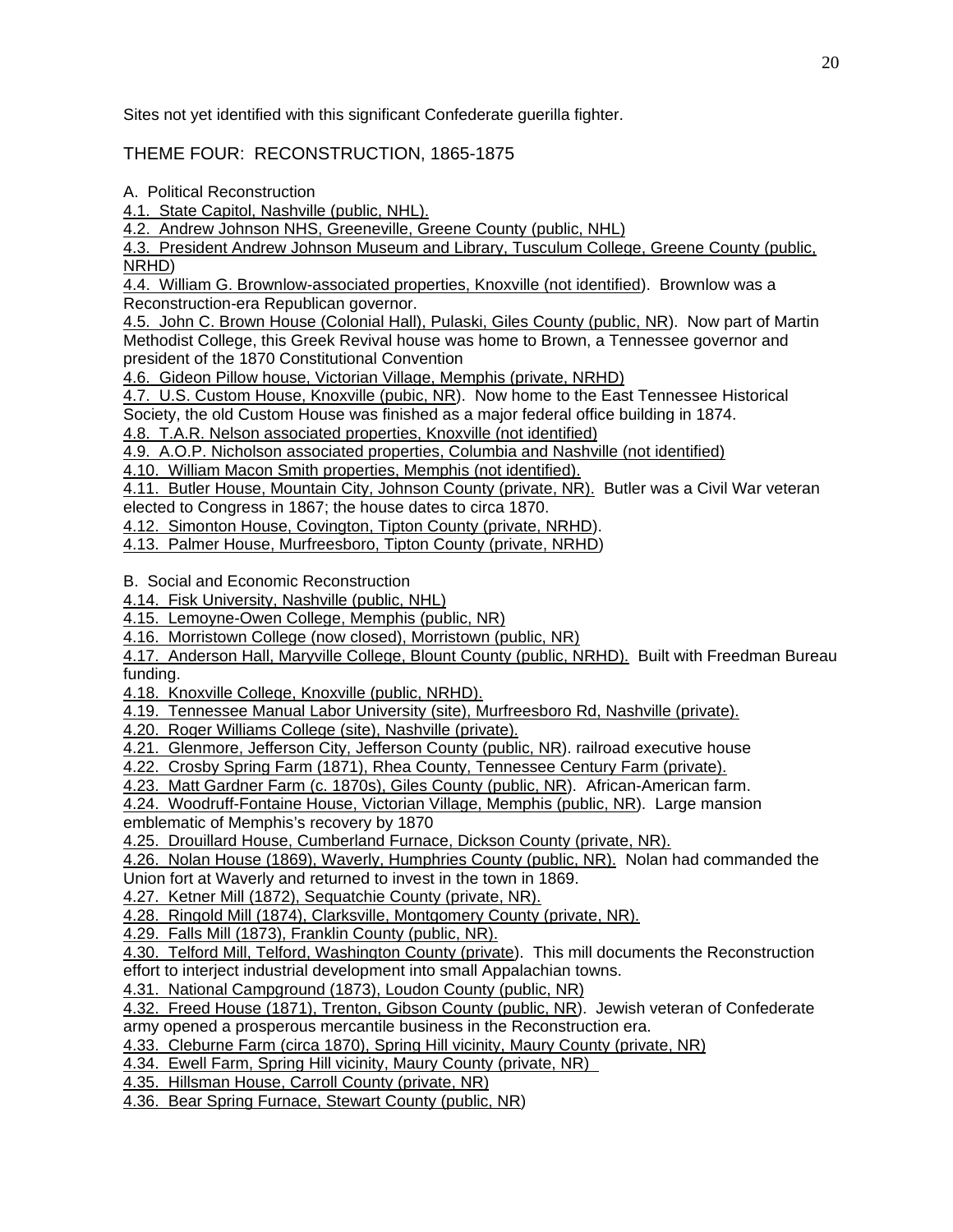# C. Creation of freed African-American communities

In focusing on three physical resources—churches, schools, and cemeteries—as barometers for the creation of African-American communities in the wake of the Civil War, the heritage area is following the lead of scholarship, since scholars of the period have emphasized that these three property types were consistently the first that freed men and women created in the wake of emancipation. At this time, the heritage area's survey of historic nineteenth century African-American churches, schools, and cemeteries is not complete; the listing below, however, indicates the wealth of physical resources from which the African-American story of Reconstruction may be told.

1.Schools and Churches (a partial listing)

4.37. Pikeville AME Zion, Bledsoe County (private, NR)

4.38. Hord Chapel AME, Union Ridge, Bedford County (private)

4.39. St. John Primitive Baptist, Fayetteville, Lincoln County (private)

4.40. Stones River United Methodist, Murfreesboro, Rutherford County (private)

4.41. Jonesboro AME Zion, Washington County (private, NRHD)

4.42. Bethel Christian Church, Jonesborough, Washington County (private, NRHD)

4.43. Holston Baptist Female Institute, Jonesborough, Washington County (commercial, NRHD). Served as Freedman's Bureau school.

4.44. Ebenezer Primitive Baptist Church, Murfreesboro (private).

4.45. Bascum CME Church and Cemetery, Madison County (private)

4.46. St. Paul United Methodist, Dover, Stewart County (private).

4.47. Woodlawn Baptist Church and Cemetery, Haywood County (private, NR)

4.48. Cleaves Temple CME Church, Halls, Lauderdale County (private)

4.49. Hackney Chapel AME Zion Church and Cemetery, Loudon County (private, NR)

4.50. First Baptist (MB), Lynnville, Giles County (private).

4.51. Phillips Chapel United Methodist, Liberty, DeKalb County (private, NRHD).

4.52. New Salem Baptist Church, Sevierville, Sevier County (private).

- 4.53. Bewley's Chapel Methodist Church, Russellville, Hamblen County (private).
- 4.54. Henderson Chapel AME Zion, Rutledge, Grainger County (private, NRHD)
- 4.55. Wiley Memorial Methodist Church, Chattanooga (private, NR)

4.56. First Baptist Beale Street Church, Memphis (private, NHL)

- 4.57. St. John AME Church and Cemetery, Canaan, Maury County (private, NRHD)
- 4.58. St. Peter AME Church, Clarksville, Montgomery County (private, NR)
- 4.59. Shiloh Baptist Church, Chattanooga (private)

4.60. Shiloh Presbyterian Church, Knoxville (private)

4.61. Maney Avenue AME Church, Murfreesboro, Rutherford County (private, NR)

4.62. Bethsalem Presbyterian Church, Etowah vicinity, McMinn County (private, NR)

# 2. Cemeteries

Note that the cemeteries are listed as public, due to the fact that in Tennessee law all cemeteries must allow for public access. To protect valuable resources, some of these cemeteries are fenced and locked, but permission and access to the property are routinely granted. For more information on African-American cemeteries, please see the informative section on this valuable property type on the heritage area's web page.

4.63. Bailey Cemetery, Wilson County (public, NR)

4.64. Rest Hill Cemetery, Wilson County (public, NR)

4.65. Russellville Cemetery, Hamblen County (public)

4.66. Pierce Chapel cemetery, Sullivan County (public, NR)

4.67. Golden Hill Cemetery, Clarksville (public, NR)

4.68. Bascum CME Cemetery, Madison County (public)

4.69. Mt. Olivet Cemetery, Jackson, Madison County (public, NR pending)

4.70. Selmer African-American Cemetery, McNairy County (public)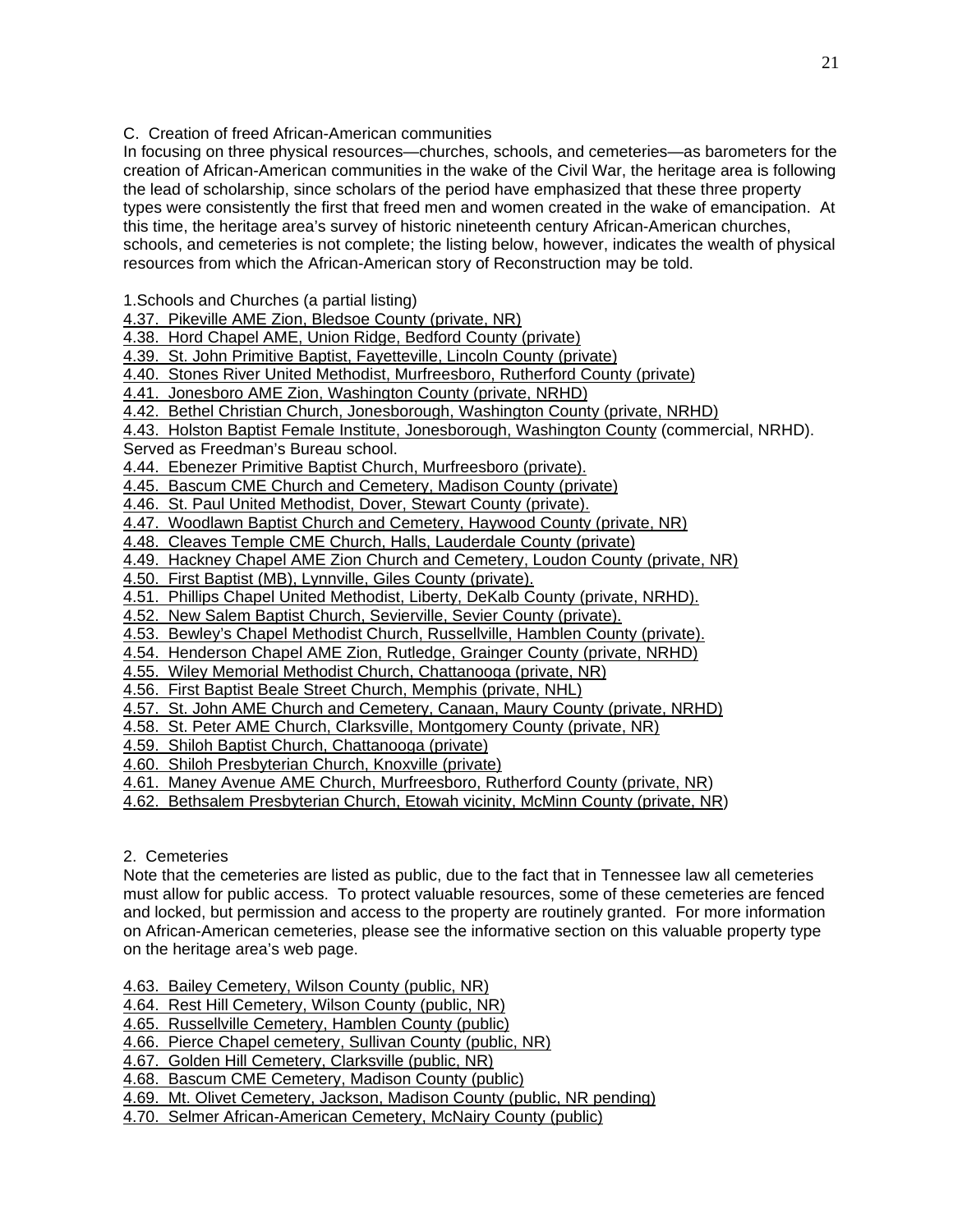4.71. Alexandria African-American Cemetery, Dekalb County (public, NRHD)

- 4.72. Barr Chapel CME Cemetery, Henry County (public)
- 4.73. South Guthrie Cemetery, Montgomery County (public)
- 4.74. Mt. Ararat Cemetery, Nashville (public, NR)
- 4.75. Ringo Cemetery, Fayetteville, Lincoln County (public)
- 4.76. Brown Chapel Baptist Cemetery, Madison County (public)
- 4.77. Denmark Missionary Baptist Cemetery, Madison County (public)
- 4.78. Cerro Gordo Baptist Cemetery, Madison County (public).
- 4.79. Toussaint L'Overture Cemetery, Franklin, Williamson County (public, NR)
- 4.80. Odd Fellows Cemetery, Knoxville (public)
- 4.81. Zion Cemetery, Memphis (public)
- D. Freedmen Communities
- 4.82. Free Hill, Clay County (private)
- 4.83. Promise Land, Dickson County (private)
- 4.84. Free Hill Road (Rockland Community), Hendersonville, Sumner County (private)
- 4.85. Fredonia, Stanton vicinity, Haywood County (private)
- 4.86. Needmore, Wilson County (private)
- E. Other Ethnic Communities from Civil War/ Reconstruction period:
- 4.87. Freed House, Trenton, Gibson County (public, NR). Jewish immigrants
- 4.88. Belvidere, Franklin county (private). German immigrants
- 4.89. Gruetli, Grundy County (private). Swiss immigrants
- THEME FIVE: Legacies, 1870-1930
- A. Commemoration

1. Monuments. While there exists a preponderance of monuments to Confederates in Tennessee, the state is notable for the local monuments dedicated to the Union soldier found in East Tennessee communities. The state is also home to the oldest Civil War monument in the country (Hazen's Monument), which was actually built during the war. The remaining monuments range from the late 1860s (Bolivar and Union City) to the late 1920s. Many of these came during the Jim Crow era, 1890 to 1920, and were sponsored primarily by the United Daughters of the Confederacy (which began in Nashville) and the United Confederate Veterans. The following listing is a sampling of the monuments found, mostly on the grounds of courthouses, across Tennessee. For additional discussion, please see the informative section on monuments on the heritage area web page.

- 5.1. Hazen's Monument, Stones River National Battlefield (public, NHL)
- 5.2. Monument to Union soldier, Greene County Courthouse, Greeneville (public, NRHD)
- 5.3. Confederate monument, Hardeman County Courthouse, Bolivar (public, NRHD)
- 5.4. Unknown Confederate Dead monument, Union City, Obion County (public, NR)
- 5.5. Farmington Confederate Cemetery Monument, Marshall County (public, NR)
- 5.6. Confederate Monument, Haywood County Courthouse, Brownsville (public)
- 5.7. Confederate Monument, Madison County Courthouse, Jackson (public, NR)
- 5.8. Confederate Monument, Kiwanis Park, Union City, Obion County (public, NR)
- 5.9. Confederate Monument, Trousdale County Courthouse, Hartsville (public, NRHD)
- 5.10. Confederate Monument, Dyer County Courthouse, Dyersburg (public, NRHD)
- 5.11. Confederate Monument, Gibson County, Trenton (public, NR)
- 5.12. Confederate Monument, Rutherford County Courthouse, Murfreesboro (public, NR)
- 5.13. Confederate Monument, Town Square, Franklin, Williamson County (public, NRHD)
- 5.14. Confederate Monument, Town Square,.Lebanon, Williamson County (public, NRHD)
- 5.15. Confederate Monument, Marshall County Courthouse, Lewisburg (public)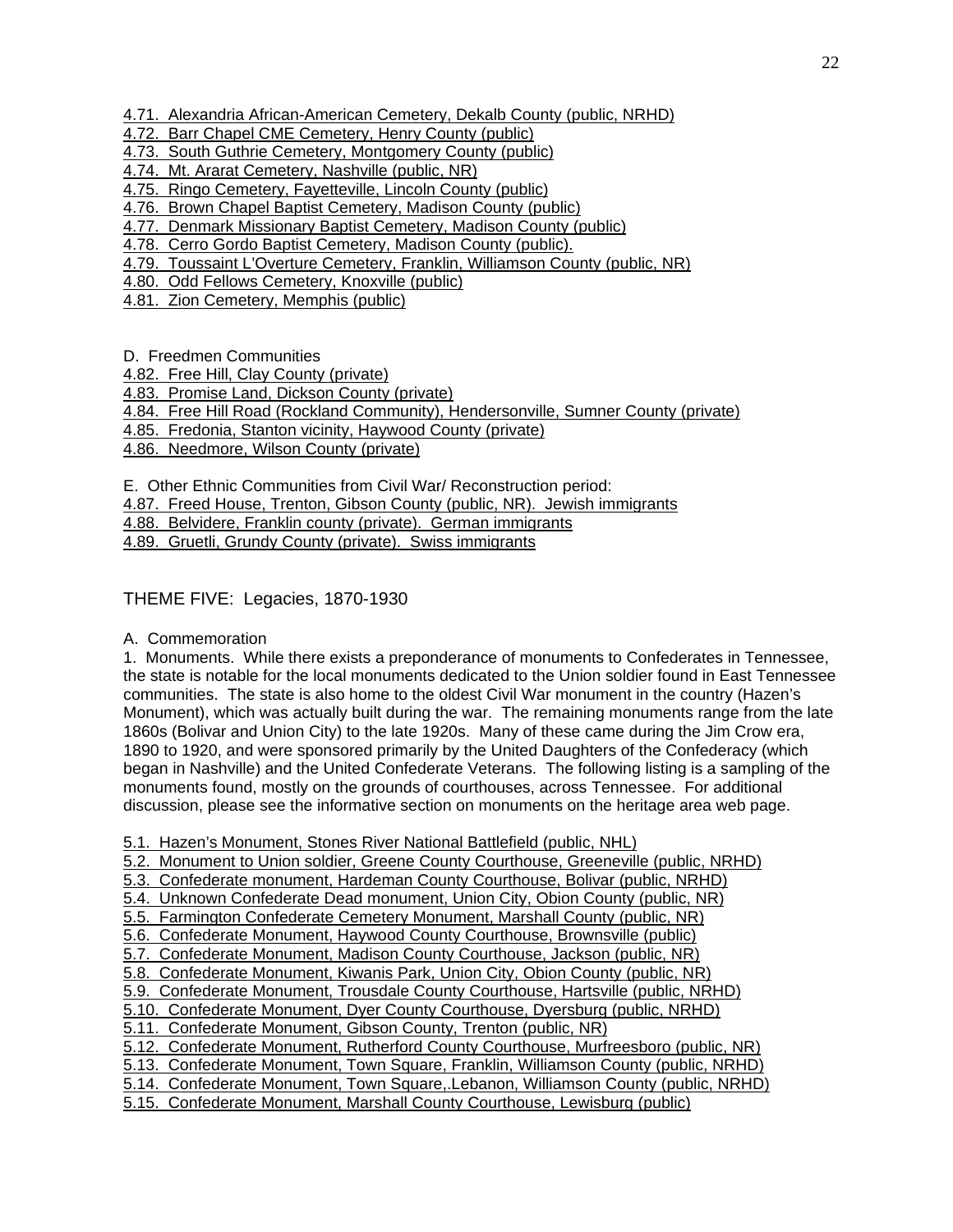- 5.16. Sam Davis Monument, Giles County Courthouse, Pulaski (public, NRHD)
- 5.17. Confederate Monument, Mulberry, Lincoln County (public).
- 5.18. Confederate Monument, Downtown Cleveland, Bradley County (public).
- 5.19. Forrest Monument, Forest Park, Memphis (public).
- 5.20. Jefferson Davis Monument, Confederate Park, Memphis (public)
- 5.21. Battle of Nashville Monument, Granny White Pike, Nashville (public)
- 5.22. Confederate Women's Monument, War Memorial Building, Nashville (public, NR).
- 5.23. Gen. A. P. Stewart monument, Hamilton County Courthouse, Chattanooga (public, NR)
- 5.24. Confederate monument, Hancock County Courthouse, Sneedville (public).
- 5.25. Sultana monument, Mt. Olive Cemetery, Knoxville (public).

5.26. Confederate monument, Chilhowee campground vicinity, Cherokee National Forest, Polk County (public)

- 5.27. Confederate monument, Sullivan County Courthouse, Blountville (public, NRHD)
- 5.28. Confederate monument, Unicoi County Courthouse, Erwin (public)
- 5.29. UDC memorial monument, Erwin, Unicoi County (public)
- 5.30. Union obelisk monument, Mountain Home, Johnson City, Washington County (public)
- 5.31. UDC memorial monument, Woodbury vicinity, Cannon County (public)
- 5.32. Sam Davis monument and Andrew Johnson monument, State Capitol, Nashville (public)
- 5.33. General Edmund Kirby-Smith Monument, University of the South, Sewanee (public)
- 5.34. Confederate monument, Lincoln County Courthouse, Fayetteville (public)
- 5.35. Confederate monument, town square, Mt. Pleasant, Maury County (public)
- 5.36. Confederate monument, Smith County Courthouse, Carthage (public, NR)
- 5.37. Confederate monument, Warren County Courthouse, McMinnville (public)
- 5.38. Confederate monument, Decatur County Courthouse, Decaturville (public)
- 5.39. Confederate monument, Henry County Courthouse, Paris (public)
- 5.40. Confederate monument, Tipton County Courthouse, Covington (public)
- 5.41. Confederate monument, Weakley County Courthouse, Dresden (public)
- 2. Cemeteries: national cemeteries
- 5.42. Nashville National Cemetery (public)
- 5.43. Memphis National Cemetery (public)
- 5.44. Chattanooga National Cemetery (public)
- 5.45. Knoxville National Cemetery (public)
- 5.46. Mountain Home National Cemetery, Johnson City (public).
- 5.47. Fort Donelson National Cemetery, Stewart County (public, NR)
- 5.48. Shiloh Battlefield National Cemetery, Hardin County (public, NR)
- 5.49. Stones River Battlefield National Cemetery, Rutherford County (public, NR)
- 5.50. Andrew Johnson NHS Cemetery, Greeneville, Greene County (public, NR).
- 3. Cemeteries: Confederate memorials
- 5.51. Mt. Olivet Cemetery, Nashville (public, NR)
- 5.52. Old Gray Cemetery, Knoxville (public, NR)
- 5.53. Elmwood Cemetery, Memphis (public, NR)
- 5.54. Silverdale Cemetery, Chattanooga (public)
- 5.55. Beech Grove Cemetery, Coffee County (public)
- 5.56. Confederate Home Cemetery, The Hermitage, Nashville (public, NR)
- 5.57. Old City Cemetery, Dyersburg, Dyer County (public)
- 5.58. Confederate Cemetery, Knoxville (public).
- 5.59. McGavock Confederate Cemetery, Carnton Plantation, Franklin (public, NHL)
- 5.60. Mount Willow Cemetery, Shelbyville, Bedford County (public)
- 5.61. Old City Cemetery, Nashville (public, NR)
- 5.62. Old City Cemetery, Winchester, Franklin County (public)
- 5.63. Rose Hill Cemetery, Columbia, Maury County (public)
- 5.64. Greenwood Cemetery, Clarksville, Montgomery County (public)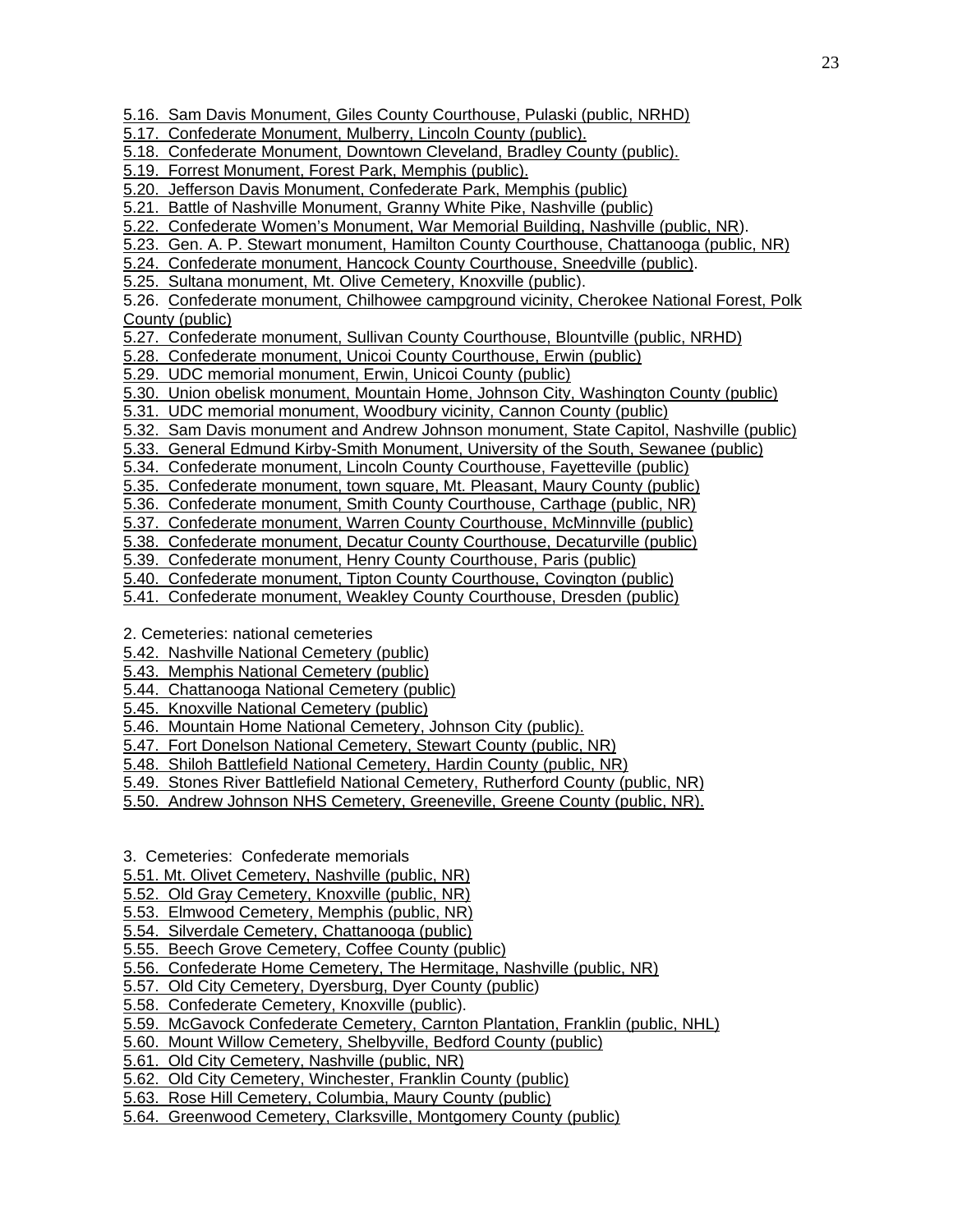- 5.65. Riverview Cemetery, Clarksville, Montgomery County (public)
- 5.66. Elmwood Cemetery, Springfield, Robertson County (public)
- 5.67. Oakland Cemetery, Trenton, Gibson County (public)
- 5.68. Riverside Cemetery, Jackson, Madison County (public, NR)
- 5.69. Confederate Cemetery, Tullahoma, Coffee County (public)
- 4. Process of creating national, state, local military parks, 1880-1930
- 5.70. Federal national battlefields: Chickamauga/Chattanooga; Shiloh; Fort Donelson; Stones River (public, NHL)
- 5.71. State, local, and private efforts: Lookout Mountain to Forrest State Park
- 5. Memorial Educational Institutions
- 5.72. Abraham Lincoln University, Harrogate, Claiborne County (public)
- 5.73. Tennessee Wesleyan University, Athens, McMinn Co. (public, NR)
- 5.74. University of the South, Sewanee, Franklin County (public)
- 6. Veteran institutions
- 5.75. Mountain Home, Johnson City, Washington County (public)
- 7. Sites of meetings of prominent organizations
- 5.76. United Daughters of the Confederacy, sites not identified
- 5.77. United Confederate Veterans, Brighton Campground, Brighton School, Tipton County (public) 5.78. Grand Army of the Republic, sites not identified
- 
- 8. Creating Memory: The art, artifactual and archival nature of Civil War commemoration
- 5.79. Gilbert Gaul's studio at Fall Creek Falls, Van Buren County (public)
- 5.80. Tennessee State Library and Archives, Nashville (public)
- 5.81. Abraham Lincoln Museum, Lincoln Memorial University, Harrogate, Claiborne County (public)
- 5.82. Museum of East Tennessee, East Tennessee Historical Society, Knoxville (public, NR)
- 5.83. Tennessee State Museum, Nashville (public)
- 5.84. Memphis Pink Palace Museum, Memphis (public, NR)
- 5.85. Chattanooga Regional History Museum, Chattanooga (public, NR)
- 5.86. Tennessee River Museum, Savannah, Hardin County (public, NR)
- 5.87. Clarksville/Montgomery County Museum, Clarksville (public, NR)
- 5.88. Mississippi River Museum, Memphis (public)
- 5.89. Battles for Chattanooga Museum, Chattanooga (public)
- 5.90. Tennessee Civil War Museum, Chattanooga (public)
- 5.91. Chattanooga African-American Hisotry Museum, Chattanooga (public)

# **Conclusion: Primary Corridors**

Whether through occupation, military activities, infrastructure, guerilla warfare,

emancipation/Reconstruction, and commemoration, the Civil War era touched every county in Tennessee. But clearly this southern state became a major stage for the war and Reconstruction due to the combined factors of people, time, and its strategic location as the gateway to the Deep South. When the events in Tennessee are placed within a larger, national context, major cultural landscapes that relate to the interplay of war, transportation, and infrastructure become apparent and become focused on four primary urban areas: Chattanooga, Nashville, Memphis, and Knoxville. These four major centers connect themselves and the rest of the state to major national and regional patterns of the Civil War era through significant cultural landscapes, which, in turn, reflect the combined influence of the state's three major river systems (Mississippi, Tennessee, and Cumberland) and six historic railroad corridors that are largely paralleled by two-lane to four-lane highways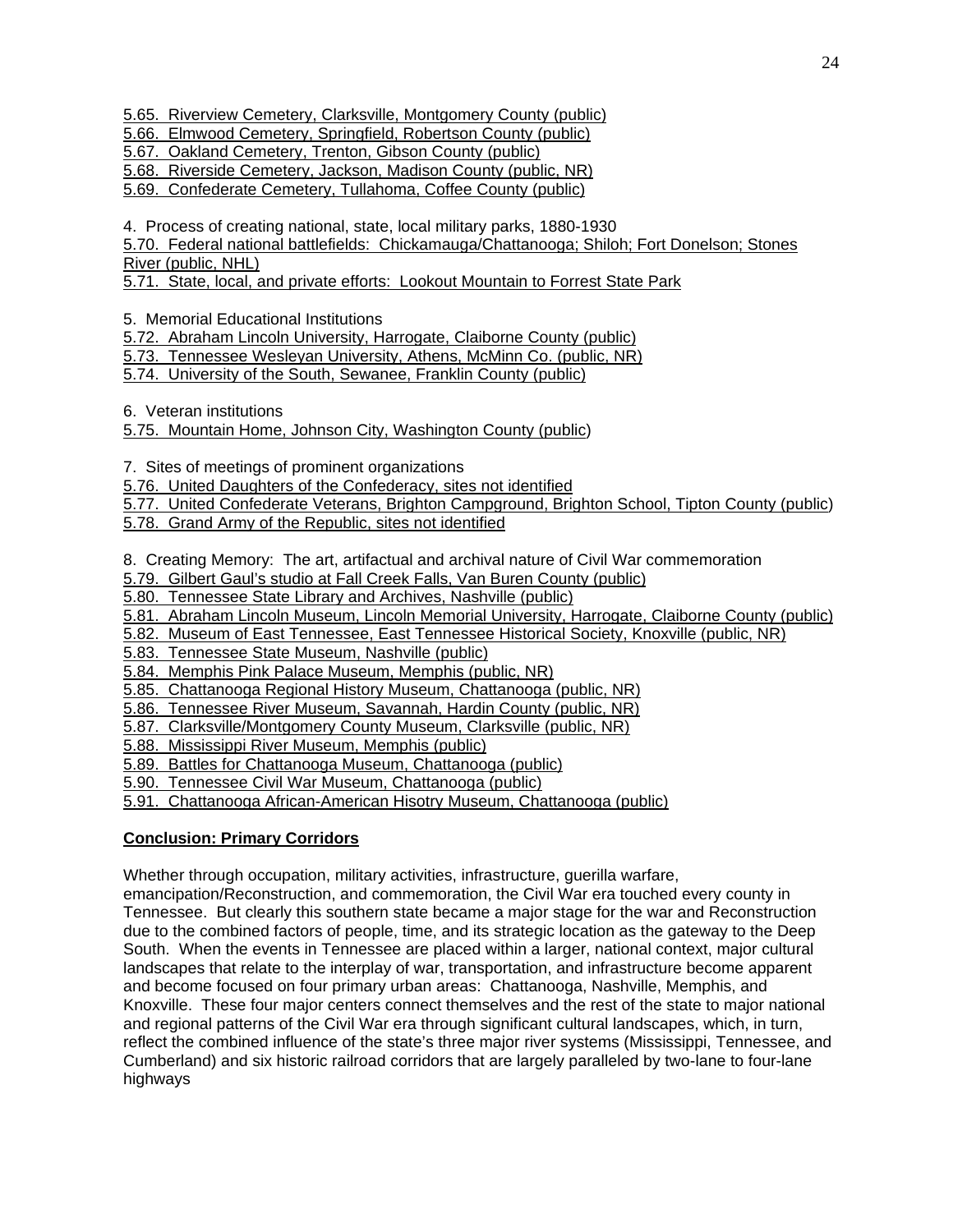## River Corridor 1: Mississippi River, from Island No. 10 to Memphis

This route begins at the Island No. 10 monument, on Tennessee Highway 22 north of the town of Tiptonville and extends south to Tiptonville, where it intersects with Tennessee Highway 78. The next leg of the corridor extends south on Tennessee Highway 78 to Dyersburg where it intersects with U.S. Highway 51 and continues south to the city of Memphis. There are four spur corridors: at Tiptonville, where a spur corridor, Tennessee Highway 21/22, goes to Union City; at Dyersburg, where a spur corridor, Tennessee Highway 104, goes east to Trenton; at Ripley, where a spur corridor, Tennessee Highway 19, goes to Brownsville, and at Henning, where a spur corridor, Tennessee Highway 87, goes to the Mississippi River and Fort Pillow.

River Corridor 1 includes sites and properties within the counties of Lake, Obion, Dyer, Lauderdale, Haywood, Tipton, Gibson, and Shelby.

## River Corridor 2: Cumberland River, from Dover to Nashville

This route begins at the Land Between the Lakes National Recreation Area and connects to US Highway 79 west of the town of Dover. It continues east on US 79 to the Fort Donelson National Battlefield, the town of Dover, and the city of Clarksville, where it intersects with Tennessee Highway 12. It continues southeast on Tennessee 12 to the city of Nashville, where it intersects with US Highway 70. It continues US Highway 70 to the city of Lebanon, where it intersects with US Highway 70N. It continues east on US 70N to the village of Chestnut Mound, where it intersects with Tennessee Highway 53. This last leg turns north, along the Cumberland River, and continues to the Tennessee/Kentucky state line in Clay County. There is one spur corridor, Tennessee Highway 141, which connects Lebanon to the town of Hartsville.

River Corridor 2 includes sites and properties within the counties of Clay, Jackson, Smith, Trousdale, Wilson, Sumner, Davidson, Cheatham, Montgomery, and Stewart.

## River Corridor 3: Tennessee River, from Fort Henry to Knoxville

This corridor has two separate routes. The west route begins at Fort Henry site within the Land Between the Lakes National Recreation Area and connects to US Highway 79 west of Dover. It continues west on US 79 to the city of Paris, where it intersects with US Highway 641 and continues south to the junction with Tennessee Highway 69 at I-40 in north Decatur County. It continues south on Tennessee 69 to the town of Crump, where it intersects with Tennessee 22. It continues south on Tennessee 22 to the Mississippi/Tennessee state line. There are three spur corridors: at Camden, where Tennessee 191 goes east to the village of Eva and US Highway 70 goes west to Huntingdon; at the I-40 intersection, where I-40 goes west to Parkers Crossroads; and at Crump, where US Highway 64 goes east to Savannah. The east route begins at the city of Knoxville, on US Highway 70, where it continues west to intersect, first, with Tennessee Highway 58, and, second, with US Highway 27. Both highways then continue southwest to the City of Chattanooga.

River Corridor 3 includes sites and properties within the counties of Stewart, Henry, Benton, Henderson, Decatur, Carroll, McNairy, Hardin, Knox, Roane, Meigs, Rhea, and Hamilton.

## Railroad Corridor 1: Louisville & Nashville and the Nashville & Decatur, from Portland to Elkton and St. Joseph

This corridor begins at Portland on Tennessee Highway 19, where it continues south to the city of Gallatin, where it intersects with US Highway 31E. It continues on US 31E southwest to Nashville, where it intersects with US Highway 31. The route then goes south on US 31 to the city of Columbia. At that point it divides into two routes: US 31, which continues south to the Alabama/Tennessee border near Elkton, and US 43, which continues south to the Alabama/Tennessee border near St. Joseph.

Railroad Corridor 1 includes sites and properties within the counties of Sumner, Davidson, Williamson, Maury, Giles, and Lawrence.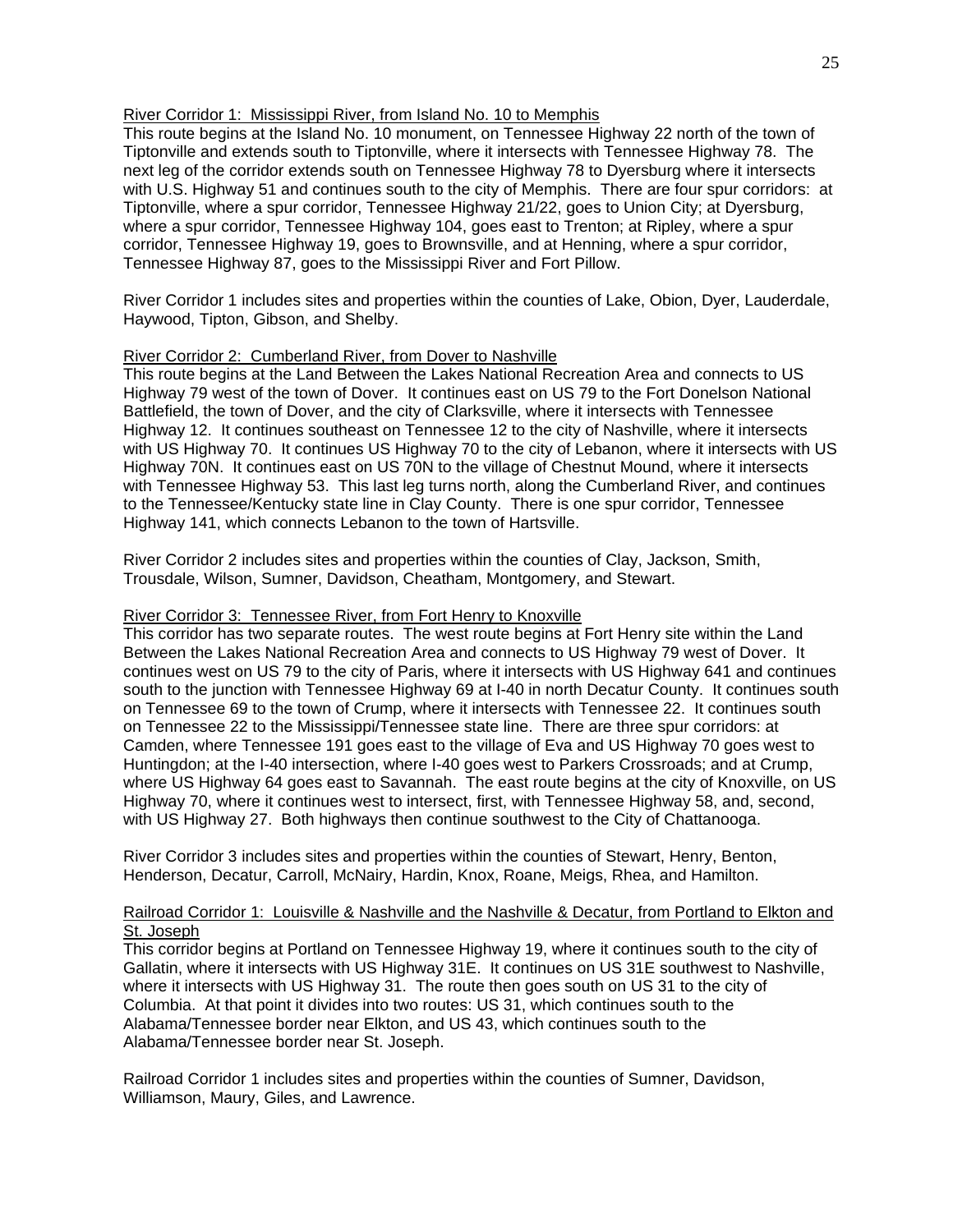Railroad Corridor 2: Nashville and Chattanooga Railroad, from South Guthrie to Chattanooga This corridor begins at South Guthrie and continues southeast on US Highway 41 to the city of Murfreesboro, where it intersects with US Highway 231. It continues south on US 231 to the city of Shelbyville, where it intersects with US Highway 41A. This route continues on US 41A to Monteagle, where it junctions with US 41, and continues south to Chattanooga.

Railroad Corridor 2 includes sites and properties within the counties of Montgomery, Robertson, Davidson, Rutherford, Bedford, Coffee, Franklin, Grundy, Marion, and Hamilton.

# Railroad Corridor 3: East Tennessee & Virginia and East Tennessee & Georgia, from Bristol to Chattanooga

This corridor begins at Bristol, where it immediately splits into two groups, one on US Highway 11E from Bristol to Knoxville, and, the second on US Highway 11W from Bristol to Knoxville. From Knoxville, the corridor continues south on US 11 to Chattanooga. There are four spur corridors: US 25E, from Morristown to Cumberland Gap; Tennessee Highway 67, from Johnson City to Mountain City; Tennessee Highway 81, from Jonesborough to Erwin; US Highway 321 from Lenoir City to Maryville; and US Highway 64, from Cleveland to Ducktown.

Railroad Corridor 3 includes sites and properties in the counties of Sullivan, Washington, Carter, Polk, Blount, Johnson, Unicoi, Hawkins, Grainger, Knox, Hamblen, Jefferson, Loudon, McMinn, Monroe, Bradley, and Hamilton.

Railroad Corridor 4: Memphis & Charleston Railroad, from Memphis to Chewalla This corridor begins in Memphis and moves east on US Highway 72 to Collierville, where it intersects with Tennessee Highway 57. It continues east on Tennessee 57 to the village of Chewalla. There is one spur corridor, from Grand Junction on Tennessee Highway 18 north to Jackson.

Railroad Corridor 4 includes sites and properties in the counties of Shelby, Fayette, Hardeman, Madison, and McNairy.

Railroad Corridor 5: Nashville & Northwestern, from Nashville to New Johnsonville This corridor begins in Nashville and continues west on US Highway 70 to the Tennessee River at New Johnsonville.

Railroad Corridor 5 includes sites and properties in the counties of Davidson, Cheatham, Dickson, and Humphreys.

When combined together, these historic routes of war, occupation, and reconstruction create multilayered cultural landscapes that travelers may explore by taking major highways. These landscapes, including the counties through which the highways pass, are logical focal points within the larger statewide heritage area.

# **INTERPRETIVE PRODUCTS**

In the various public meetings and presentations concerning the creation of the Tennessee Civil War Heritage Area, along with the meetings of the project planning group and the initial meetings of the Board of Advisors, attention has been given to the use of interpretive products. There is a strong consensus that more comprehensive interpretation is needed—especially where locally significant sites can link their history and story to larger statewide and national themes—but discussions have uncovered many different techniques to bring new research and interpretation to the public. Good suggestions have been made about the need for publications, ranging from books, travel guides, and brochures to a major internet site, developed by the MTSU Center for Historic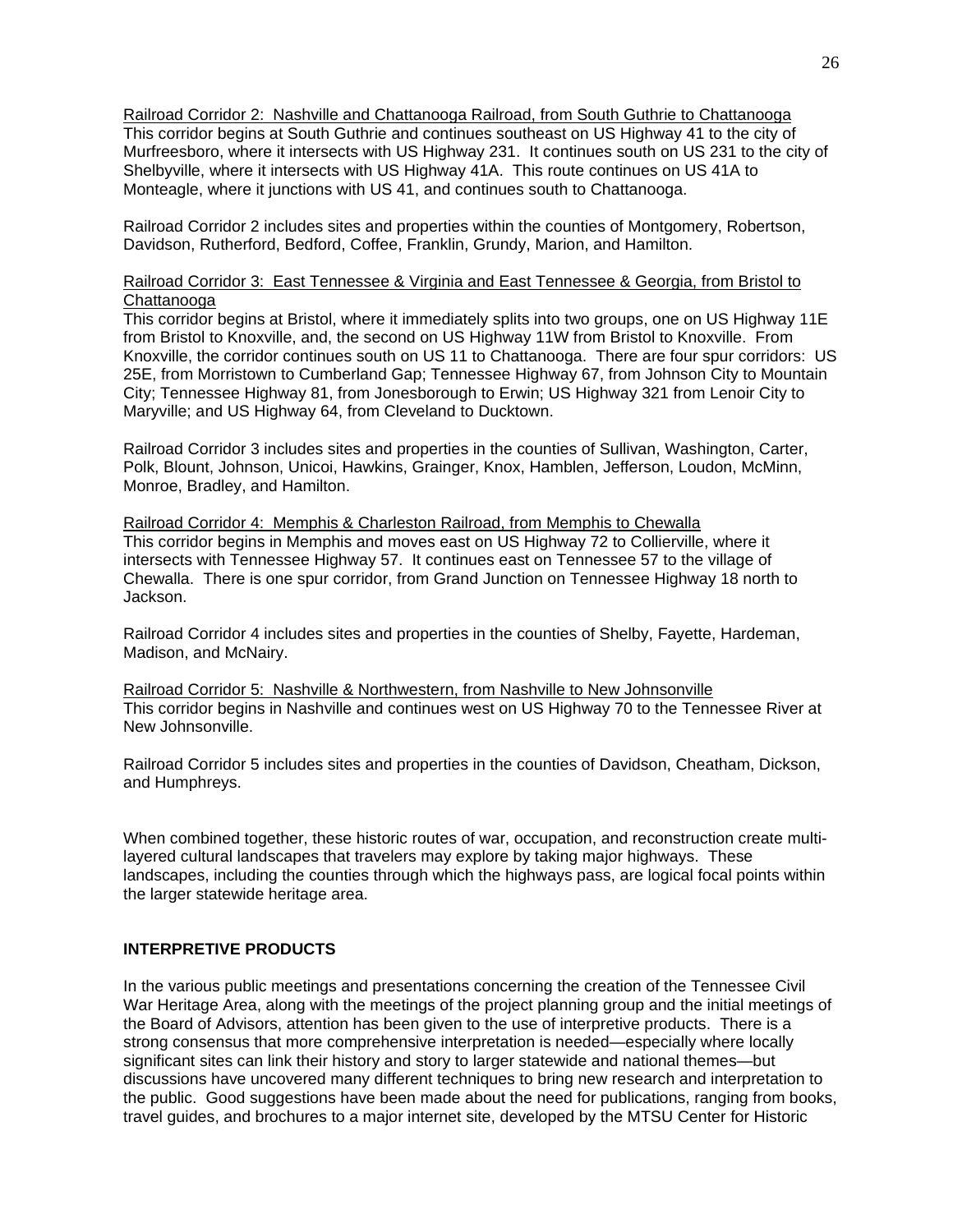Preservation, in collaboration with many other agencies, institutions, and scholars. Historic site managers have called for teacher workshops and teacher curriculum materials. These same groups have called for workshops for site interpreters and museum staff who present Civil War and Reconstruction-related material to the public. New exhibits at various battlefield parks, along with the state's major urban history museums, as well as an aggressive public program initiative are additional ways of disseminating the message and story of the Tennessee Civil War Heritage Area to both residents and visitors to the Volunteer State.

All of these excellent suggestions may be summarized into two major goals for interpretive products, along with the associated objectives to reach those goals.

Goal 1: To develop and implement a research and interpretative planning process that links the Tennessee Civil War experience, in strategy, on the battlefield and homefront, and in its Reconstruction-era legacy, to significant national events, people, and institutions that transformed the United States from 1860 to 1880.

## Objectives:

1. Development of heritage area web page as a multi-source network of information, contacts, research, and interpretive features for all stakeholders in the heritage area. 2. New interpretive materials and exhibits at Civil War-era national park units, state park units, historic house museums, libraries, and archives

- 3. Heritage education efforts for K-12
- 4. Publication of annual research and interpretive report

5. Creation of research grants for professors, graduate students, public historians to encourage research into neglected homefront and Reconstruction era topics

6. Development of public programming to bring results of research and interpretation to broad public audience

- 7. Bi-annual Civil War heritage tourism conference
- 8. Annual heritage tourism workshops
- 9. Development of interpretive brochures and maps for heritage tourism destinations

Goal 2: To develop and implement a multi-disciplinary and multi-agency effort to identify, record, interpret, preserve, conserve, and enhance significant cultural resources associated with the Tennessee Civil War era, 1860-1880

- 1. Creation of grant program designed to bring forth undiscovered primary sources (diaries, letters, artifacts) to attention of the Tennessee State Museum, Tennessee State Library and Archives, local museums and archives, state park units, and national park units
- 2. Comprehensive survey of significant properties associated with the Civil War homefront, occupation, and Reconstruction eras to complement earlier survey of battlefield sites
- 3. Nomination to National Register of Historic Places of significant related Civil War era and Reconstruction era resources, as agreed to by individual property owners, through local, regional, and statewide Multiple Property Nomination projects

# **Pertinent Facts: Tennessee in the Civil War and Reconstruction Years**

• The last of eleven states to leave the Union and join the Confederacy, Tennessee's secession on May 7, 1861 came at the conclusion of eight months of debate and three elections. Among the primary reasons for the state's decision to leave the Union were its geographic location as a buffer between the North and South, a position President Lincoln viewed as "the keystone of the Southern arch", and the inevitable threat of Federal invasion. Its position between the Eastern Theater of the war and the Mississippi River made Tennessee's location a natural target for Federal armies fighting an offensive war.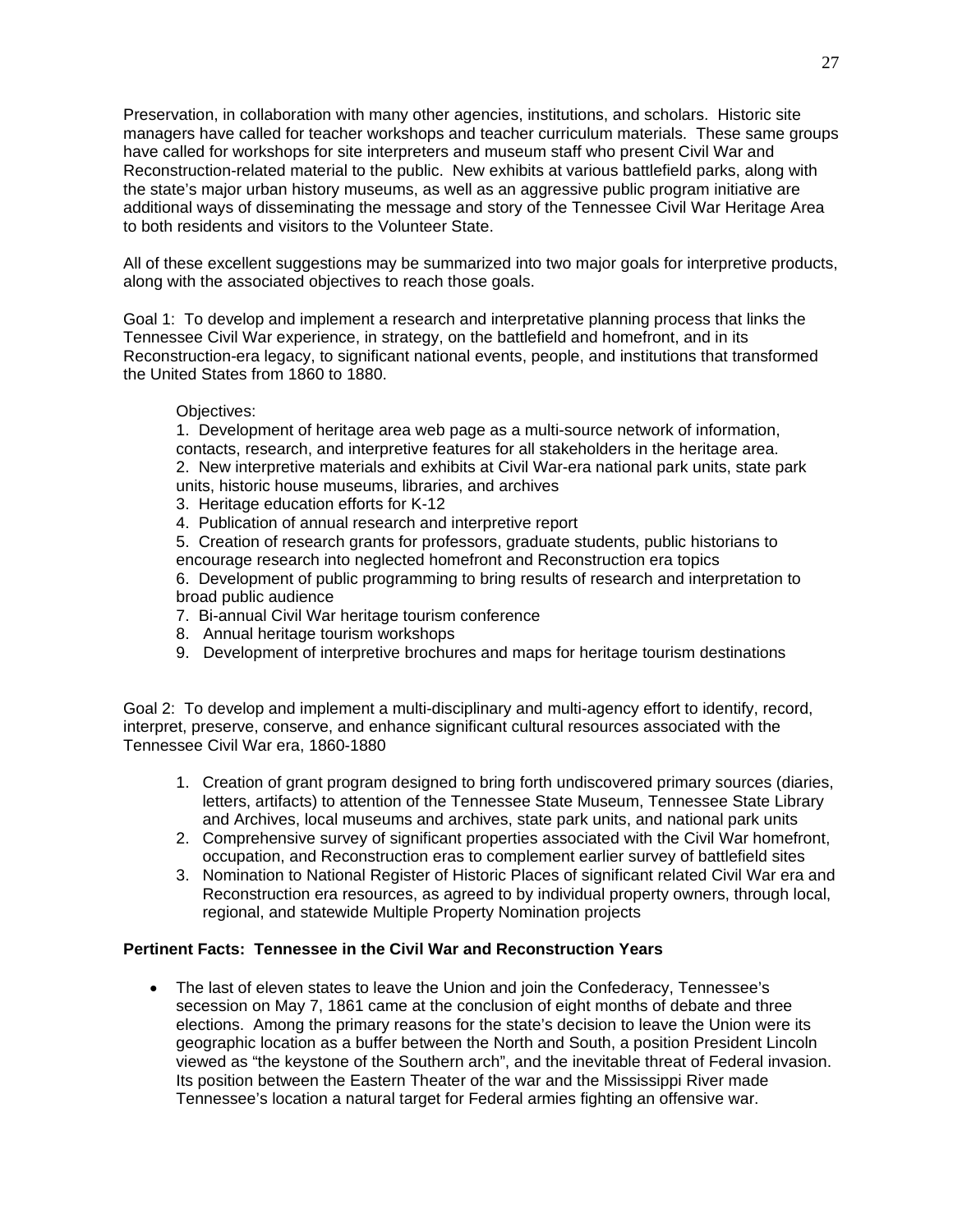- Only eight months after declaring independence from the Union, however, Tennessee became the first state to fall to Federal troops. Union troops quickly captured Forts Henry and Donelson on the Tennessee and Cumberland rivers in Nashville in early February 1862. Realizing they would be unable to defend the city, Confederate forces abandoned Nashville and headed south to Corinth, Mississippi.
- Approximately 2,900 military engagements were fought on Tennessee soil. Only the state of Virginia had more Civil War military engagements than Tennessee.
- The ratio of Confederate to Union battle casualties in Tennessee was nearly one to one. 64,333 Confederate soldiers perished and 58,521 Union soldiers died in Tennessee, representing a total number of battle casualties of 122,854.
- Only three percent of Tennessee's population (36,844 out of 1,109,801) owned slaves in 1861.
- Tennessee ranked third of all states in the supply of United States Colored Troops (USCT) to the Union. Of the 51,225 Union troops from Tennessee, forty percent (20,133) were African Americans.
- Unique to Tennessee before the onset of the Civil War in 1861 was *The Emancipator*, a monthly newspaper devoted exclusively to the antislavery cause. The first of its kind in the United States, *The Emancipator* debuted in April 1820 in Jonesborough and was published by Elihu Embree, one of the region's most prominent iron manufacturers and son of a Quaker minister.
- In June 1861 following Tennessee's official secession from the Union, East Tennessee Unionists held a convention in Greeneville at which they petitioned the General Assembly for permission to separate East Tennessee from the rest of the State. To the grave disappointment of the petitioners, however, their request was tolerantly received by the legislature but was never acted upon. Also in 1861, once the state joined the Confederacy, the Unionist county court of Scott County resolved to create the Independent State of Scott.
- As Southern states seceded from the Union in 1861, their Congressional Representatives gave up seats as well. Andrew Johnson, a Democrat U.S. Senator from Tennessee, however, chose to retain his seat in the Federal Senate, the only southern Senator to do so, making him both a hero in the North and a traitor in the eyes of most southerners. In 1862 President Lincoln appointed him military governor of Tennessee and Johnson used the state as a laboratory for Reconstruction. In 1864 the Republican party nominated Johnson for Vice President.
- The Cumberland Iron Works in Stewart County was second only to the famous Tredegat Works in Richmond, Virginia, in the manufacture of Confederate cannons. Cumberland began producing artillery pieces in May 1861 but went out of business the next spring. General Grant had attacked the facility as part of his 1862 southward thrust through the state.
- Nashville factories produced 100,000 percussion caps daily by mid-July 1861. These caps were required to fire the black powder muskets used by the armies.
- Tennessee's oldest surviving African-American church edifice, First Beale Street Baptist, was built on Memphis's most famous avenue in 1864. Originally a frame structure, the congregation and the Reverend Morris Henderson purchased a lot and began construction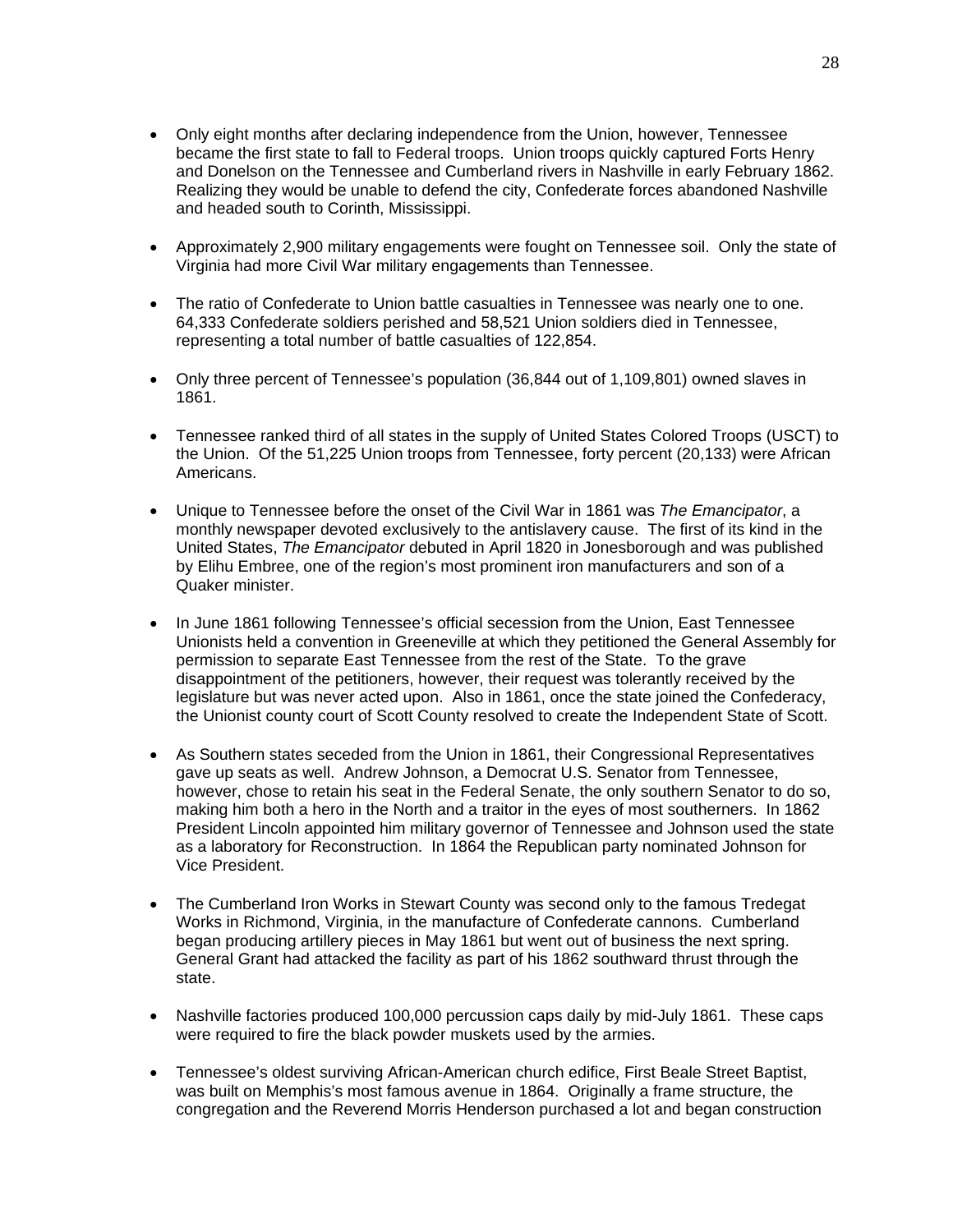of a brick and stone building in October 1866. In 1877 when Henderson died, construction of the building had not been completed, but membership numbered in excess of 2,500. Among the church's most famous members were Ida B. Wells, nationally known civil rights activist, and Taylor Nightingale, First Beale Street Baptist pastor and 1888 founder of the *Free Speech and Headlight*, a Memphis newspaper vocal in its support for black rights.

- On March 3, 1865, Congress passed a bill authorizing the creation of the Bureau of Refugees, Freedmen, and Abandoned Lands, commonly known as the Freedmen's Bureau, which was intended to serve as a safe haven entity for blacks and whose responsibilities included managing schools, negotiating labor contracts between ex-slaves and white employers, furnishing legal counsel to ex-slaves, and organizing hospitals, orphanages, and elderly homes. President Lincoln signed the bill into law the same day. Originally the bill specified that the Bureau would expire after one year, but in 1866 Congressed voted to prolong the life of the Freedmen's Bureau until the summer of 1872.
- Also chartered by Congress in 1865 was the Freedmen's Savings Bank and Trust Company, a financial institution for the newly freed black population of former slave states. Thirty-three branches were established throughout the South; Tennessee branches were in Nashville (1865), Memphis (1865), Chattanooga (1868), and Columbia (1870). Although the majority of directors and upper management was white, blacks held trustee, cashier, and other positions. The banks required only a small deposit and gave up to seven percent interest on savings, which permitted many poor black Tennesseans to gain financial footing. The nation-wide financial panic of 1873-1874 contributed to the closing of the Freedmen's Savings Bank in 1874 as a result many investors lost significant sums of money.
- William G. Brownlow, fiery Unionist newspaper editor of *The Whig* in East Tennessee, was inaugurated governor on April 5, 1865, four days before General Robert E. Lee's surrender to General Ulysses S. Grant at Appomattox Courthouse and ten days before President Abraham Lincoln's assassination. Immediately the Tennessee General Assembly unanimously ratified the Thirteenth Amendment to the U.S. Constitution that abolished slavery.
- In late 1865, the Ku Klux Klan, one of several shadowy vigilant groups opposed to Governor Brownlow and the Freedmen's Bureau, was organized in Pulaski, Tennessee. The KKK and other similar organizations in the state were essentially social clubs made up largely of ex-Confederate soldiers with political ambitions who focused their attention on intimidating blacks as a means of acquiring political mobility. This initial Klan disbanded, however, in 1869 when Governor Brownlow decided to run for the U.S. Senate.
- Just before Tennessee's re-admission to the Union, race riots in Memphis erupted in the summer of 1866. Blacks accounted for over sixty percent of the population in Memphis in 1866 and on May 1 through 3, two whites and forty-six blacks lost their lives in the violent riots. Another seventy-five persons were injured, 100 persons robbed, five black women raped, ninety-one homes burned, four black churches demolished, eight black schools destroyed, and \$17,000 worth of government properties lost or stolen. No whites were punished or blacks compensated for these outrages.
- On July 18, 1866 Tennessee ratified the Fourteenth Amendment, which specified that no state should "deprive any person of life, liberty, or property without due process of law." All other former Confederate states except Tennessee refused to ratify this amendment in the summer of 1866.
- The following week on July 24, 1866, Tennessee became the first former Confederate state to return to the Union.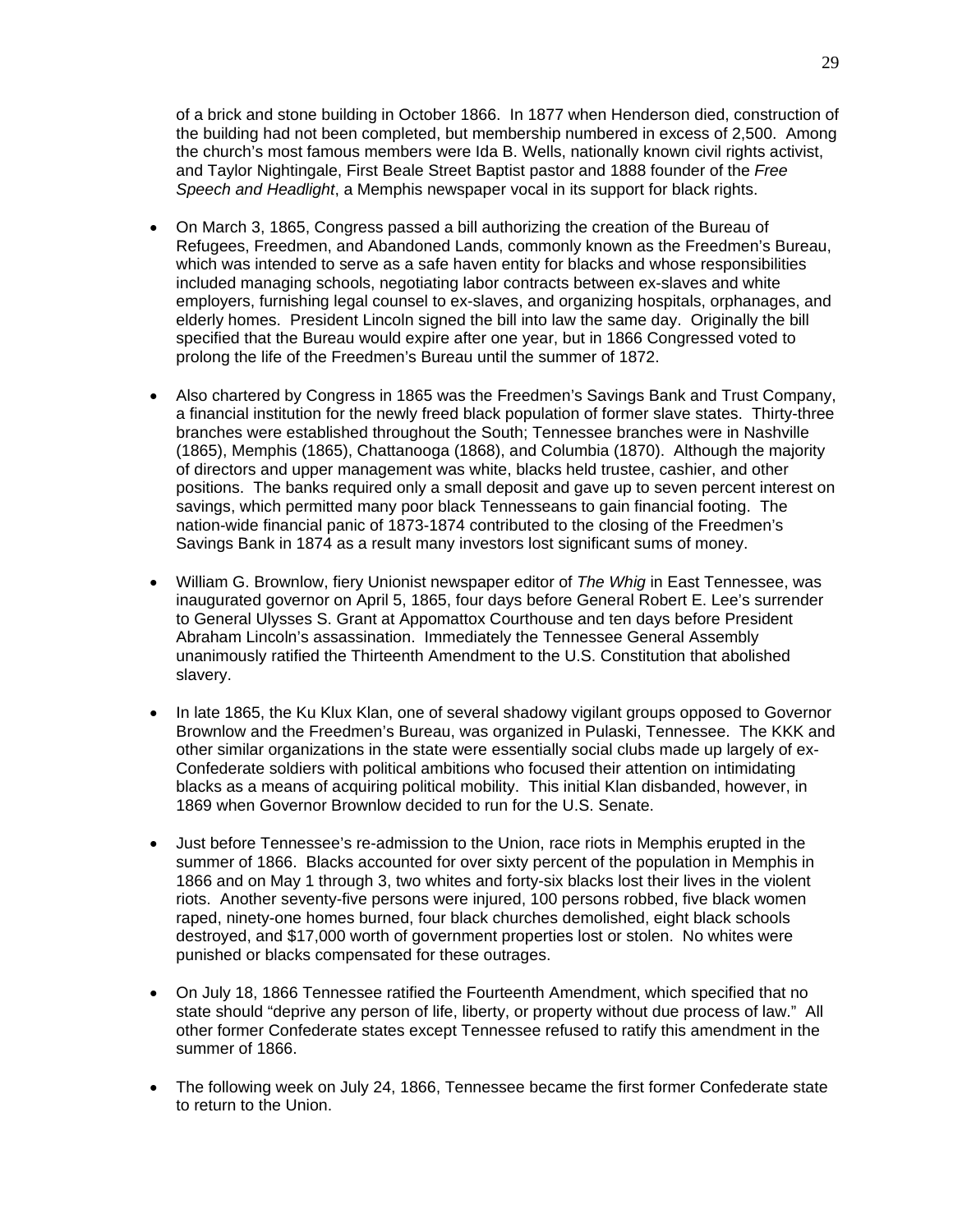- In 1866 Fisk School, later renamed as Fisk University, was jointly founded in Nashville by the American Missionary Association and a branch of the Freedmen's Bureau and was intended to serve as a free school for blacks. Jubilee Hall on the Fisk University campus, completed in 1875, was the nation's first ever permanently erected building for the higher education of blacks.
- In February 1867, the Tennessee legislature approved Governor Brownlow's call for black suffrage in Tennessee. The state therefore enforced the black franchise two full years before Congress passed the Fifteenth Amendment and three years before the states finally ratified that amendment.
- In March 1867, Radical Republicans in Congress launched their own plans for the Reconstruction of former Confederate states which were harsher than the plans President Andrew Johnson of Tennessee had in mind for the South. Radicals went as far as placing restrictions on Johnson's administration and when the President allegedly violated one of those restrictions, the Tenure of Office Act, the U.S. House of Representatives voted eleven articles of impeachment against him. Johnson was subsequently tried by the Senate in the spring of 1868 and acquitted by only one vote.
- In January 1870, now under the governorship of DeWitt C. Senter of McMinn County, the Tennessee General Assembly met in a specially called constitutional convention to draft a new state constitution. Ratified by a three to one margin, the constitution of 1870, with amendments, remains today as Tennessee's official governing document. Written into this legislation, however, was a "poll tax" clause aimed specifically at disenfranchising blacks. Repealed three years later, the "poll tax" was implemented again in 1890.
- From 1871 to 1873 federal architect Alfred B. Mullett, who also designed the Old Executive Office Building next to the White House in Washington, D.C., constructed the U.S. Post Office and Customs House at the south end on Krutch Park in downtown Knoxville. Designed in Tennessee marble, the Custom House since 1983 has housed the East Tennessee Historical Society, the Calvin M. McClung Historical Collection, and the Knox County Archives. The ETHS, first founded in 1834 by prominent Knoxville civic leaders Dr. J. G. M. Ramsey and Judge William B. Reese, originally stored collections including the papers of William Blount, John Sevier, Samuel Wear, and Alexander Outlaw at Ramsey's "Mecklenburg" home in Knoxville. The entire collection was lost when Union soldiers burned "Mecklenburg" during the Civil War, and the ETHS ceased operation until 1883 when a group of Confederate officials, including William G. McAdoo and William Henderson, recognized the group as an auxiliary of the Southern Historical Society.
- Although not a single black served in the Tennessee General Assembly during the Radical Reconstruction years of 1865 to 1870, blacks did gain representation to the state legislature during the 1870s and 1880s, an accomplishment they would not witness again until 1965. Only one black served only one term in the Tennessee legislature in the 1870s; Sampson W. Keeble, a Nashville barber, in 1872 became the first black elected to the Tennessee House of Representatives. Twelve blacks were then elected to the General Assembly in the 1880s, and in 1876, though only polling one percent of the statewide vote, William F. Yardley of Knoxville became the first black gubernatorial candidate in Tennessee history.
- A series of three self-described "electoral reform" laws, which resulted in the disenfranchisement of blacks, were passed by the General Assembly in 1889, and in a special session the following year the legislature reactivated the "poll tax" that was first introduced in the 1870 constitution.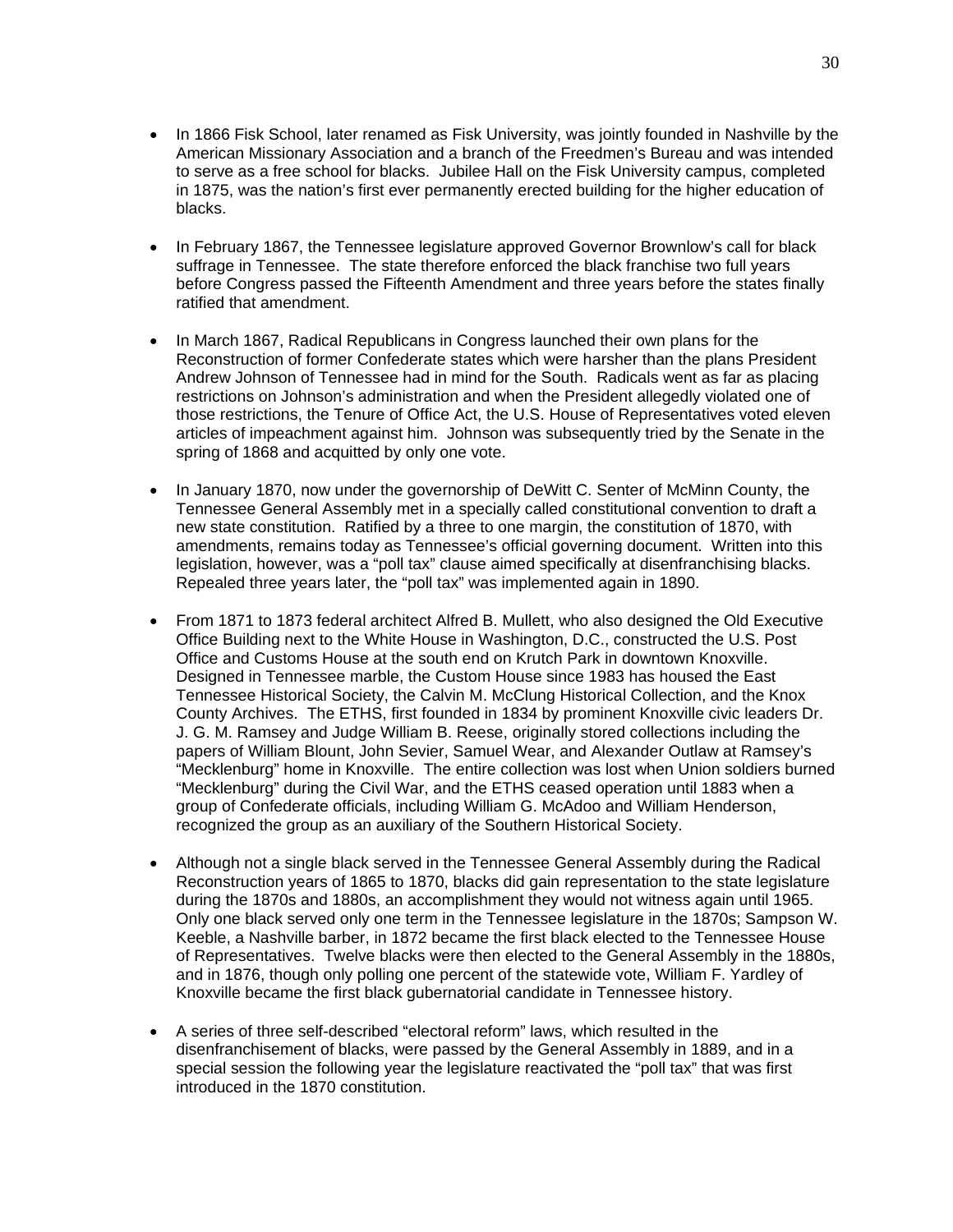- East Tennessee Wesleyan College, known today as Tennessee Wesleyan College in Athens, changed its name to Grant Memorial University on the death of former U.S. President Ulysses S. Grant in 1885 as an attempt to appeal to northern supporters in the state. In 1889, Grant Memorial University merged with Chattanooga University and the two campuses together became known as U.S. Grant University. Conflicting interests as to which branch of the campus should control the liberal arts division of the institution prompted a lawsuit filed by supporters of the Athens branch. When the courts ruled in favor of the Chattanooga branch, the Athens branch became a preparatory school for the University of Chattanooga and the name of U.S. Grant University was lost in time.
- Another example of Union sympathies in East Tennessee is evident in the founding of Lincoln Memorial University (LMU) in Claiborne County. In 1897 the Reverend Arthur A. Myers, his wife Ellen, and former head of the Freedmen's Bureau General O.O. Howard founded a mountain school that expanded to become the accredited four-year institution of LMU. As Howard recalled his last conversation with Abraham Lincoln and the President's desire to reward East Tennessee mountaineers for their support of the Union, he vowed to make the school a living memorial to the slain president. Donations of Civil War and Lincoln memorabilia by General Howard and his friends form the core of artifacts and books housed today in the Abraham Lincoln Museum.
- As a final recompense for East Tennessee Unionism, in 1903 the federal government established the United States Soldier's Home (later known as Mountain Home), on the outskirts of Johnson City. A retirement home and medical center for former Union soldiers of the Civil War, this 447-acre complex of over thirty Renaissance Revival buildings, most of which were designed by New York architect J. H. Freelander, became a branch of the Veterans' Administration in 1930.

# **General Sources and Reference Guides**

- Aimone, Alan Conrad, and Barbara Aimone. *A User's Guide to the Official Records of the Civil War*. Shippensburg, PA: White Mane, 1993.
- Allardice, Bruce S. *More Generals in Gray*. Baton Rouge: Louisiana State University Press, 1995.
- Ash, Stephen V*. Middle Tennessee Society Transformed 1860-1870; War and Peace in the Upper South.* Baton Rouge: Louisiana State University Press, 1988*.*
- Ash, Stephen V., ed. *Secessionists and Other Scoundrels: Selections from Parson Brownlow's Book*. Baton Rouge: Louisiana State University Press, 1999.
- Ash, Stephen V. *When the Yankees Came: Conflict and Chaos in the Occupied South,1861-1865*. Chapel Hill: University of North Carolina Press, 1995.
- Atkins, Jonathan M. *Parties, Politics, and the Sectional Conflict in Tennessee, 1832-1861*. Knoxville: University of Tennessee Press, 1997.
- *Atlas to Accompany the Official Records of the Union and Confederate Armies*. Washington, DC: Government Printing Office, 1891-1895.
- Bailey, Fred A. *Class and Tennessee's Confederate Generation*. Chapel Hill: University of North Carolina Press, 1987.
- Beers, Henry P. *The Confederacy: A Guide to the Archives of the Government of the*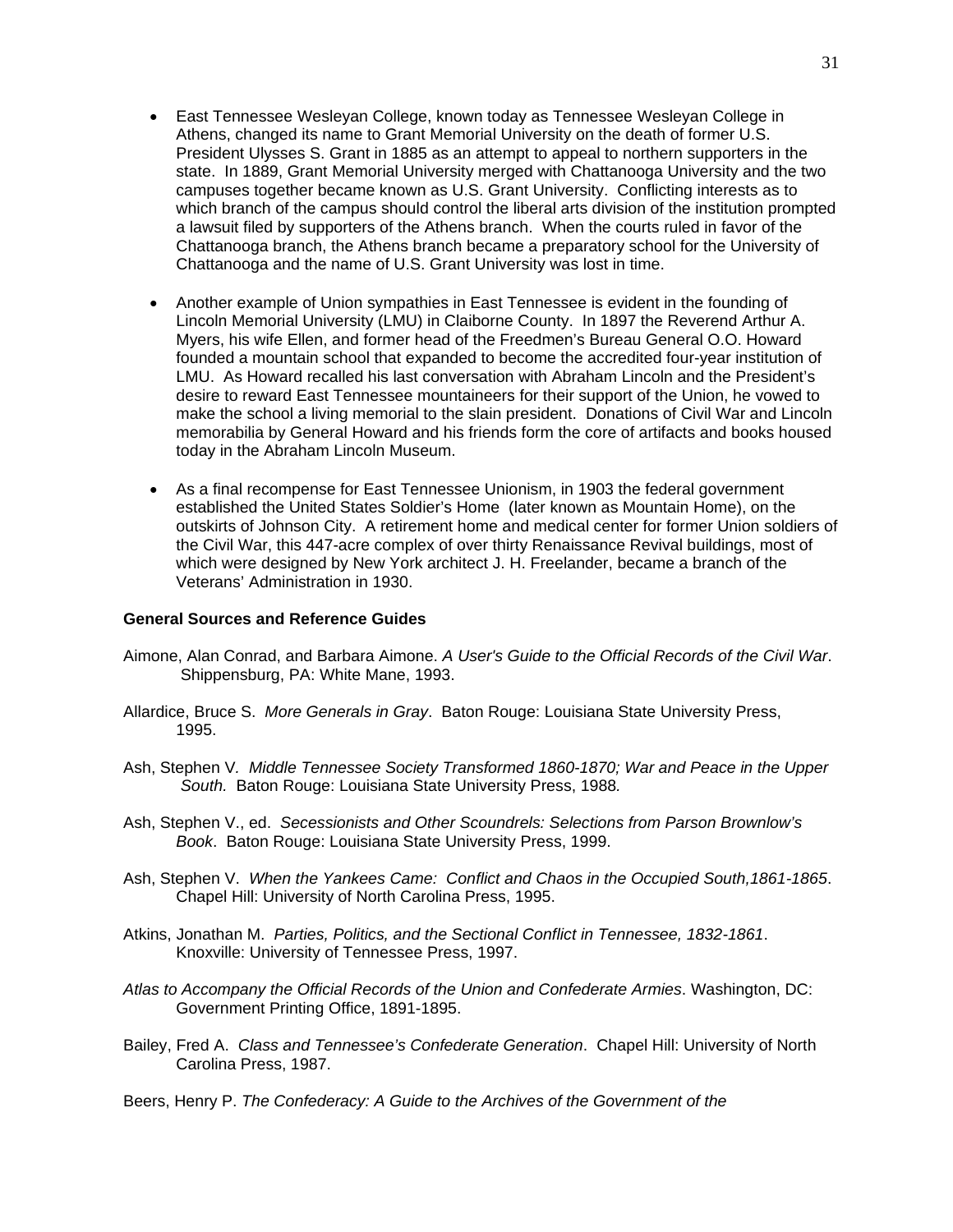*Confederate States of America*. Reprint, Washington, DC: National Archives and Records Administration, 1986.

- Berlin, Ira, et. al., eds. *The Wartime Genesis of Free Labor : the Upper South*. New York, 1993. (a volume of the Freedom Papers series)
- Boatner, Mark M. *The Civil War Dictionary*. Rev. ed. New York: McKay, 1988.
- Bryan, Charles F., Jr. "The Civil War in East Tennessee: A Social, Political, and Economic Study." Ph.D. Dissertation, University of Tennessee, 1978. .
- Bucy, Carole. *Tennessee: The Civil War Years*. Nashville: Tennessee 200, 1996.
- Cimprich, John. *Slavery's End in Tennessee, 1861-1865*. Tuscaloosa: University of Alabama Press, 1985.
- Cleaves, Freeman. *Rock of Chickamauga: The Life of General George H. Thomas*. Norman: University of Oklahoma Press, 1948.
- Clinton, Catherine and Nina Silber, eds. *Divided Houses: Gender and the Civil War*. New York: Oxford University Press, 1992.
- Cole, Garold L., comp. *Civil War Eyewitnesses: An Annotated Bibliography of Books and Articles, 1955-1986*. Columbia: University of South Carolina Press, 1988.
- Connelly, Thomas Lawrence. *Army of the Heartland: the Army of Tennessee, 1861-1862*. Baton Rouge: Louisiana State University Press, 1967.
- Connelly, Thomas Lawrence. *Autumn of Glory: The Army of Tennessee, 1862-1865*. Baton Rouge: Louisiana State University Press, 1971.
- Connelly, Thomas Lawrence. *Civil War Tennessee: Battles and Leaders*. Knoxville: University of Tennessee Press, 1979.
- Cooling, B. Franklin. *Fort Donelson's Legacy: War and Society in Kentucky and Tennessee, 1862 -1863*. Knoxville: University of Tennessee Press, 1996.

\_\_\_\_\_\_\_\_. *Forts Henry and Donelson*: *The Key to the Confederate Heartland*. Knoxville: University of Tennessee Press, 1987.

- Coulter, E. Merton. *William G. Brownlow: Fighting Parson of the Southern Highlands*. Chapel Hill: University of North Carolina Press, 1937.
- Cozzens, Peter. *No Better Place to Die: The Battle of Stones River*. Urbana, Illinois: University of Illinois Press, 1990*.*

\_\_\_\_\_\_\_\_. *The Shipwreck of Their Hopes: The Battles for Chattanooga*. Urbana, Illinois: University of Illinois Press, 1994.

\_\_\_\_\_\_\_\_. *This Terrible Sound: The Battle of Chickamauga*. Urbana, Illinois: University of Illinois Press, 1992.

Crofts, Daniel W. *Reluctant Confederates: Upper South Unionists in the Secession Crisis*. Chapel Hill: University of North Carolina Press, 1989.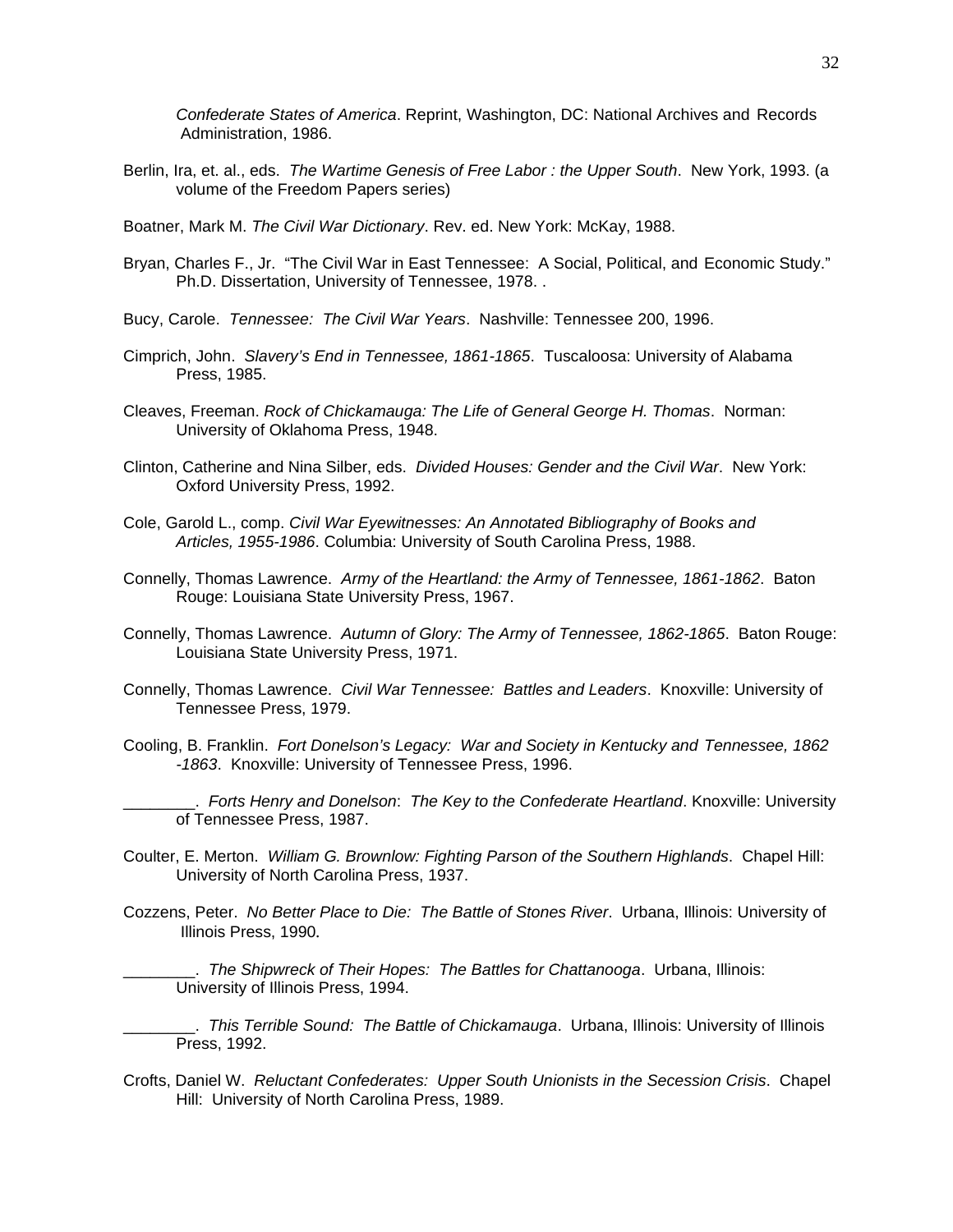Crute, Joseph H. Jr. *Units of the Confederate States Army*. Midlothian, VA: Derwent Books, 1987.

- Current, Richard, ed. *Encyclopedia of the Confederacy*. 4 vols. New York: Simon and Schuster, 1993.
- Daniel, Larry J. *Cannoneers in Gray: The Field Artillery of the Army of Tennessee, 1861-1865*. University, Alabama: University Press of Alabama, 1984.
- Daniel, Larry J. *Shiloh: The Battle That Changed the Civil War*. New York: Simon and Schuster, 1997.
- Daniel, Larry J., and Lynn N. Brock. *Island No. 10: Struggle for the Mississippi Valley*. Tuscaloosa, Alabama: University of Alabama Press, 1996.
- Daniel, Larry J. *Soldiering in the Army of Tennessee*. 1992.
- Davis, William C., ed. *The Confederate General*. 6 vols. Harrisburg, PA: National Historical Society, 1991.
- Dickinson, W. Calvin and Eloise R. Hitchcock. eds. *A Bibliography of Tennessee History, 1973- 1996*. Knoxville: University of Tennessee Press, 1999.
- Dornbusch, Charles E. *Regimental Publications & Personal Narratives of the Civil War: A Checklist*. 4 vols. New York: The New York Public Library, 1961-1972, 1987.
- Durham, Walter T. *Nashville: the Occupied City*. Nashville: Tennessee Historical Society, 1985.
- Durham, Walter T. *Reluctant Partners: Nashville and the Union*. Nashville: Tennessee Historical Society, 1987.
- Dyer, Frederick H. *A Compendium of the War of the Rebellion*. 2 vols. Reprint, Dayton, OH: Broadfoot Publishing Company and Morningside Press, 1994.
- Elliott, Sam Davis. *Soldier of Tennessee: General Alexander P. Stewart and The Civil War in the West*. Baton Rouge: Louisiana State University Press, 1999.
- Evans, Clement A., ed. *Confederate Military History*. 18 volumes [Volume 10 deals with Tennessee]. Wilmington, North Carolina: Broadfoot Publishing Co., 1988.
- Faust, Drew G. *Mothers of Invention: Women of the Slaveholding South in the American Civil War.* New York, 1996.
- Faust, Patricia L., ed. *Historical Times Illustrated Encyclopedia of the Civil War*. New York: HarperPerennial, 1991.
- Foner, Eric. *Politics and Ideology in the Age of the Civil War*. New York: Oxford, 1980.
- Foner, Eric. *Reconstruction, 1863-1877*. New York: Harper, 1988.
- Foote, Shelby. *The Civil War: A Narrative*. New York: Random House, Inc., 1958-1974
- Fisher, Noel C. *War At Every Door: Partisan Politics and Guerrilla Violence in East Tennessee, 1860-1869*. Chapel Hill: University of North Carolina Press, 1997.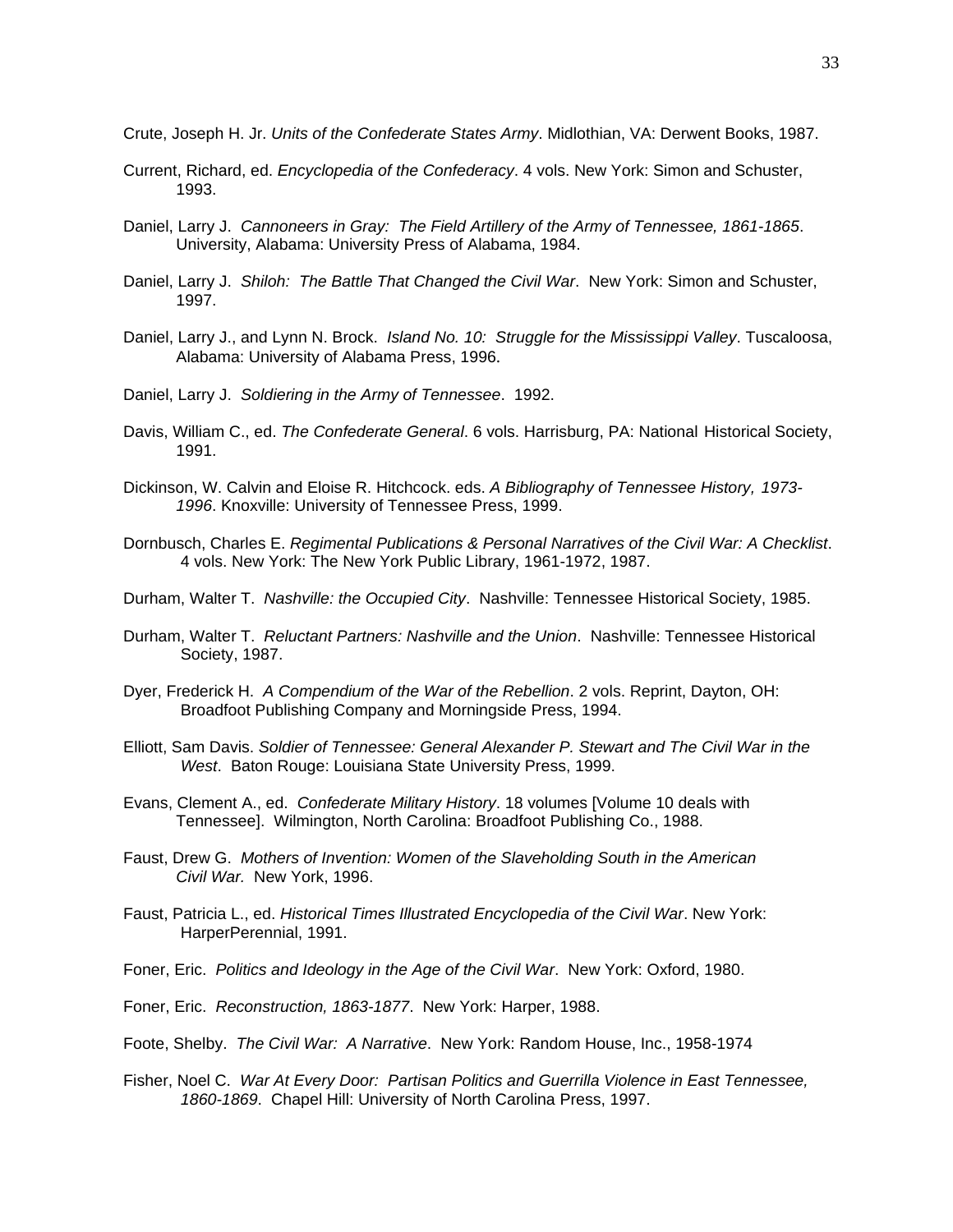- Galbraith, Loretta and William, eds. *A Lost Heroine of the Confederacy: the Diaries and Letters of Belle Edmondson.* Jackson: University Press of Mississippi, 1990.
- Groce, William Todd. *Mountain Rebels: East Tennessee Confederates and the Civil War, 1860- 1870*. Knoxville: University of Tennessee Press, 1999
- Groom, Winston. *Shrouds of Glory, From Atlanta to Nashville: The Last Great Campaign of the Civil War*. New York: Atlantic Monthly Press, 1995.
- *A Guide to Civil War Maps in the National Archives*. Washington, DC: National Archives and Records Administration, 1986.
- Hallock, Judith Lee. *Braxton Bragg and Confederate Defeat*. Tuscaloosa, University of Alabama Press, 1991.
- Horn, Stanley F. *The Army of Tennessee*. New York: Bobs-Merrill, 1931.
- Horn, Stanley F. *Tennessee's War, 1861-1865: Described by Participants*. Nashville: Tennessee Civil War Centennial Commission, 1965
- Hughes, Nathaniel Cheairs, Jr., and Roy P. Stonesifer, Jr. *The Life and Wars of Gideon J. Pillow*. Chapel Hill: University of North Carolina Press, 1993.
- Hurst, Jack. *Nathan Bedford Forrest: A Biography*. New York: A.A. Knopf, 1993.
- Irvine, Dallas, comp. *Military Operations of the Civil War: A Guide-Index to the Official Records of the Union and Confederate Armies, 1861-1865*. 5 vols. Washington, DC: Government Printing Office, 1977.
- Jennings, Thelma. *The Nashville Convention: Southern Movement for Unity, 1848-1850*. Memphis: Memphis State University Press, 1980.
- Leonard, Elizabeth D. *All the Daring of the Soldier: Women of the Civil War Armies*. New York: W. W. Norton, 1999.
- Litwack, Leon. *Been in the Storm So Long: the Aftermath of Slavery*. New York: Knopf, 1979.
- Losson, Christopher. *Tennessee's Forgotten Warriors: Frank Cheatham and His Confederate Division*. Knoxville: University of Tennessee Press, 1989.
- Lovett, Bobby L. "The Negro in Tennessee, 1861-1866: A Socio-Military History of the Civil War Era." Ph.D. Dissertation, University of Arkansas, 1978.
- Lufkin, Charles Lawson. "Secession and West Tennessee Unionism, 1860-1861." Ph.D. Dissertation, Memphis State University, 1988.
- Maness, Lonnie E. *An Untutored Genius: The Military Career of General Nathan Bedford Forrest*. Oxford, Mississippi: Guild Bindery Press, 1990.
- Marszalek, John F. *Sherman: A Soldier's Passion For Order*. New York: Free Press,1993.

Marvel, William. *Burnside*. Chapel Hill: University of North Carolina Press, 1991.

McDonough, James Lee. *Chattanooga—A Death Grip on the Confederacy*. Knoxville: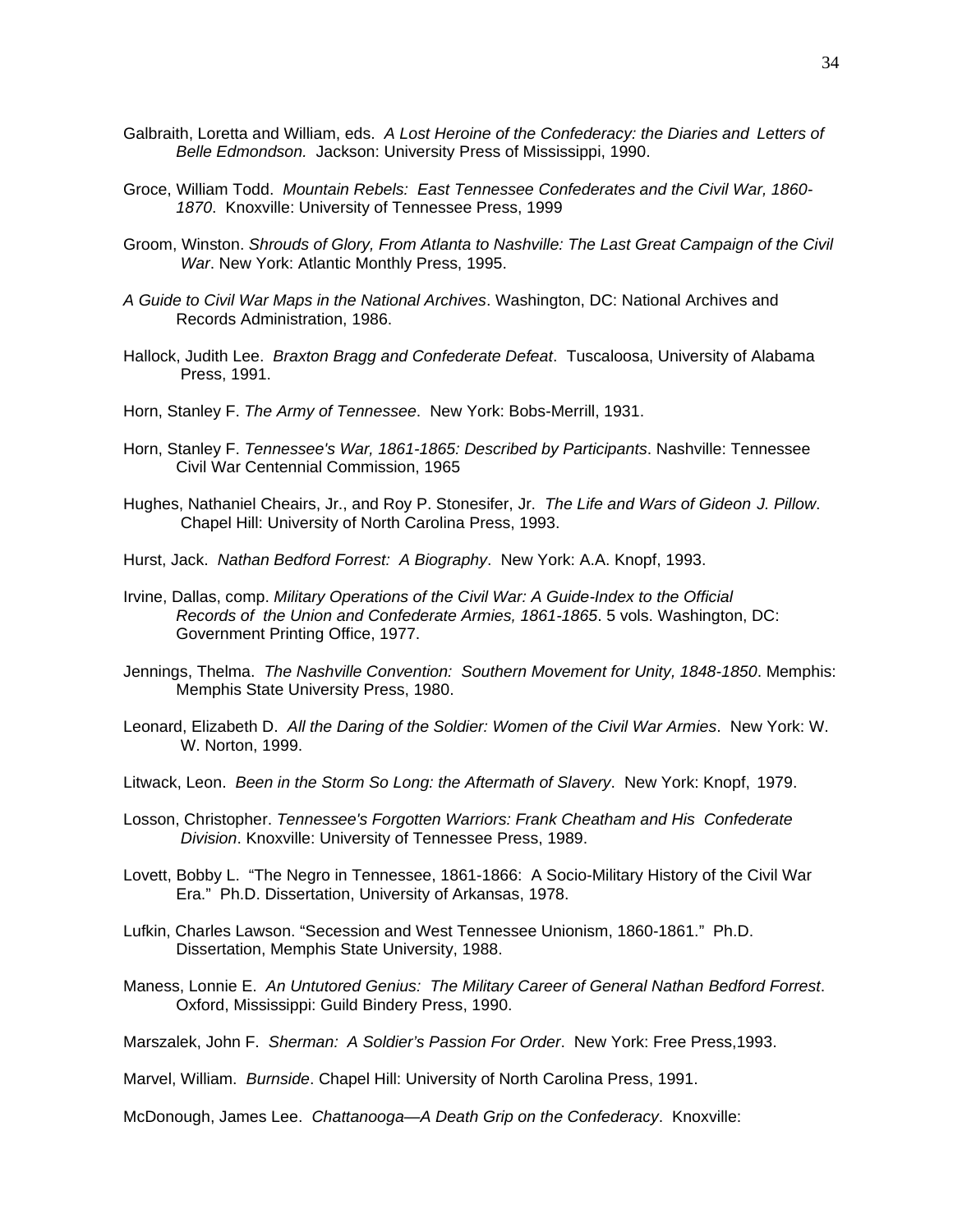University of Tennessee Press, 1984.

\_\_\_\_\_\_\_\_. *Shiloh: In Hell Before Night*. Knoxville: University of Tennessee Press, 1977.

\_\_\_\_\_\_\_\_. *Stones River—Bloody Winter in Tennessee*. Knoxville: University of Tennessee Press, 1980.

\_\_\_\_\_\_\_\_. *War in Kentucky: From Shiloh to Perryville*. Knoxville: University of Tennessee Press, 1994.

- McDonough, James Lee, and Thomas L. Connelly. *Five Tragic Hours: The Battle of Franklin*. Knoxville: University of Tennessee Press, 1983.
- McKenzie, Robert Tracy. *One South or Many? Plantation Belt and Upcountry in Civil War-era Tennessee*. New York: Cambridge, University Press, 1994.
- McKinney, Francis F. *Education in Violence: The Life of George H. Thomas and the History of the Army of the Cumberland*. Chicago: Americana House, Inc., 1991.
- McMurray, Richard M. *John Bell Hood and the War for Southern Independence*. Lexington: University of Kentucky Press, 1982.
- McMurry, Richard M. *Two Great Rebel Armies: An Essay in Confederate Military History*. Chapel Hill: University of North Carolina Press, 1989.
- McPherson, James M. *Battle Cry of Freedom: The Civil War Era*. New York: Oxford University Press, 1988.
- McWhiney, Grady, and Perry D. Jamieson. *Attack and Die: Civil War Military Tactics and the Southern Heritage*. Tuscaloosa: University of Alabama Press, 1982.
- Munden, Kenneth. W., and Henry P. Beers. *The Union: A Guide to Federal Archives Relating to the Civil War*. Reprint, Washington, DC: National Archives and Records Administration, 1986.
- Nichols, Roy F., intro., *Battles and Leaders of the Civil War*, 4 vols. South Brunswick, NY: Thomas Yoseloff, 1956.
- Noe, Kenneth W., and Shannon H. Wilson, eds. *The Civil War in Appalachia: Collected Essays*. Knoxville: University of Tennessee Press, 1997.
- Pickenpaugh, Roger. *Rescue by Rail: Troop Transfer and the Civil War in the West, 1863*. Lincoln: University of Nebraska Press, 1998.
- Piston, William Garrett. *Lee's Tarnished Lieutenant: James Longstreet and His Place in Southern History*. Athens: University of Georgia Press, 1987.
- *Preliminary Inventory to the War Department Collection of Confederate Records*. Record Group 109, PI 101. comp. Elizabeth Bethel, Washington, DC: National Archives, 1957.
- Purdue, Howell, and Elizabeth Purdue. *Rebel Raider: The Life of General John Hunt Morgan*. Lexington: University Press of Kentucky, 1986.
- Schroeder-Lein, Glenna Ruth. *Confederate Hospitals On the Move: Samuel H. Stout and the Army of Tennessee*. Columbia: University of South Carolina Press, 1994.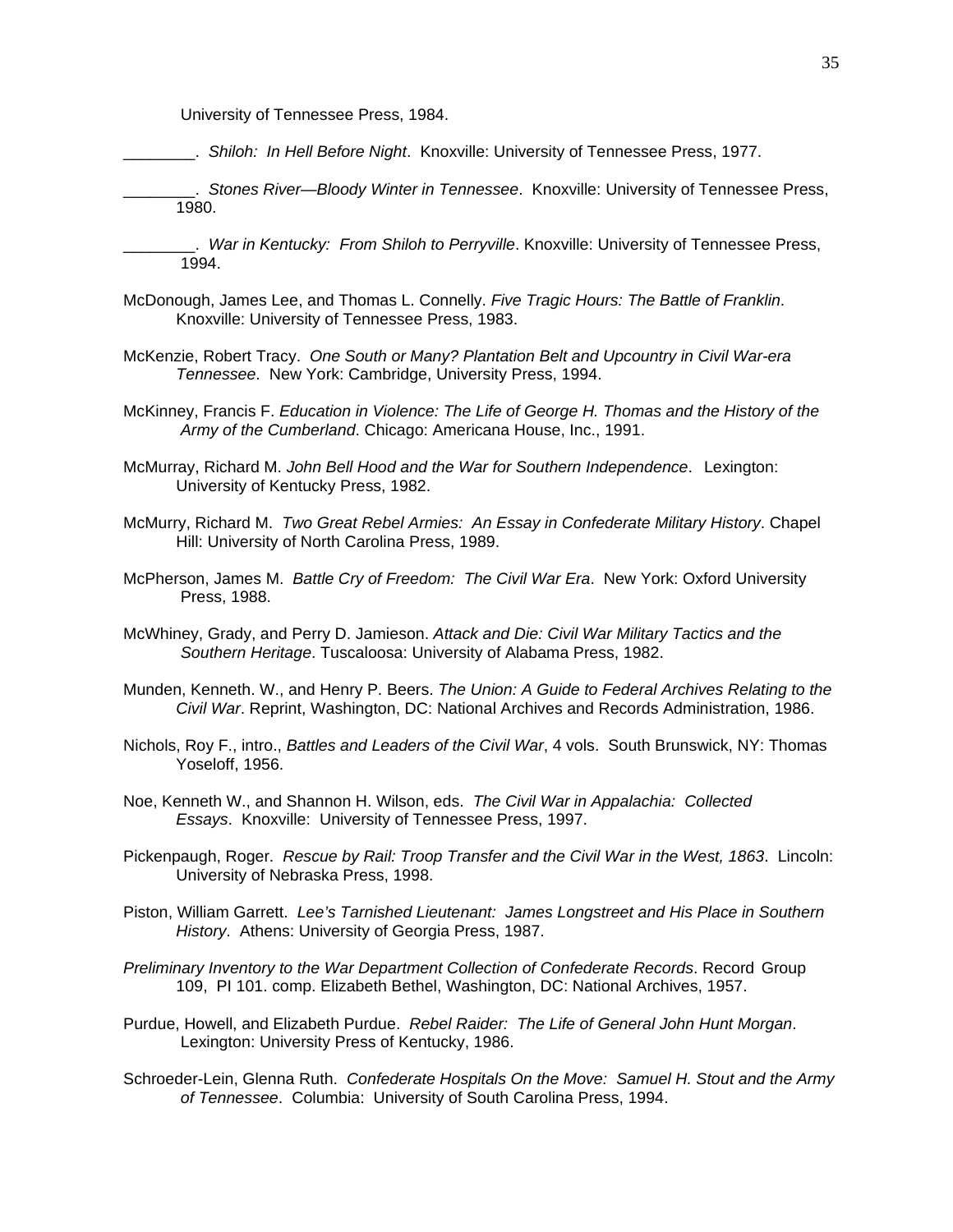- Sellers, John R. *Civil War Manuscripts: A Guide to Collections in the Manuscript Division of the Library of Congress*. Washington, DC: Library of Congress, 1986.
- Seymour, Digby Gordon. *Divided Loyalties: Fort Sanders and the Civil War in East Tennessee*. Knoxville: East Tennessee Historical Society, 1982.

Sifakis, Stewart. *Who Was Who in the Civil War*. New York: Facts on File Publications, 1988.

. *Compendium of the Confederate Armies*. 10 vols. New York: Facts On File, 1992- 1995.

- Smith, Sam B., ed. *Tennessee History: A Bibliography*. Knoxville: University of Tennessee Press, 1974.
- Sword, Wiley. *Embrace an Angry Wind: The Confederacy's Last Hurrah: Spring Hill, Franklin, and Nashville*. New York: Harper Collins Publishers, 1992.

\_\_\_\_\_\_\_\_\_\_. *Mountains Touched With Fire: Chattanooga Besieged, 1863*. New York: St. Martin's Press, 1995.

\_\_\_\_\_\_\_\_\_\_. *Shiloh: Bloody April*. New York: Morrow, 1974.

- Symonds, Craig. *Stonewall of the West: Patrick Cleburne and the Civil War*. Lawrence: University Press of Kansas, 1997
- *Tennesseans in the Civil War: A Military History of Confederate and Union Units with Available Rosters of Personnel*. Part 1 and Part II. Nashville: Civil War Centennial Commission, 1964 -65.

Trefousse, Hans. *Andrew Johnson*: *A Biography*. New York: W.W. Norton, 1989.

The USCT web page. Maintained by National Park Service at www.nps.gov.

- Wakelyn, Jon L. *Biographical Dictionary of the Confederacy*. Westport, CT: Greenwood Press, 1977.
- Warner, Ezra J. *Generals in Grey: Lives of the Confederate Commanders*. Baton Rouge: Louisiana State University Press, 1959.
- . *Generals in Blue: Lives of the Union Commanders*. Baton Rouge: Louisiana State University Press, 1964.
- West, Carroll Van and Connie L. Lester, et al., eds. *The Tennessee Encyclopedia of History and Culture*. Nashville: Tennessee Historical Society, 1998.
- West, Carroll Van, ed. *Tennessee History: The Land, the People, and the Culture*. Knoxville: University of Tennessee Press, 1998.
- West, Carroll Van, ed. *Trial and Triumph: Readings in Tennessee's African-American Past*. Knoxville: University of Tennessee Press, 2002.
- Wills, Brian S. *The Confederacy's Greatest Cavalryman: Nathan Bedford Forrest*. Lawrence: University Press of Kansas, 1992.
- Woodworth, Steven E. *Six Armies in Tennessee: the Chickamauga and Chattanooga Campaigns*. Lincoln: University of Nebraska Press, 1998.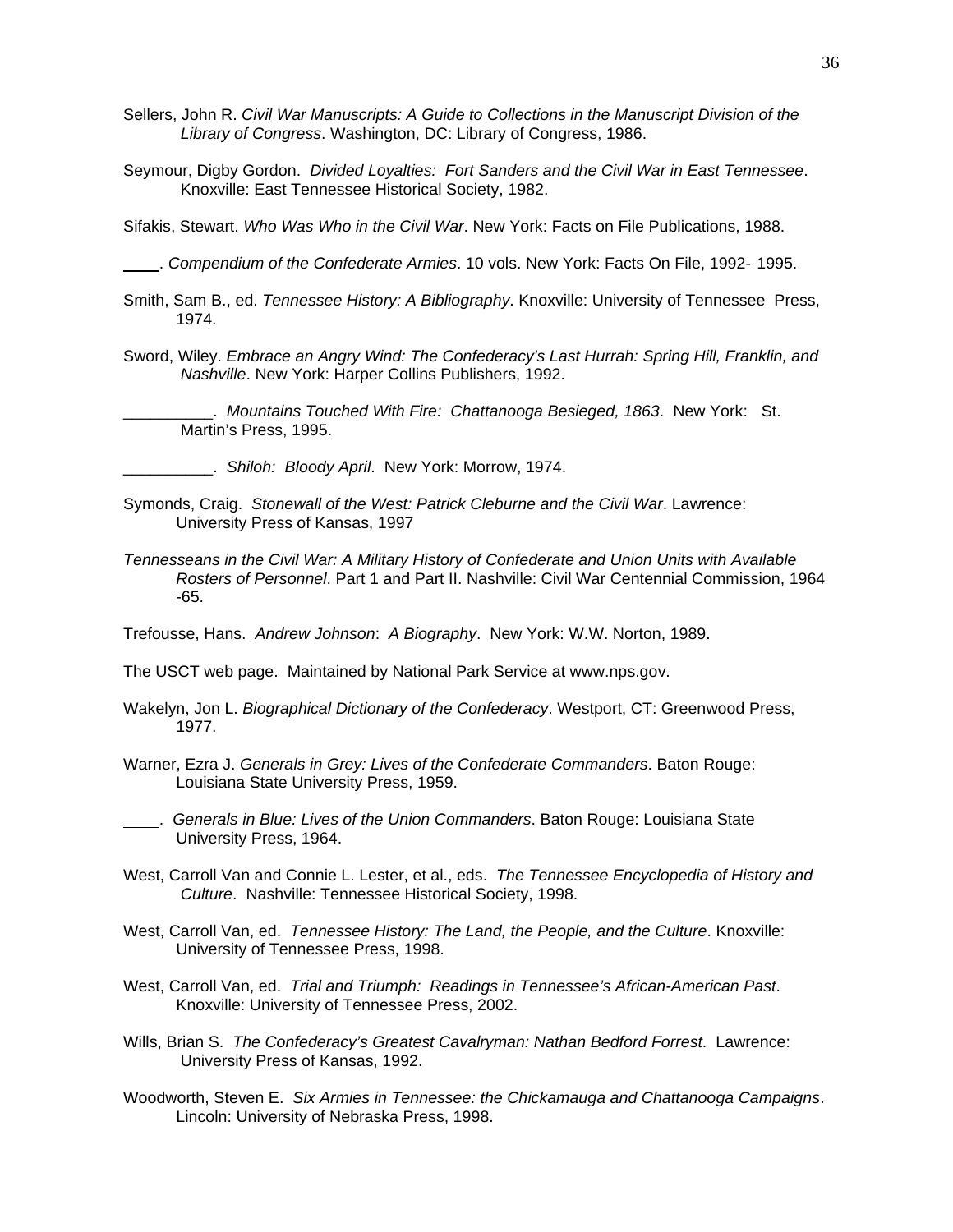# A COMPACT FOR THE CREATION OF THE TENNESSEE CIVIL WAR NATIONAL HERITAGE AREA

Part I

## **Background**

On November 12, 1996, Congress passed Public Law 104-333, which created the Tennessee Civil War Heritage Area. The stated purposes of the proposed area was to "(1) to preserve, conserve, and interpret the legacy of the Civil War in Tennessee; (2) to recognize and interpret important events and geographic locations representing key Civil War battles, campaigns, and engagements in Tennessee; (3) to recognize and interpret the effect of the Civil War on the civilian population of Tennessee during the war and postwar reconstruction period; and (4) to create partnerships among Federal, State, and local governments and their regional entities, and the private sector to preserve, conserve, enhance, and interpret the battlefields and associated sites associated with the Civil War in Tennessee." Section 205 of the act "recognizes the Center for Historic Preservation at Middle Tennessee State University as the clearing house for the Tennessee Civil War Heritage Area." In 1997, Congress appropriated the first federal moneys for the Heritage Area subject to completion of the Compact.

In August 1998, Governor Don Sundquist directed the Center for Historic Preservation at Middle Tennessee State University to create the compact to implement the Tennessee Civil War Heritage Area, working with the Tennessee Historical Commission. For this purpose the Center assembled a planning group representing potential partners in the Heritage Area which included persons representing Civil War related National Parks in Tennessee, the Tennessee Historical Commission, several state agencies, the Tennessee General Assembly, the National Park Service, the Tennessee Civil War Preservation Association, Tennessee State University's African-American History Conference, the Office of the Governor, and others to help lay the foundation for a Heritage Area that would meet the stated congressional purposes of the act.

The appointed participants met several times between September 1998 and March 1999. After receiving National Park Service comments on a draft compact for the Heritage area in summer 1999 the Center for Historic Preservation entered into a cooperative agreement with the National Park Service to produce a master plan to guide the implementation and development of the Tennessee Civil War Heritage Area and completion of the final compact. Master plan work began in October 1999 and included a series of statewide public forums in May and June 2000 in order to identify other potential partners and stakeholders and to solicit additional public participation in the creation of interpretative goals and programs and the management entity of the Heritage Area. An Internet web page devoted to the Heritage Area was launched in the summer of 2000 to provide further opportunities for the dissemination of information and for public comment and participation.

In summary, as mandated by Congress, the primary purposes of the Tennessee Civil War Heritage Area are to preserve, enhance, and interpret the state's rich Civil War and Reconstruction era heritage through partnerships and cooperation between local property owners, local, state, and federal government entities, and the private sector. Other goals of the National Heritage Area include education, cultural, recreational and economic benefits. The proposed compact herein described reflects the continued input of the Heritage Area planning group, state government, and the citizens and institutional representatives who attended the public forums or who provided comments through some other means.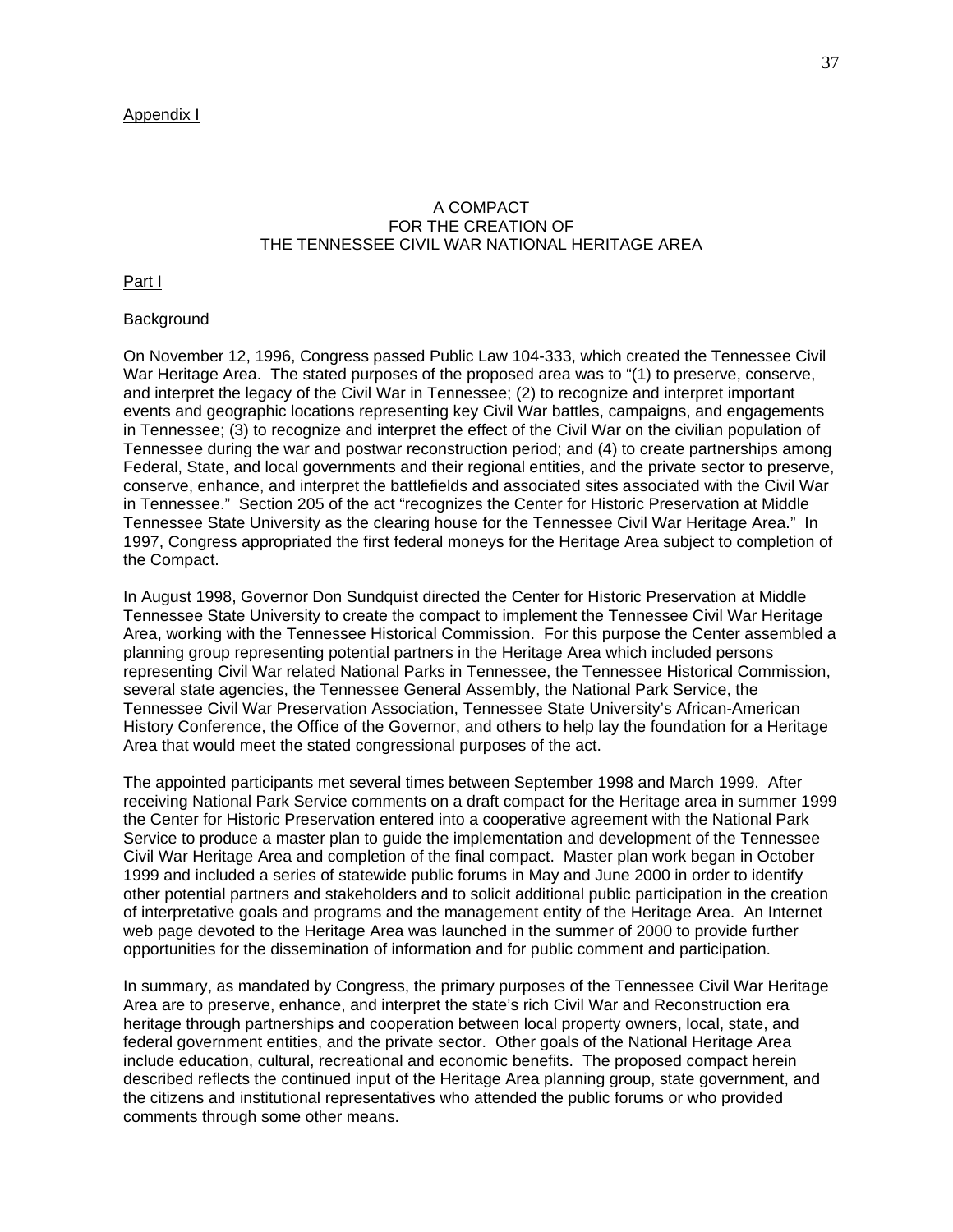Part II

Section 204 (a) of Public Law 104-333 states that the compact "shall include information relating to the objectives and management of the area proposed for designation as the national area. Such information shall include (but not be limited to) each of the following":

(1) "A delineation of the boundaries of the proposed national heritage area."

The proposed boundaries of the Tennessee Civil War Heritage Area shall include the entire state of Tennessee for overall planning and eligibility requirements. Congress requires that the Heritage Area recognizes and interprets "the effect of the Civil War on the civilian population of Tennessee during the war and postwar reconstruction period." The congressional legislation also requires the Heritage Area to "recognize and interpret important events and geographic locations representing key Civil War battles, campaigns, and engagements in Tennessee." The themes of occupation, homefront, and Reconstruction necessitate a statewide boundary to address potentially associated properties for those themes and the Congressional directive to recognize and interpret the key Civil War battles, campaigns, and engagements. Within the overall state boundaries, sub regions have been identified which are associated particularly with the major themes of the military conflict. Research, interpretation, funding, and preservation, will be organized around the primary and secondary military activities, impacts and consequences of the Civil War in Tennessee as exemplified by the following topics and the geographic areas physically linked to them. The areas with their associated county boundaries are delineated on attached Map 1. These six themes and their associated regions are:

- (1) The Fight for West Tennessee.
- (2) The War for the Railroad.
- (3) By River Into Battle
- (4) The Struggle for Middle Tennessee
- (5) Hood's Nashville Campaign
- (6) Tennessee's Mountain War

(2) "A discussion of the goals and objectives of the proposed national heritage area, including an explanation of the approach, proposed by the partners referred to paragraph (4), to conservation and interpretation of resources"

The general goal of the National Heritage Area is to interpret, preserve, conserve, enhance, and promote the story and resources of Tennessee's Civil War era through a collaborative effort involving every Tennessee county, community, agency, and organization interested in the potential of the Heritage Area. Partnerships will be developed among local agencies and institutions, including, but not limited to local governments and other organizations, state and national agencies and others who possess the necessary expertise to advise and assist with conservation and interpretive efforts, facilitated and coordinated by the Heritage Area's management entity. Objectives of the Heritage Area include, but are not limited to, the following:

a. To provide associated cultural educational, recreational, environmental and economic benefits to the citizens of Tennessee and the United States through result-oriented heritage tourism promotion and historic site identification, preservation, enhancement, and education.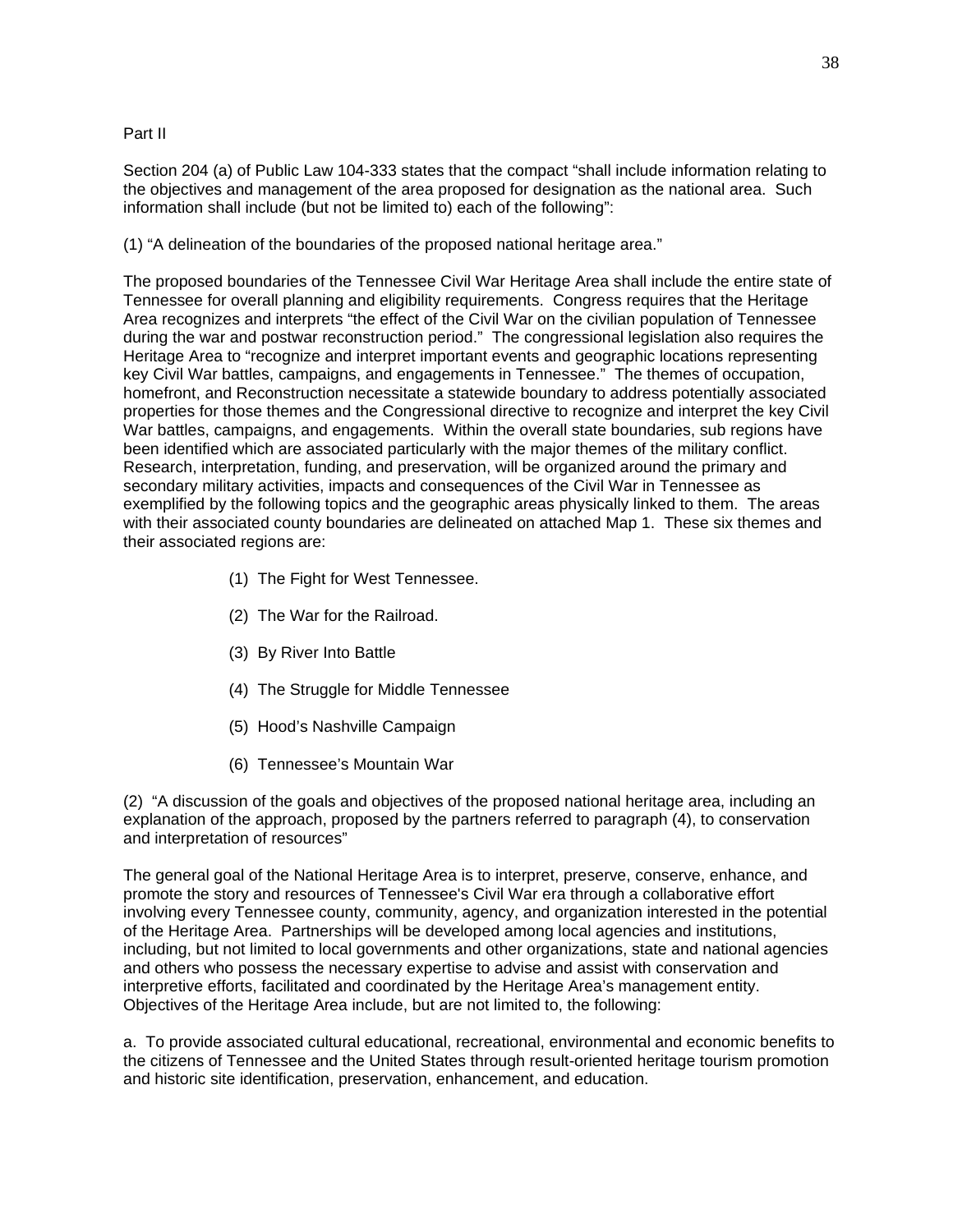b. To emphasize the diversity of the peoples involved in the both the campaigns and the homefront of the Civil War in Tennessee

c. To emphasize the relationship between developing federal Reconstruction policy, war strategy, and evolving relationships between newly freed people and the rest of Tennessee's citizens during the war and postwar years.

d. To provide assistance with local, state, and federal government efforts, and those from the private and non-profit sectors, to identify, preserve, and enhance significant sites, buildings, structures, properties, and objects associated with the Civil War and Reconstruction in Tennessee

e. To establish and promote a partnership ethic among the key stakeholders in the Heritage Area to promote and enhance the programs, initiatives, and projects of the Heritage Area.

f. To develop a prioritized list of properties and projects that would further the conservation, preservation, and interpretation of the Civil War era in Tennessee.

g. To achieve financial self-sufficiency for the Heritage Area by the year 2012.

(3) "An identification and description of the management entity that will administer the proposed national heritage area"

The management entity of the Tennessee Civil War Heritage Area shall consist of an Executive Agency, which shall be supported, advised, and directed by a Board of Advisors composed of representatives of the Heritage Area's primary institutional partners as well as a diverse group of citizen and other institutional representatives.

## Executive Agency

The Center for Historic Preservation at Middle Tennessee State University shall serve as the Executive Agency and will function as the executive directorate for the Tennessee Civil War Heritage Area. It shall be the duty and responsibility of the executive agency to direct and carry out the programs and activities of the heritage area. As legislatively mandated by PL 104-333, the Center for Historic Preservation shall also serve as the "clearinghouse" for information, consultation, education, and research for the Tennessee Civil War Heritage Area project.

With the advice and consent of the Board of Advisors the Executive Agency's responsibilities shall include the following:

- e. To develop an annual budget for the Heritage Area for submission to the National Park Service or other funding agencies.
- f. To propose an annual course of action intended to achieve the goals of the Heritage Area, including the development of a prioritized list of potential projects to be funded and/or supported by the Heritage Area.
- g. To monitor and report to the Board of Advisors on the execution and administration of all projects and programs funded or supported by the Heritage Area.
- h. To assume responsibility for the financial management of the project. Any and all funds appropriated, granted, or donated to the Heritage Area shall be lodged in a dedicated account at Middle Tennessee State University. An annual financial report shall be provided to the Board of Advisors.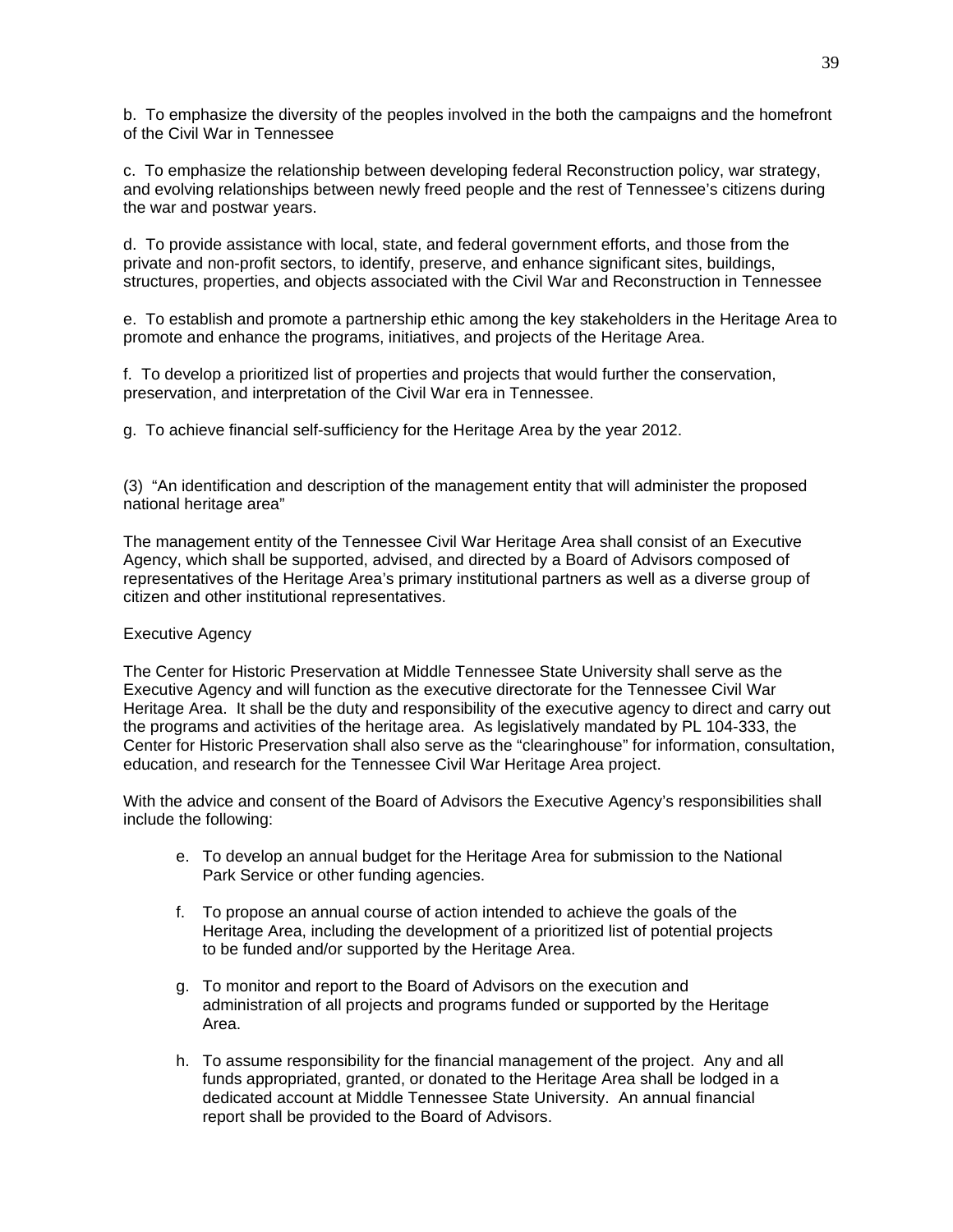## Board of Advisors

The Board of Advisors shall consist of six members representing the permanent public stakeholders in the Tennessee Civil War Heritage Area and up to 29 members representing other institutional stakeholders and private citizens. The six permanent institutional stakeholders are (1) The Center for Historic Preservation, (2) The National Park Service, (3) The Tennessee Historical Commission, (4) The Tennessee Department of Tourism, (5) a member selected by and representing the Governor of Tennessee and 6) representatives of the two houses of the Tennessee General Assembly. The other members shall be selected so as to achieve a board which is diverse and representative of the state racially and geographically. Members will also be selected for their ability to represent various disciplines, interests, and areas of expertise, which can contribute to the success of the Heritage Area project. Some will be selected to represent other institutional entities beyond those which constitute the 6 permanent institutional members. These may include but not be limited to: the Tennessee Historical Society, the East Tennessee Historical Society, the West Tennessee Historical Society, the Tennessee Cultural Heritage Preservation Society, the Tennessee Trust for Historic Preservation, the Tennessee Civil War Preservation Association, the Association for the Preservation of Tennessee Antiquities, and the Tennessee Land Trust.

The duties and responsibilities of the Board of Advisors shall be:

- 4. To provide advice and direction to the Executive Agency as needed and appropriate to further the goals and objectives of the Heritage Area.
- 5. With the advice and coordination of the Executive Agency to develop grant eligibility requirements, to solicit grant applications, and to approve the annual selection of matching grants for Heritage Area projects and programs.
- 6. To review and approve the annual budget and the annual work plan for the Heritage Area.

The Board of Advisors shall normally meet twice a year in open public meetings with the Executive Agency. Additional meetings may be called by the Executive Agency if necessary. The Board of Advisors shall appoint committees to facilitate and to support its work and the efforts and projects of the Heritage Area. These committees shall consist of at least three Board Members and may include non-Board members as consultants and advisors. At a minimum the following committees shall be created: (1) Committee on Administration and Management, (2) Committee on Research, Interpretation, and Education, (3) Committee on Finance.

The representatives of the six permanent public members shall constitute the Executive Committee of the Board of Advisors with the power to act when the Board of Advisors is not able to meet or act. The Executive Committee shall also serve as a nominating committee for the purpose of proposing new members of the Board of Advisors. Proposed new board members must be approved by a majority of the Board of Advisors. Board members shall be appointed to serve for three-year terms and may be re-appointed. The terms of the initial Board may be staggered so that approximately one-third will expire in one year, one-third in two years, and the remaining third after the third year.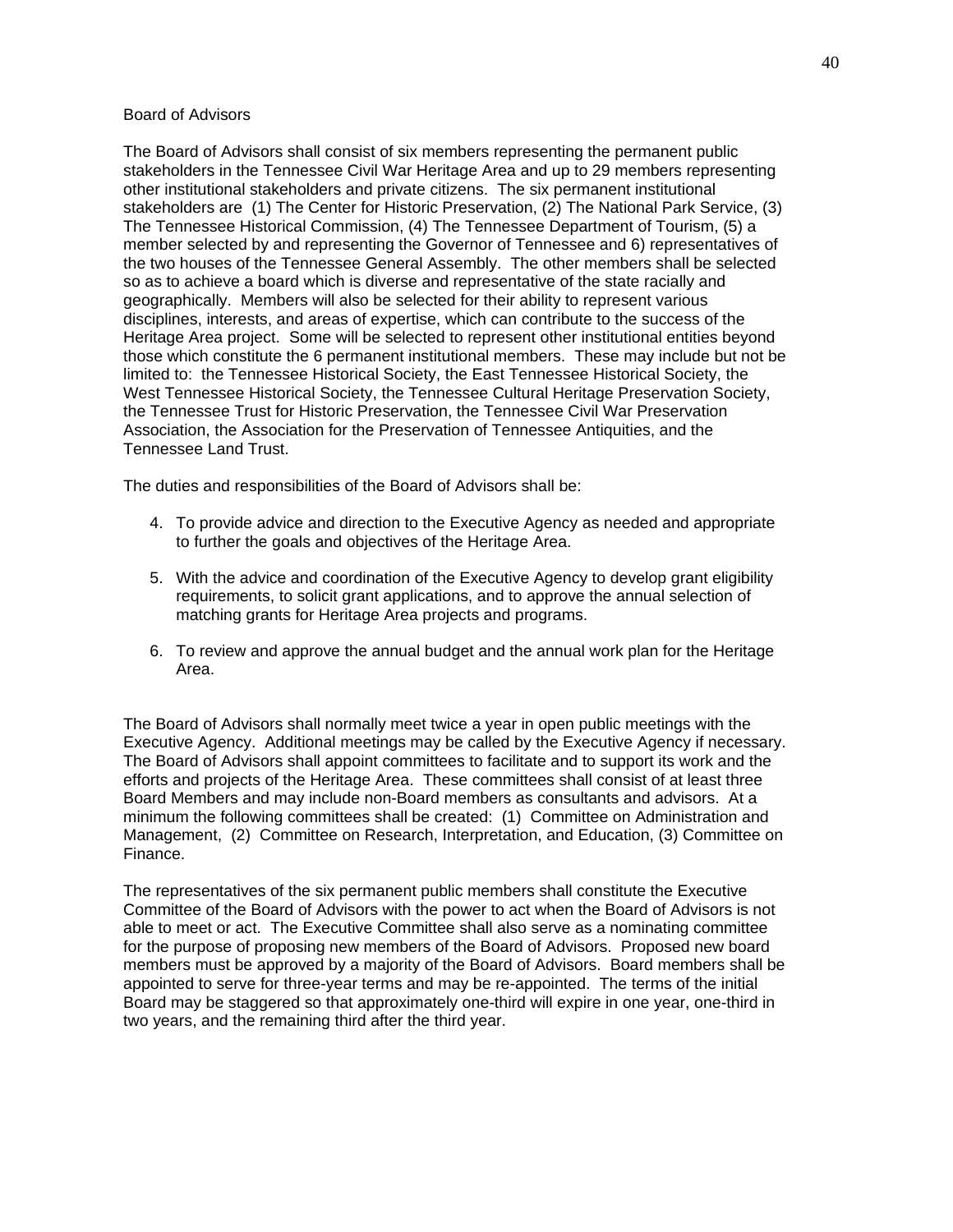(4) "A list of the initial partners to be involved in developing and implementing the management plan for the proposed national heritage area, and a Statement of the financial commitment of the partners."

In addition to the above named Tennessee Historical Commission and the Tennessee Department Tourism Development, state agencies who will play important consultative and support roles in the development of the management plan include the Tennessee departments of Agriculture, Economic and Community Development, Environment and Conservation (especially the Division of Archaeology and Tennessee State Parks), and Transportation; the Tennessee State Library and Archives; and the Tennessee State Museum. Also, representatives of the private sector such as the Tennessee Civil War Preservation Association, Tennessee Main Street network, Tennessee Trust for Historic Preservation, Tennessee Tourism Roundtable, Tennessee Municipal League, Tennessee County Services Association, Tennessee Farm Bureau, Association for the Preservation of Tennessee Antiquities, the Tennessee Humanities Council, Tennessee Historical Society, East Tennessee Historical Society, Tennessee Cultural Heritage Preservation Society, Tennessee Association of Museums, Chambers of Commerce, Convention and Visitors Bureaus, and the Tennessee R,C and D councils will be participating as the project develops. These and other potential partners will enable the Executive agency and the Board of Advisors to better address such issues as:

> Resource, Research, Conservation, Preservation, Interpretation and Enhancement Economic Development Environmental Conservation & Recreation Hospitality Industry Civil War Attractions Marketing and Promotion

Financial support will consist of a combination of public and private sources, including the funding for qualified activities to come from federal sources in accordance with Public Law 104-333. At present, non-federal funding sources will include matching, both in moneys and in-kind services, from the Center for Historic Preservation and the other state agencies who are committed to the support of the project through the Office of the Governor and the Tennessee General Assembly. As the project develops it is expected that other partners and stakeholders will provide an increasing share of the matching moneys as projects sponsored by these entities are developed and further funding is allocated in future years for the Tennessee Civil War Heritage Area. As a part of the management plan a fundraising program will be designed to achieve the goal of financial selfsufficiency for the Heritage Area by the year 2012.

(5) "A description of the role of the State of Tennessee"

All public stakeholders are agencies of the State of Tennessee. The Center for Historic Preservation, based at Middle Tennessee State University, is the legislatively designated clearing house for the Heritage Area. The University is an academic institution governed by the Tennessee Board of Regents. State Agencies in the Executive Branch of state government have been designated by the Governor and the Tennessee General Assembly. The Tennessee Historical Commission has recently prepared a statewide plan for Civil War sites preservation in Tennessee. The activities of the Heritage Area will coordinate with and complement that plan.

## Leadership & Technical Support

In addition to the leadership role of the Board of Advisors, the Center will provide leadership as the Executive agency. Other leadership will evolve during the process of developing the master plan. Formal collaborative ties to provide additional leadership and support will be established with the several state departments and agencies through coordination by the Tennessee Historical Commission.